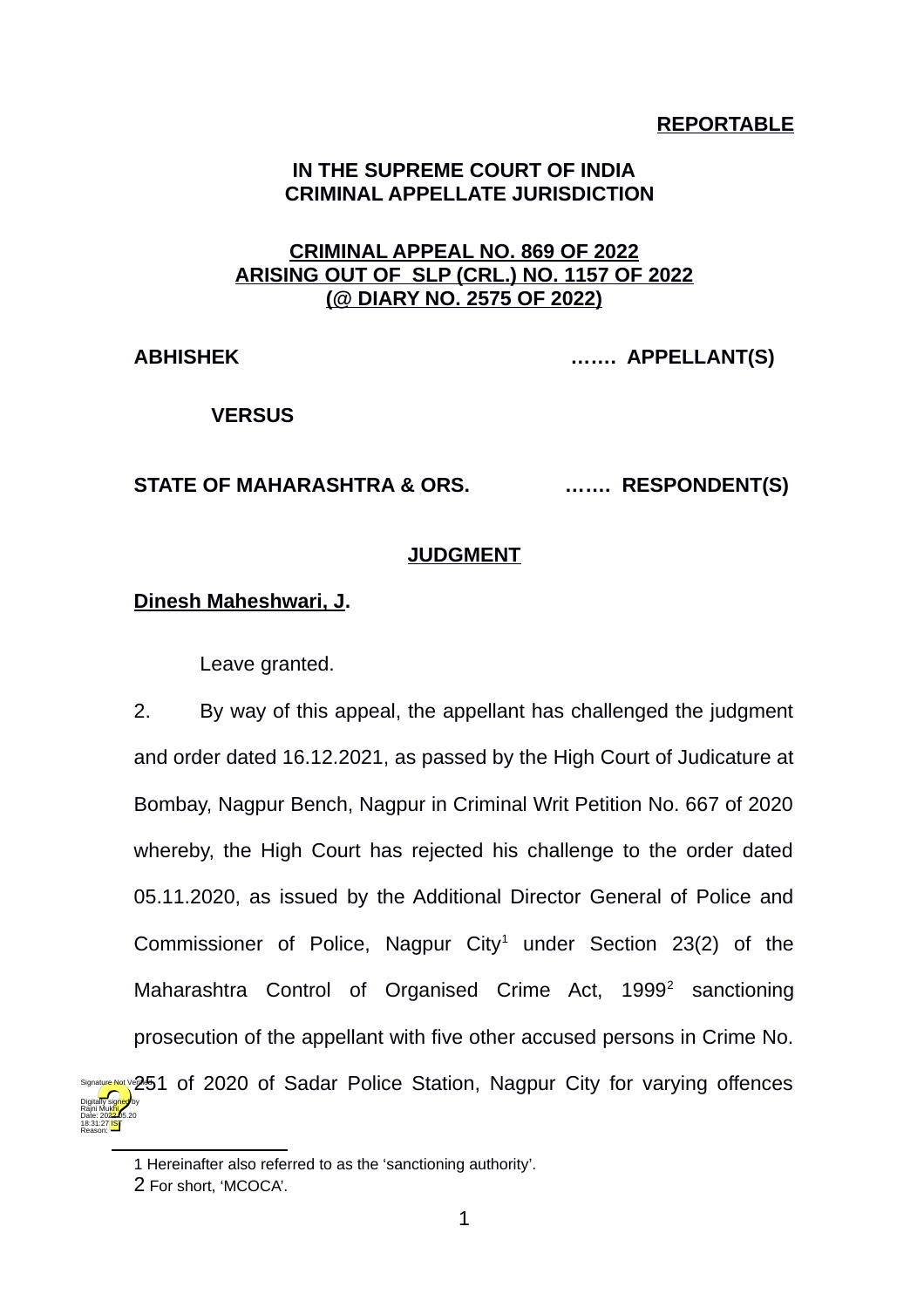under the Indian Penal Code,  $1860^3$  $1860^3$ , the Arms Act,  $1959^4$  $1959^4$  as also MCOCA.

3. The genesis of the present appeal is in the complaint filed on 08.05.2020 at Police Station Sadar, Nagpur City. Therein, the complainant alleged that on 02.05.2019, he was forcefully kidnapped from Motimahal Restaurant, Sadar, Nagpur; and was intimidated with knife and a ransom of Rs. 20 lakhs was demanded by the accused persons. The complainant alleged that three of the accused persons were known to him, being the present appellant Abhishek Singh, as also one Ankit Pali and another Roshan Sheikh. The complainant also alleged that the accused persons asked him to give them papers of his ancestral property and to hand over the shop; threatened him from time-to-time to kill; forcefully took his son in a vehicle; created terror of killing him and his son; and forcefully took out an amount of Rs. 9,000 to Rs. 11,000 from his pocket. The complainant further alleged that the accused persons visited his house from time-to-time demanding money; and that out of fear, he had left his house and was staying at other places.

3.1. On the basis of the complaint aforesaid, the said Crime No. 251 of 2020 came to be registered for offences under Sections 363, 364A, 384, 386, 387, 397 and 504 IPC.

<span id="page-1-0"></span><sup>3</sup> For short, 'IPC'.

<span id="page-1-1"></span><sup>4</sup> Hereinafter also referred to as 'the Arms Act'.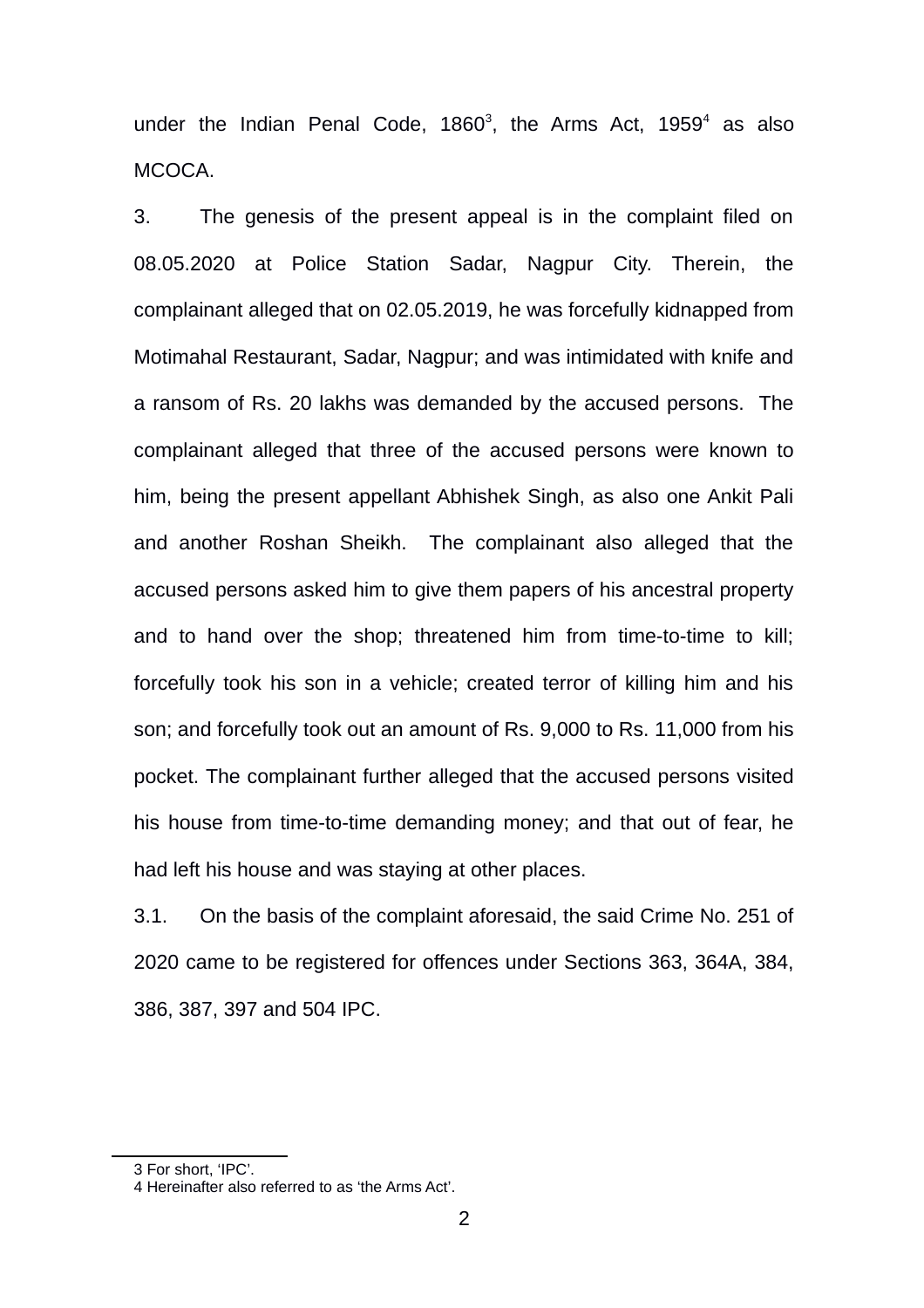3.2. It is noticed that the appellant, apprehending arrest, applied for pre-arrest bail and on 11.05.2020, the Sessions Judge, Nagpur granted him *ad interim* bail.

3.3. However, on 02.06.2020, the Additional Commissioner of Police (Crime), Crime Branch, Nagpur City examined the proposal submitted by the Police Inspector, Crime Branch, Nagpur City for addition of Sections 3(1)(ii), 3(2) and 3(4) of MCOCA in the said Crime No. 251 of 2020 against six accused persons, including the appellant. The said Additional Commissioner of Police, in his approval order dated 02.06.2020, *inter alia,* observed that more than one charge-sheet had been filed against the accused persons involving offences for which, punishment of three years or more of imprisonment had been prescribed; and the previous record made out that the accused persons had committed offences of very serious nature under IPC and related special enactments. The Additional Commissioner of Police recorded his satisfaction while granting approval in the following terms: -

"Previous preventive actions taken against the above mentioned accused failed to show desired results. According to the record, it seems that ultimate intention of the accused persons is to gain pecuniary benefit, establishing supremacy in the locality, create terror in the minds of the people in order to have pecuniary gain & other advantages by committing such serious offence. The preventive actions taken against them on multiple occasions till date have failed to produce desired results and also after taking preventive actions on multiple times above named criminals in an organized way committed serious offences. Hence, it is very much clear that preventive actions taken against them failed to produce desired results.

I am prima facie satisfied that every other time above mentioned accused commit the offence with new offender thereby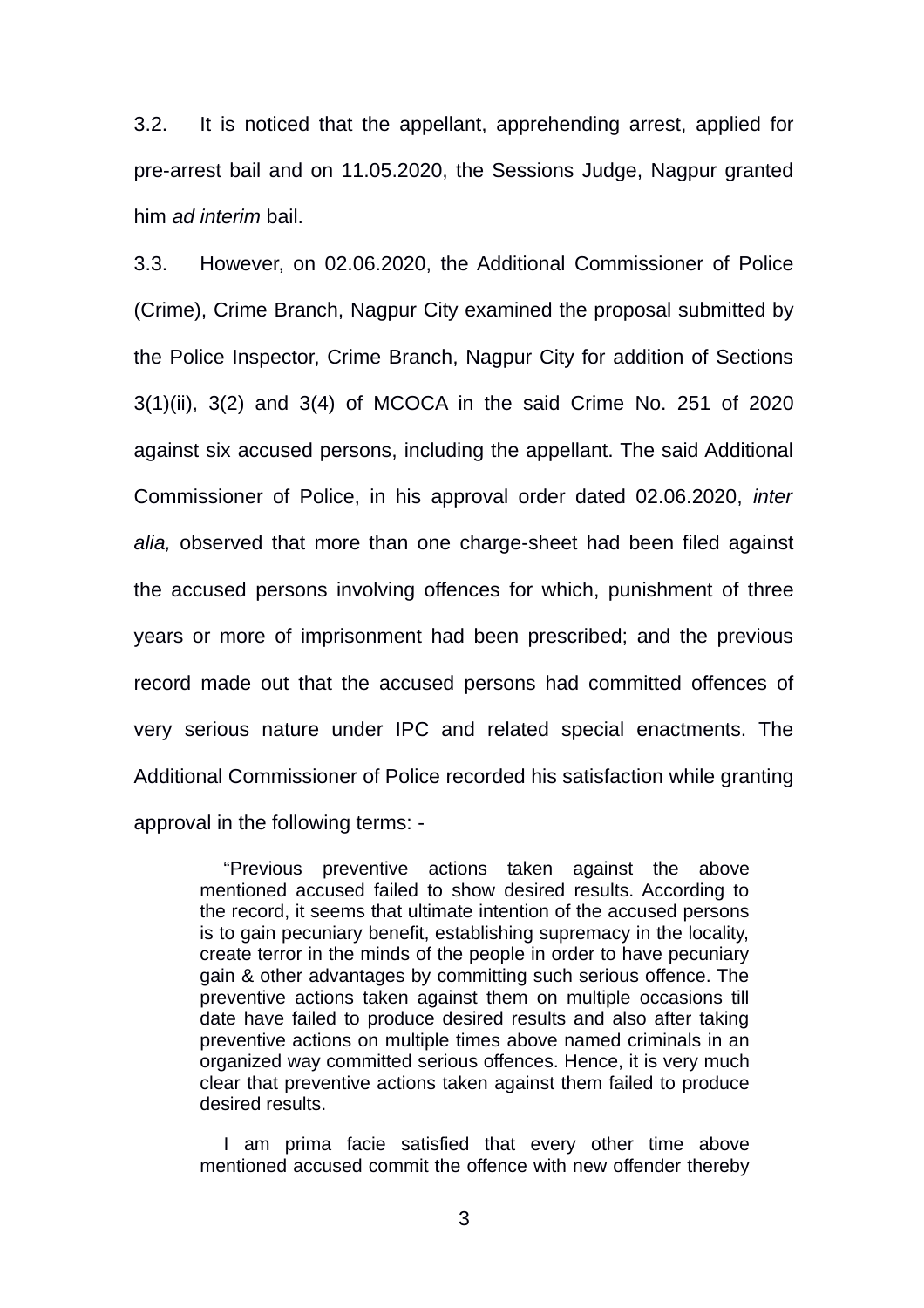creates crime syndicate and there is enough material evidence available and record to give prior approval for investigation under the provisions of section 3(1)(ii), 3(2) & 3(4) of M.C.O.C. Act, 1999 against the above mentioned accused as per authority vested in me under section 23(1) (A) of the M.C.O.C. Act 1999."

3.4. On the invocation of MCOCA in terms of the approval aforesaid, the application for pre-arrest bail filed by the appellant was rejected by the Sessions Judge, Nagpur. However, for the appellant having remained out of reach, a proclamation was issued on 14.10.2020 under Section 82 of the Code of Criminal Procedure, 1973<sup>[5](#page-3-0)</sup> read with Section 20(3) of MCOCA, declaring him as an 'absconder'.

3.5. On 05.11.2020, the Additional Director General of Police and Commissioner of Police, Nagpur City, examined the proposal of the Assistant Commissioner of Police (Crime), Crime Branch, Nagpur dated 31.10.2020 for according sanction in terms of Section 23(2) of MCOCA for prosecution of the accused persons in Crime No. 251 of 2020 for the offences under IPC, Arms Act as also MCOCA; and proceeded to issue such sanction as per the proposal. This sanction order dated 05.11.2020 is the bone of contention in the present matter. Its relevant contents, particularly in relation to the appellant, could be usefully noticed as under:-

"…It is also revealed that preventive actions have been taken against the Team Leader and accused No. 5 Abhishek u/s 110 of the Cr. P.C. at Sitaburdi Police station. It is also revealed that the Team leader continues to commit the heinous offences involving different members of his crime syndicate mainly for pecuniary benefit and other advantage.

<span id="page-3-0"></span><sup>5</sup> For short, 'CrPC'.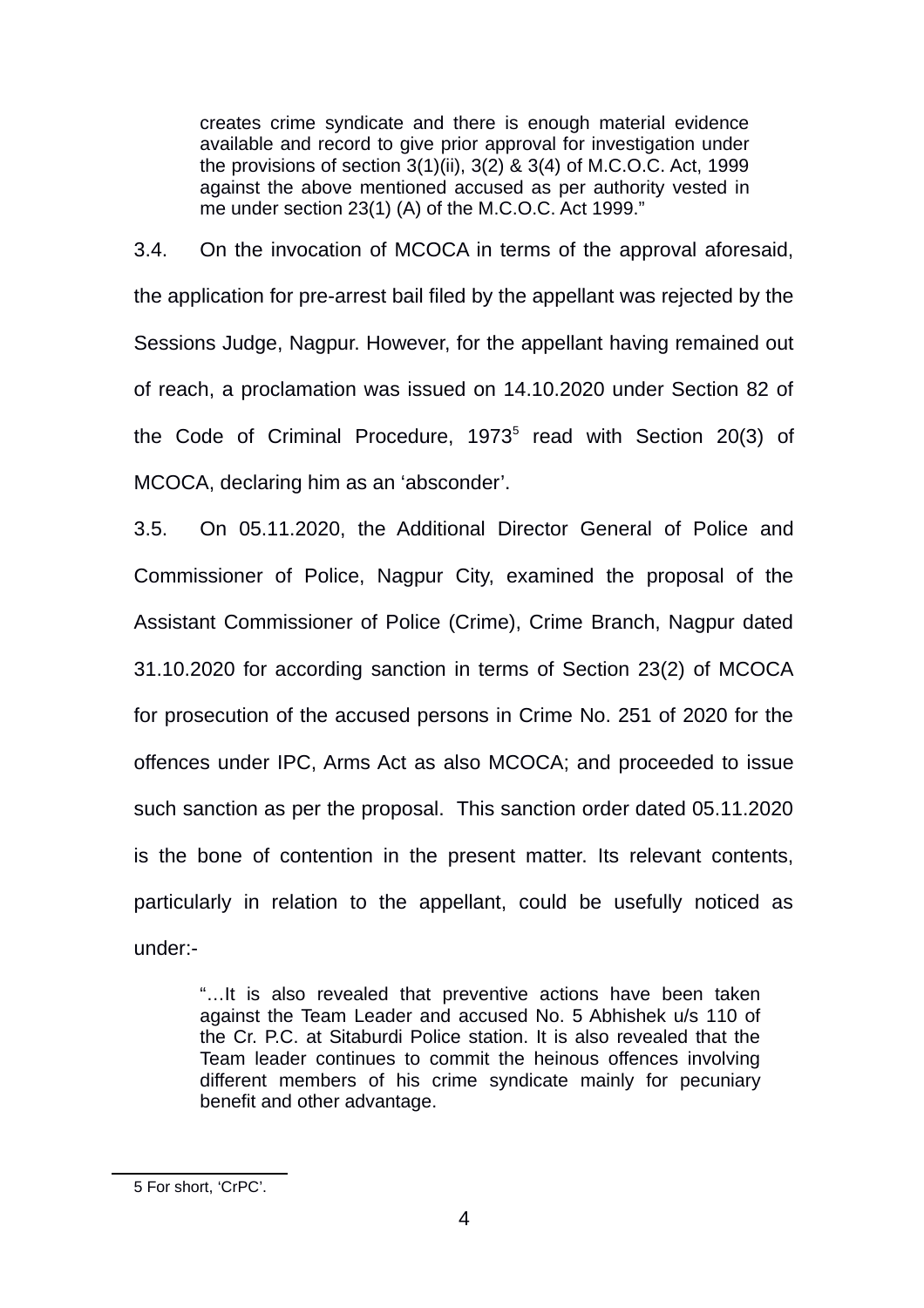The Team leader **Roshan Sheikh** has committed total 9 offences, out of which, he has committed 4 offences jointly with accused No. 5 Abhishek, out of which charge sheets have been filed in the court in 3 cases and one present offence is under investigation…

It is thus revealed that in total 4 cases charge sheets have been filed in the court against the Team Leader, accused No. 5 Abhishek, accused no. 4 Irfan Khan jointly. Thus in total 4 cases charge sheet have been filed jointly in respect of their crime syndicate and court has also taken the cognizance. The Chart showing charge sheets jointly filed in respect of their crime syndicate is annexed herewith as **Annexure-B**.

\*\*\* \*\*\* \*\*\* The Accused No. 5 Abhishek has committed total 7 offences, out of which, he has committed 3 offences jointly with Team Leader i.e. crime No. 482/15 of Nandanwan P.S., Crime No. 196/16 Sitaburdi P. S., and crime No. 83/17 Sitaburdi and one offence jointly with their present crime syndicate. The accused no. 5 has committed remaining 2 offences U/s 307 of IPC of Burdi P.S. with other different members of their crime syndicate and one offence under section 4/25 of Arms Act of Ambazari P. S. with other different members of their crime syndicate and charge sheets have been filed in all above cases against the accused No. 5. The accused No. 5 had obtained Anticipatory Bail on registration of present FIR and after application of the MCOCA he is absconding. The Chart showing total 7 offences committed by the accused No. 5 is annexed herewith **as Chart- F**.

\*\*\* \*\*\* \*\*\* It is further revealed that the Preventive action also has been taken against Team Leader and accused No. 5 Abhishek, but in vain. Offences under Arms Act are also found registered against the Team leader and accused No. 5 and 6 but could not deter them from committing such offences for pecuniary benefit. It is thus appears that there is fulfillment of the essential ingredients of the section 2 (d) and (e) of MCOCA.

#### EVIDENCE COLLECTED IN PRESENT OFFENCE: -

1. It is revealed that the Team Leader and accused No. 3 Sallim Kaji have given Confession u/s 18 of MCOCA and disclosed modus adopted for committing such serious offences punishable under above said provisions for pecuniary benefit and for other advantage.

2. It reveals that the accused No. 3 has disclosed in his Confession about how and in what manner all other members of present crime syndicate are involved in the present crime and what is exact role of each member and also the modus opted by the Team leader in committing such heinous offences, by deceiving various victims for pecuniary benefits.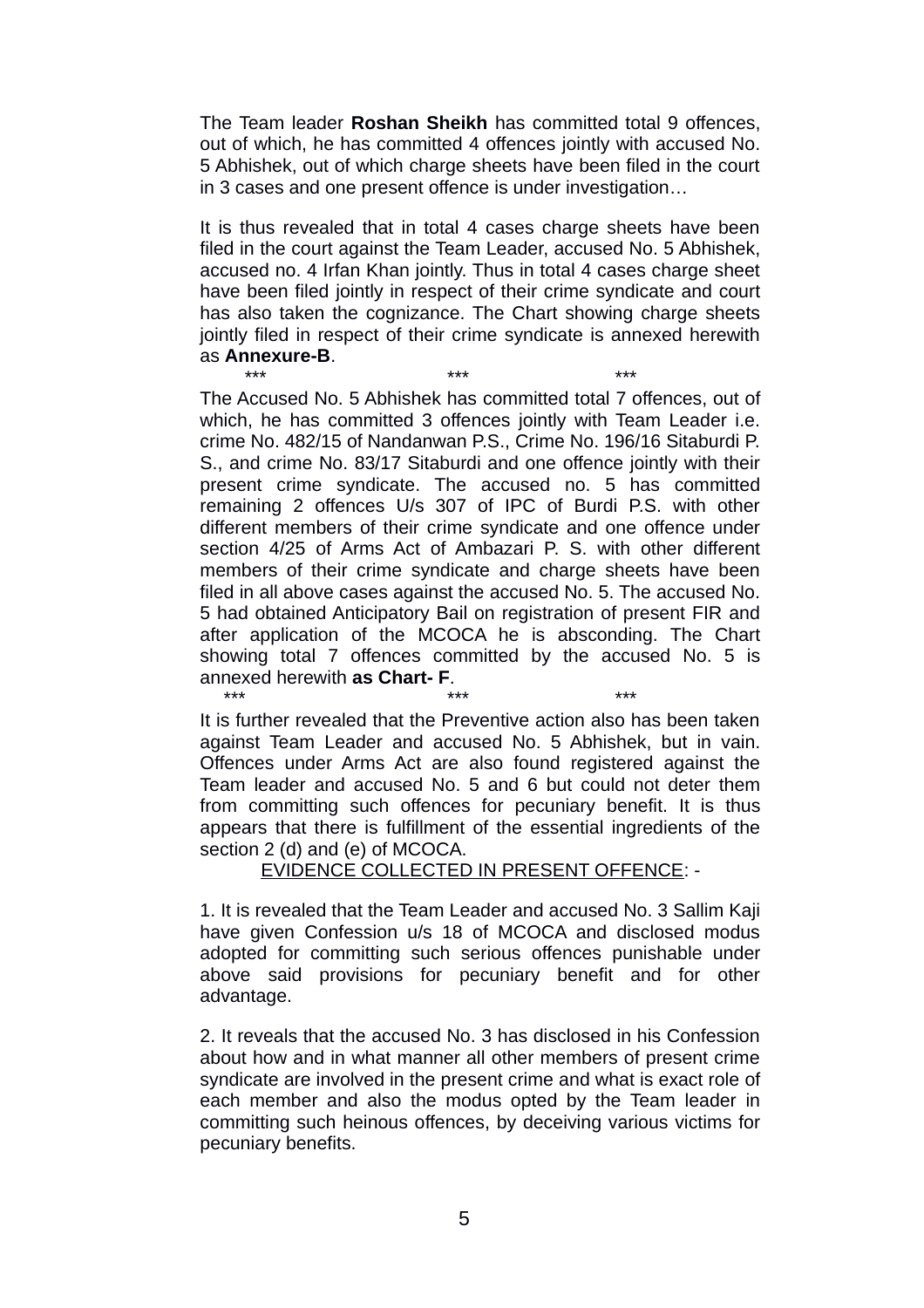3. The Team leader also has disclosed all his illegal acts, names of the victims, instances of extortion and modus of blackmailing adopted by him for extortion for pecuniary benefits. The I. O. has recorded statements of all such victims as evidence relating to the illegal heinous acts of the Team leader. In all total 24 statements of witnesses have been recorded by the I.O.

\*\*\* \*\*\* \*\*\* I am satisfied that the accused No. 1 to 6 are members of an "Organized crime syndicate" and have jointly & singly committed serious and violent offences for pecuniary benefit. I am satisfied that the Team leader Roshan Sheikh and above named other coaccused No. 2 to 6 in the present crime No.251/2020 of Sadar P.S., are involved in "Continuing Unlawful Activity", defined in section 2 (1) (d) and (e) of MCOCA i. e. they are indulging in use of violence, threats of violence, intimidation to gain pecuniary benefit or undue economic or other advantage for themselves or any other person, by committing cognizable offences, punishable with imprisonment of 3 years or more, singly or jointly, and also undertaken as members of syndicate, in respect of which more than one charge sheets have been filed in competent Court. \*\*\* \*\*\* \*\*\*"

3.6. In view of the above, the sanctioning authority recorded its satisfaction that all the essential ingredients of Sections 2(1)(d) and 2(1) (e) of MCOCA were fulfilled and hence, proceeded to grant sanction in terms of Section 23(2) of MCOCA for prosecution of the six accused persons including the appellant for the aforesaid offences, inclusive of the offences under MCOCA.

3.7. After the sanction aforesaid, the police filed the charge-sheet on 07.11.2020 in the said Crime No. 251 of 2020. This led the appellant to file Writ Petition No. 667 of 2020 in the High Court, questioning the sanction order dated 05.11.2020.

4. As noticed from the contents of the impugned sanction order dated 05.11.2020, the previous involvement of the appellant in other criminal cases with at least three of them jointly with the alleged team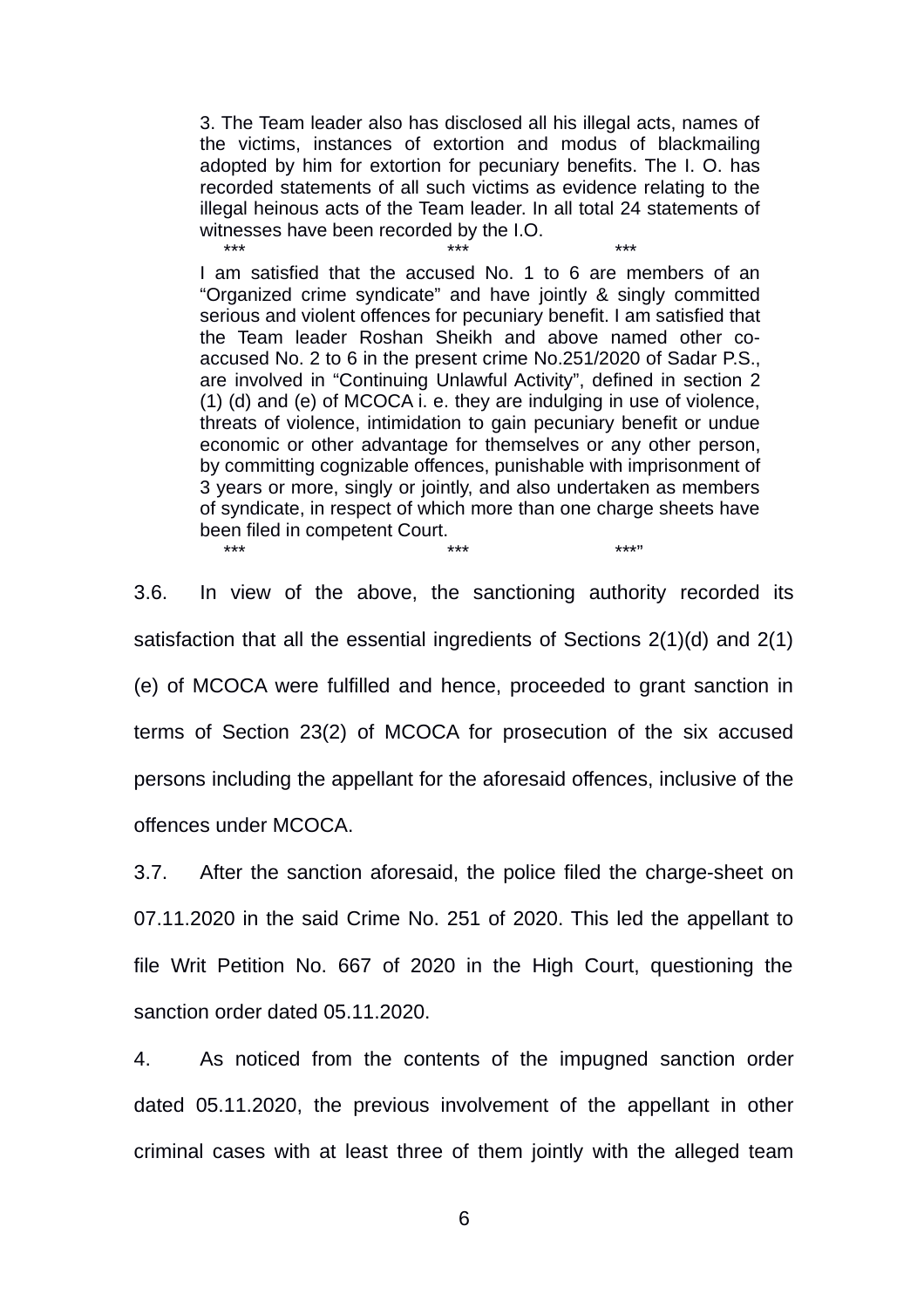leader, had been the part of consideration in the sanctioning authority ultimately issuing sanction for prosecution in relation to the offences under MCOCA alongwith the other offences in Crime No. 251 of 2020. The involvement of the appellant in other cases had gone into consideration of the High Court too. As shall be noticed hereafter, the nature of other cases and the results of a couple of them forms a part of the submissions in support of this appeal. It would, therefore, be appropriate to take note of the cases in which the appellant is, or had been, involved. The particulars and status of these cases with the nature of offences and the names of accused persons are as follows: -

Serial number 1

| <b>Police Station:</b> | Sitabuldi                                        |
|------------------------|--------------------------------------------------|
| Crime No. & Date:      | 3283/2012, dated 15.07.2012                      |
| Accused persons:       | 1. Abhishek Singh 2. Keval Patel                 |
| Offences:              | Sections 4/25 of Arms Act and 135 of Maharashtra |
|                        | Police Act                                       |
| Status:                | Pending before JMFC, Nagpur.                     |
| <b>Serial number 2</b> |                                                  |
| <b>Police Station:</b> | Sitabuldi                                        |
| Crime No. & Date:      | 13/2012, dated 11.01.2012                        |
| Accused persons:       | 1. Abhishek Singh 2. Harsh Modi                  |
| Offences:              | Sections 307, 34 IPC                             |

Status: The appellant Abhishek and co-accused were acquitted by the Sessions Court on 09.05.2017.

Serial number 3

| <b>Police Station:</b> | Nandanvan                  |
|------------------------|----------------------------|
| Crime No. & Date:      | 482/2015, dated 20.12.2015 |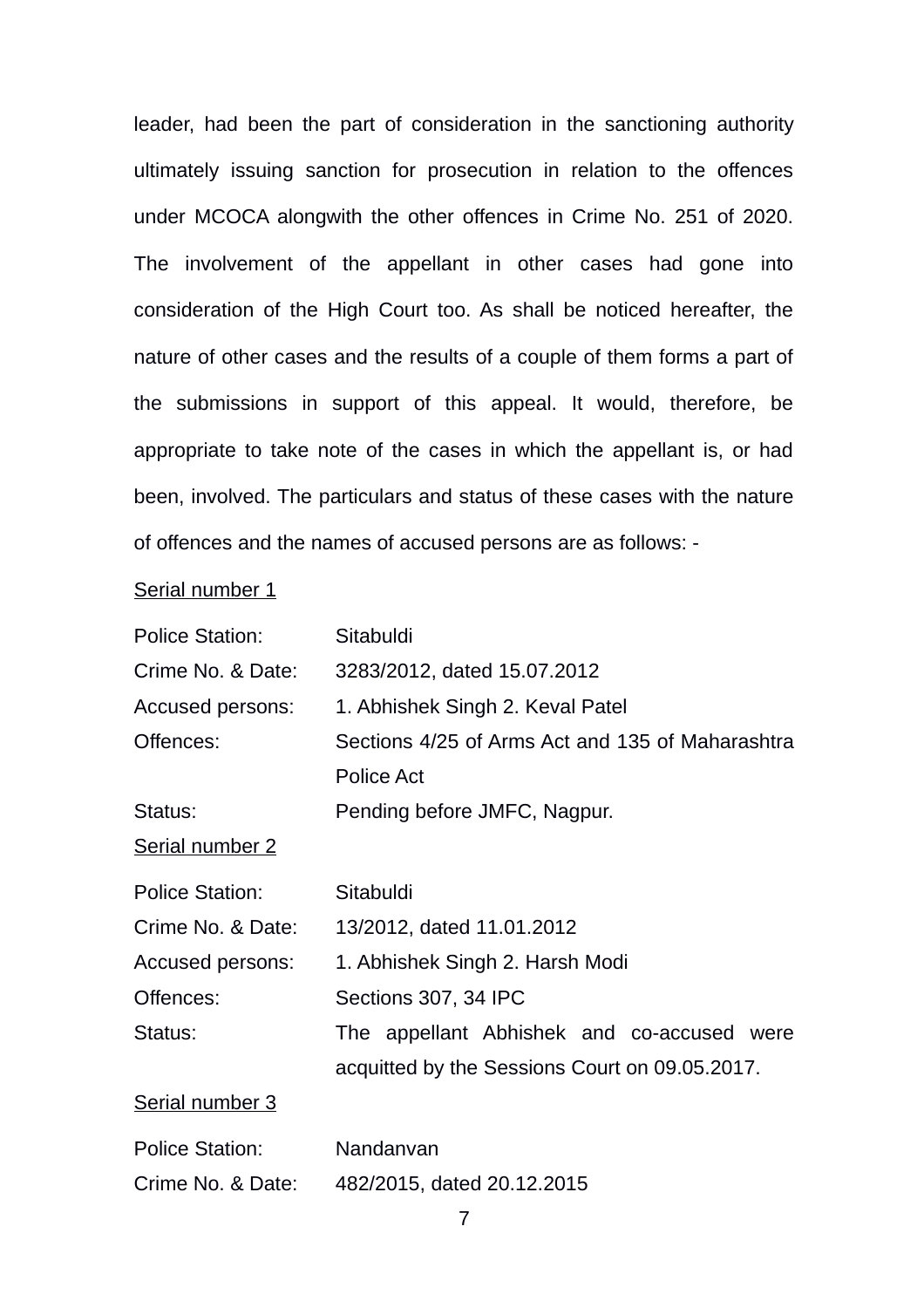| Accused persons:       | 1. Shashank Chaudhari, 2. Roshan Sheikh, 3.       |
|------------------------|---------------------------------------------------|
|                        | Pankaj Dharwal, 4. Abhishek Singh 5. Divyam       |
|                        | Samrit, 6. Harsh Modi                             |
| Offences:              | Sections 143, 147, 148, 149, 294, 324, 325 IPC    |
| Status:                | This was a cross-case with Crime No. 481 of 2015  |
|                        | and the parties having arrived at settlement, the |
|                        | High Court, by its order dated 13.04.2016,        |
|                        | quashed the proceedings.                          |
| Serial number 4        |                                                   |
| <b>Police Station:</b> | Sitabuldi                                         |
| Crime No. & Date:      | 196/2016, dated 06.05.2016                        |
| Accused persons:       | 1. Sameer Sharma, 2. Kammu @ Kamlesh Yadav,       |
|                        | 3. Abhishek Singh 4. Roshan Sheikh, 5. Jaiprakash |
|                        | @Vinod @ Pande Shukla                             |
| Offences:              | Sections 143, 147, 148, 149, 294, 323, 326, 324   |
|                        | IPC.                                              |
| Status:                | Charge-sheet has been filed and the case is said  |
|                        | to be pending.                                    |
| Serial number 5        |                                                   |
| <b>Police Station:</b> | Sitabuldi                                         |
| Crime No. & Date:      | 517/2016, dated 18.11.2016                        |
| Accused persons:       | 1. Sameer Sharma, 2. Abhishek Singh 3. Shrikant   |
|                        | Wanwe 4. Shubham Jaiswal 5. Rakesh Samrutwar      |
|                        | Vishnu Tripathi 7. Rajlannan Pande 8.<br>6.       |
|                        | Ramashankar Mishra 9. Mohd. Wasim                 |
| Offences:              | Sections 143, 147, 148, 149, 307 IPC and 3/25     |
|                        | Arms Act.                                         |
| Status:                | Charge-sheet has been filed and the case is said  |
|                        | to be pending.                                    |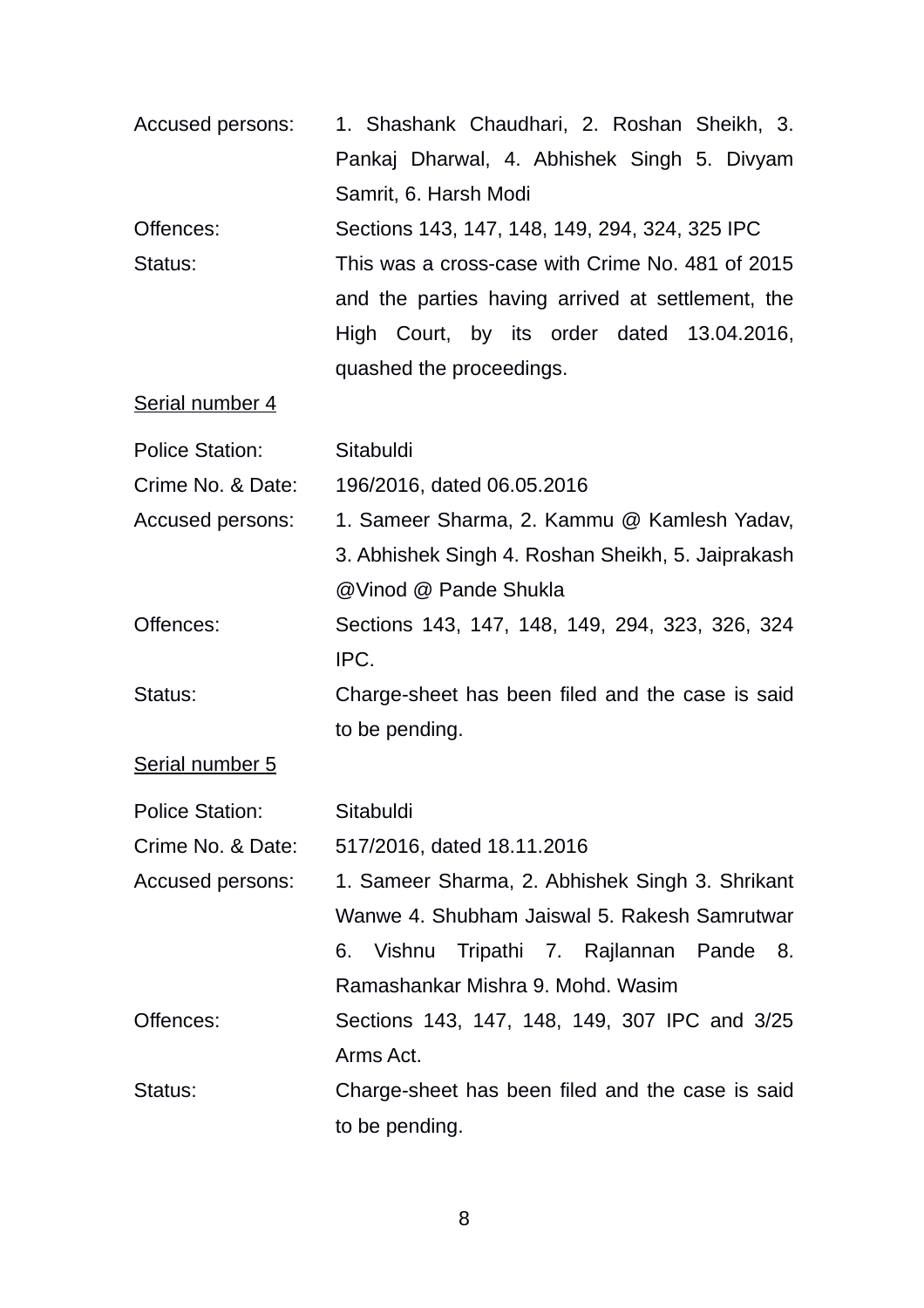| Serial number 6        |                                                          |
|------------------------|----------------------------------------------------------|
| <b>Police Station:</b> | Sitabuldi                                                |
| Crime No. & Date:      | 83/2017, dated 08.03.2017                                |
| Accused persons:       | 1. Roshan Sheikh, 2. Sunil Kuril, 3. Kamlesh             |
|                        | Yadav, 4. Divyam Samit, 5. Rudram Samrit, 6.             |
|                        | Abhishek Singh                                           |
| Offences:              | Sections 143, 147, 148, 149, 323, 294 and 506            |
| IPC.                   |                                                          |
| Status:                | Charge-sheet has been filed and the case is said         |
|                        | to be pending.                                           |
| Serial number 7        |                                                          |
| <b>Police Station:</b> | Sadar                                                    |
| Crime No. & Date:      | 251/2020, dated 08.05.2020                               |
| Accused persons:       | 1. Roshan Sheikh, 2. Sohil Khan, 3. Salim Kazi, 4.       |
|                        | Irfan Khan, 5. Abhishek Singh, 6. Ankit Pali             |
| Offences:              | Sections 363, 364A, 384, 386, 387, 397, 504, 506         |
|                        | IPC, $4/25$ Arms Act, and $3(1)(ii)$ , $3(2)$ and $3(4)$ |
|                        | MCOCA.                                                   |
| Status:                | It is the present case where charge-sheet has            |
|                        | been filed.                                              |
|                        |                                                          |

5. Having taken note of the relevant background aspects, we may now refer to the submissions made before, and considerations of, the High Court.

5.1. In challenge to the sanction order dated 05.11.2020, it was urged on behalf of the appellant before the High Court that the sanctioning authority had not recorded specific satisfaction about the existence of 'organised crime syndicate' in terms of Section 2(1)(f) of MCOCA; and mere satisfaction about the alleged existence of the ingredients of Section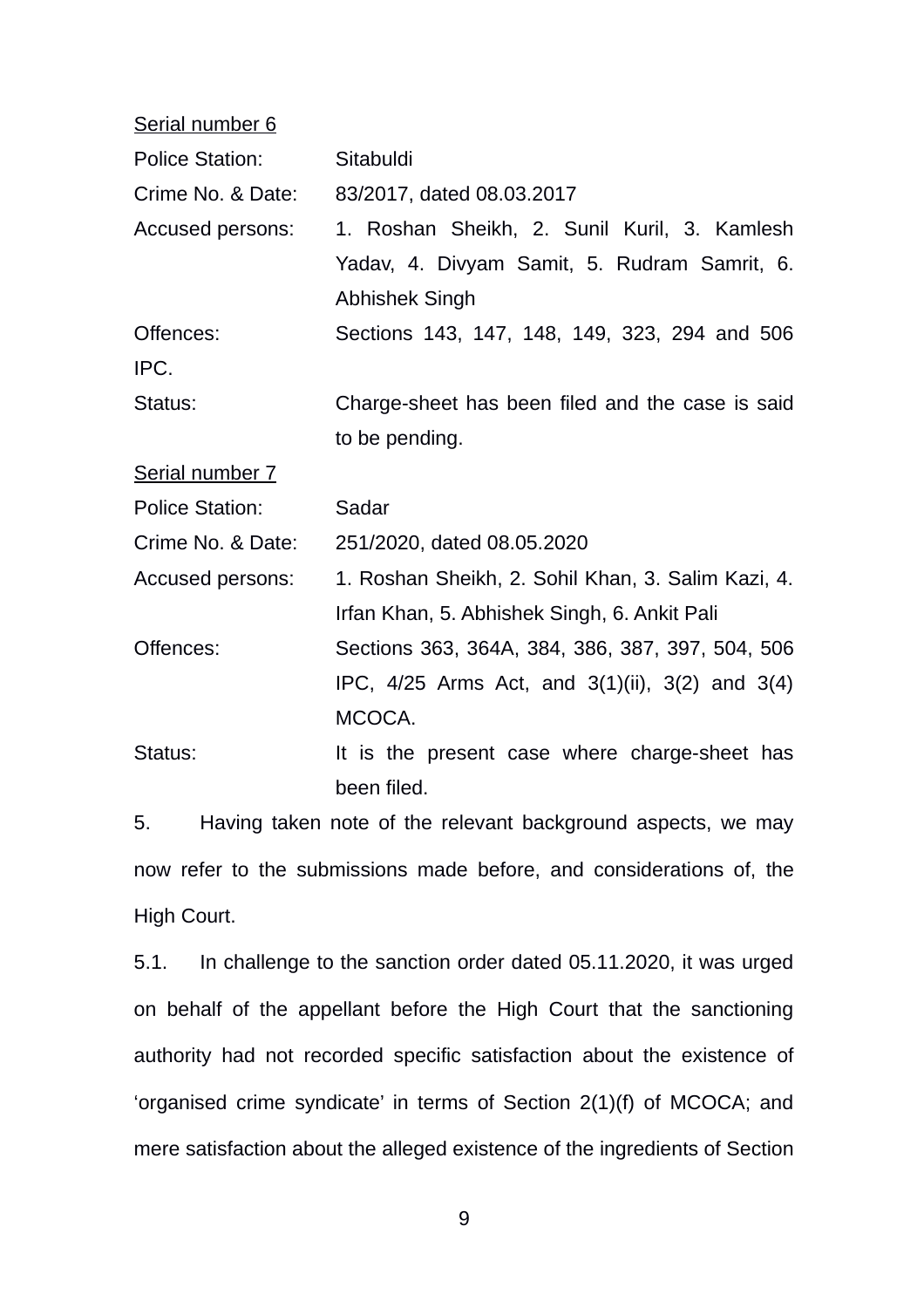2(1)(d), which defines 'continuing unlawful activity' and Section 2(1)(e), which defines 'organised crime', was not sufficient for according sanction. In other words, the contention had been that there was no question of granting sanction in terms of Section 23(2) of MCOCA, for the vital predicate, being the existence of 'organised crime syndicate', as defined by Section 2(1)(f) of MCOCA, having not been fulfilled.

5.2. The High Court took note of the background aspects, including the facts pertaining to the appellant and his involvement in various other cases, some of them in league with the team leader Roshan Sheikh and other persons. The High Court also examined the contents of sanction order dated 05.11.2020 and, after finding no legal flaw or shortcoming therein, proceeded to dismiss the writ petition while, of course, making it clear that any observations occurring in the order would not influence or prejudice the trial or pre-empt any legitimate defence of the appellant. The High Court, *inter alia*, observed, held and concluded as follows: -

"13. It is only after the record of satisfaction in the aforesaid terms that the sanctioning authority, in terms of Section 23 (2) of the said Act, has proceeded to record further satisfaction in terms of focus by Mr. Mishra, learned Senior Advocate and quoted at para no. 5 of this order. Even the quotation makes it clear that satisfaction about the existence of the essential ingredients is *"in view of the forgoing observations"*. The satisfaction is not restricted to the ingredients of Section 2(d) and 2(e) of the said Act but to the ingredients of the said Act in general though, particular reference may have been made in the above-quoted portion to Section 2(d) and 2(e) of the said Act.

14. Therefore, based upon the reading of only the above-quoted portion, it will not be proper to hold that the sanctioning authority has either not applied its mind and failed to record any satisfaction about the existence of "organized crime syndicate" as defined under Section 2(f) of the said Act or satisfaction that these accused persons including the petitioner herein are a part of or are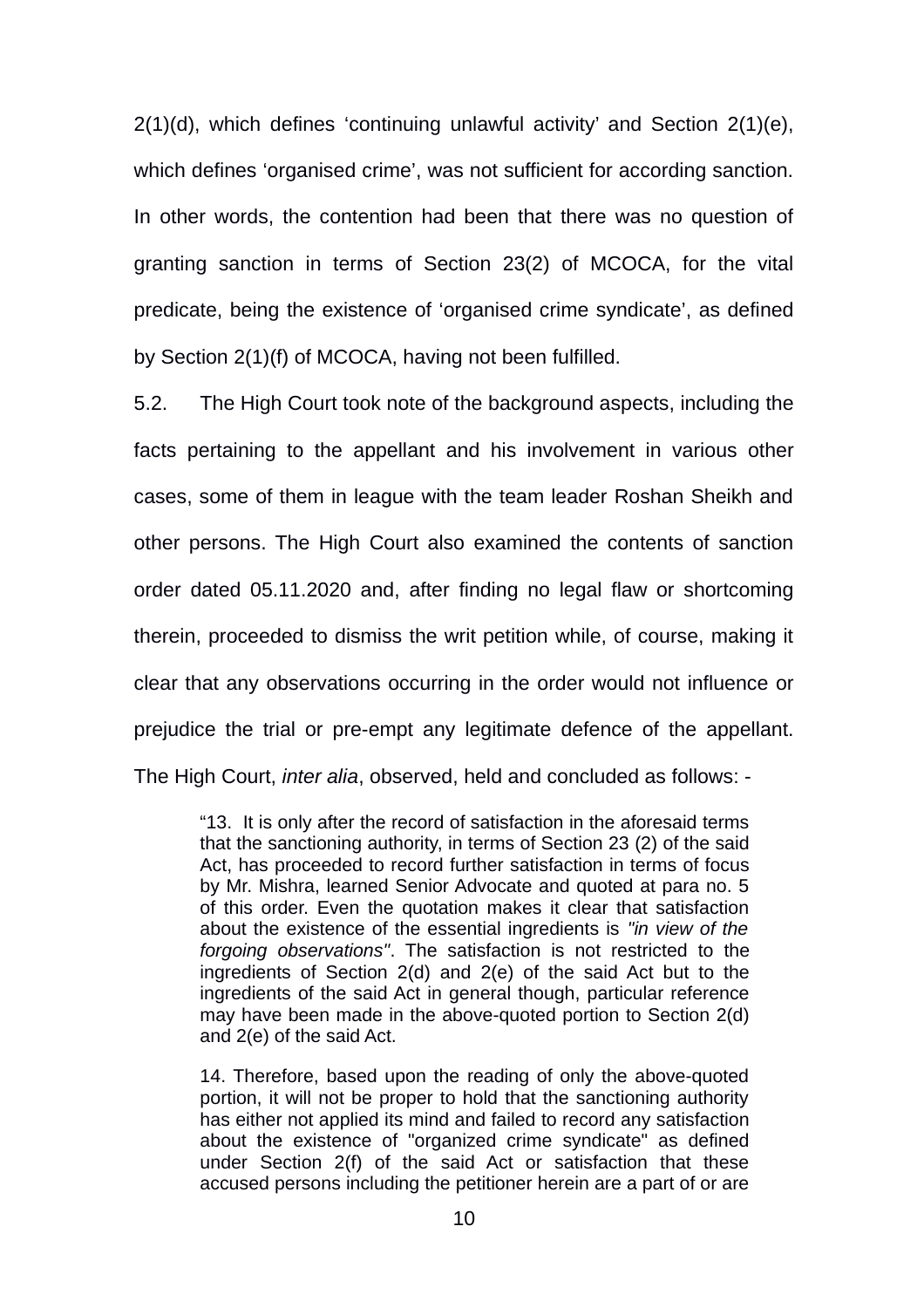the members of this organized crime syndicate. The impugned sanction order is to be read in its entirety and based on some truncated portion, no contention can be advanced or at least sustained about any alleged non-application of mind by the sanctioning authority to the requirements of Section 2(1) of the said Act. Besides, the contention raised by Mr. Mishra, learned Senior Advocate not only over focusses on the above-quoted portion but tends to completely ignore the specific satisfaction recorded in the impugned sanction order about not only the existence of an organized crime syndicate in terms of Section 2(f) of the said Act but, also that the accused persons including the petitioner are members of such syndicate and further, have singly or jointly committed serious and violent offenses for pecuniary and other benefits. Therefore, we are satisfied that the impugned sanction order warrants no interference on the ground now urged before us.

15. At the request of Mr. Mishra, learned Senior Advocate, however, we clarify that observations in this order are only *prima facie* and nothing in this order is even remotely intended to either influence or prejudice the trial and merits or to preempt any legitimate defenses that the petitioner may have in the course of such trial.

16. This petition is therefore **dismissed**. The rule is discharged. There shall be no order as to costs."

6. Assailing the judgment and order of the High Court as also the sanction order dated 05.11.2020, the learned senior counsel for the appellant has taken us through the scheme of the Maharashtra Control of Organised Crime Act, 1999, as also the record of the case and has put forth a variety of submissions for consideration, which could be summarised as follows:

6.1. Learned senior counsel, with reference to various provisions of MCOCA, has made the opening submissions that this enactment is of drastic consequences where not only minimum period of sentence is provided under Section 3, several measures of extraordinary nature have been provided, like interception of communications (Section 14); special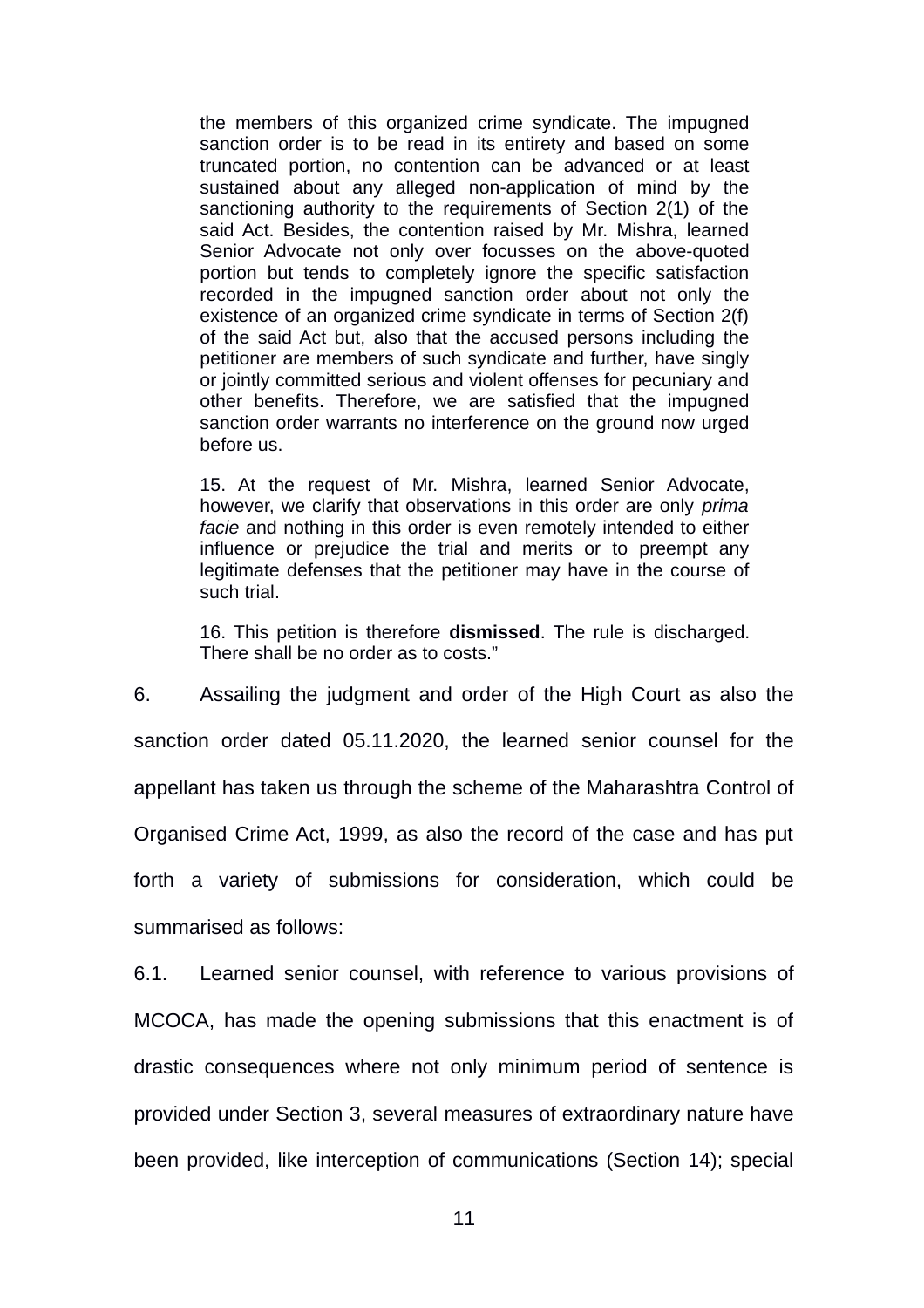rules of evidence overriding ordinary rules as contained in CrPC and the Indian Evidence Act, 1872<sup>[6](#page-11-0)</sup>, with converse burden of proof on the accused (Section 17); use of confessions made to the police officer (Section 18); forfeiture and attachment of property (Section 20) and modified application of CrPC with several protections being overridden. The learned counsel would submit that looking to the drastic and serious consequences, this Court has clearly provided that the provisions of MCOCA have to be strictly construed by the Courts; and the authorities concerned must strictly adhere to the same. The learned counsel has referred to the decision in the case of *State of Maharashtra & Ors. v. Lalit Somdatta Nagpal & Anr.***: (2007) 4 SCC 171**, particularly paragraph 62 thereof.

6.2. The learned senior counsel has further submitted that by virtue of Section 2(1)(d) read with Sections 2(1)(e) and 2(1)(f) of MCOCA, to invoke its provisions, a minimum of two charge-sheets are required to have been filed with twin allegations, i.e., of a) violence and b) the object being of gaining pecuniary benefit or other similar benefit. The learned counsel would submit that in view of these twin requirements, the prosecution cannot rely upon the cases where the allegations only relate to violence but not to the object of gaining pecuniary or other benefit. The learned counsel has particularly referred paragraph 24 of the decision of this Court in the case of *Ranjitsing Brahmajeetsing Sharma v. State of*

# *Maharashtra & Anr.***: (2005) 5 SCC 294**.

<span id="page-11-0"></span><sup>6</sup> Hereinafter also referred to as 'the Evidence Act'.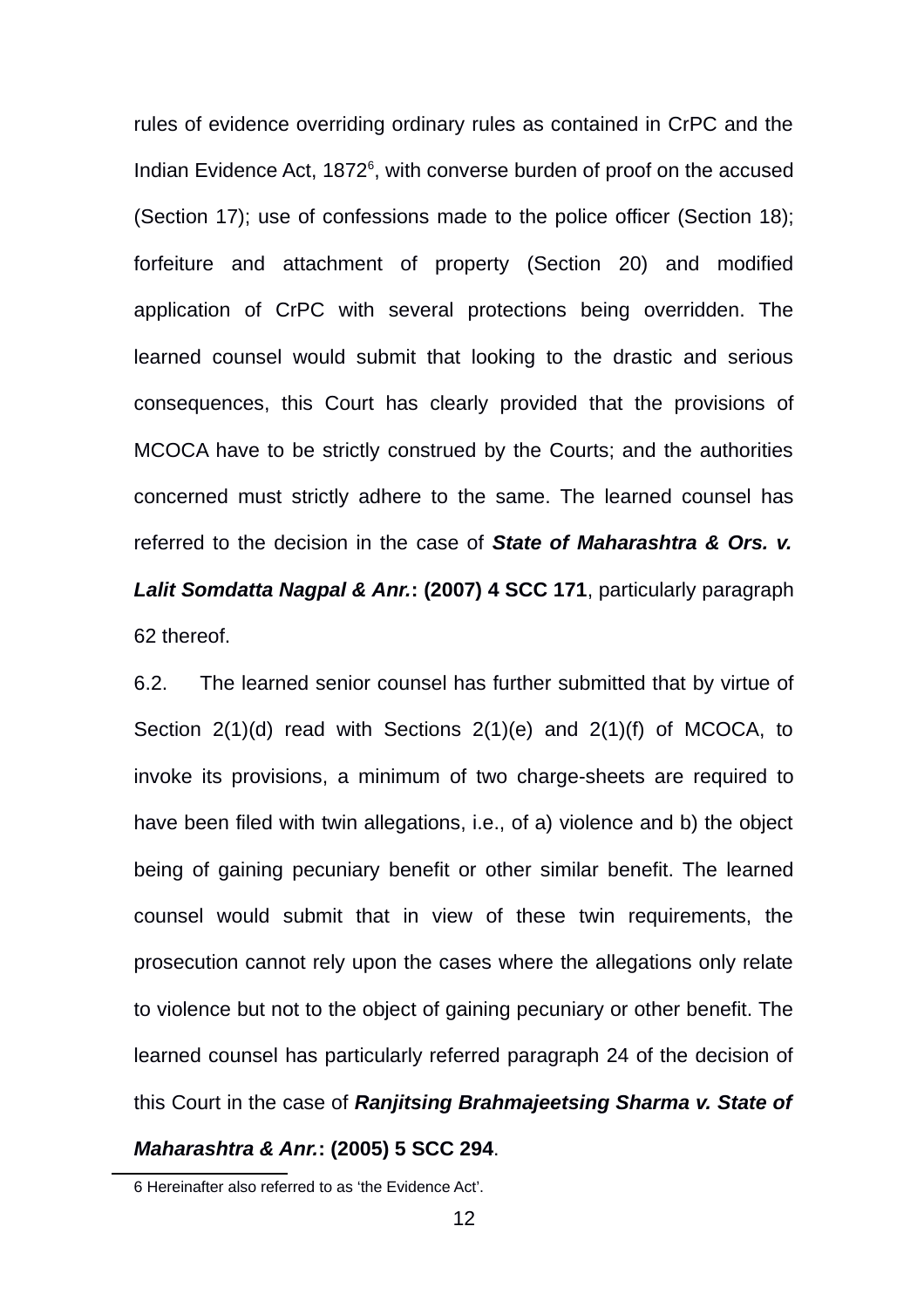6.3. With reference to the facts of the present case, learned senior counsel for the appellant has strongly contended that even as per the stand of the respondents, the allegations concerning pecuniary benefit occur only in the present case of Crime No. 251 of 2020 and not in other cases. Therefore, according to the learned counsel, the threshold requirement of involvement of the appellant in two or more cases involving the object of gaining pecuniary or similar benefit being not existing, even if those cases are taken on their face value, the provisions of MCOCA are inapplicable to the present case.

6.4. With reference to the contents of the sanction order and the stand of the respondents, the learned senior counsel has submitted that the cases forming the basis of the sanction order did not relate to any pecuniary benefit nor any such consideration had occurred in the order impugned but, in the concluding part, the sanctioning authority had mechanically used the expressions '*to gain pecuniary benefit or undue economic or other advantage*'. According to the learned counsel, the use of alternative, i.e., "or" has no basis whatsoever and thus, the order impugned remains baseless where the propositions of the sanctioning authority do not meet with the threshold requirements of Section 2(1)(f) of MCOCA. The learned counsel has referred to the decision in the case of *Jagannath Misra v. State of Orissa***: (1966) 3 SCR 134** and has submitted that mere use of the expressions of the statute without proper application to the facts is not countenanced, particularly in the matters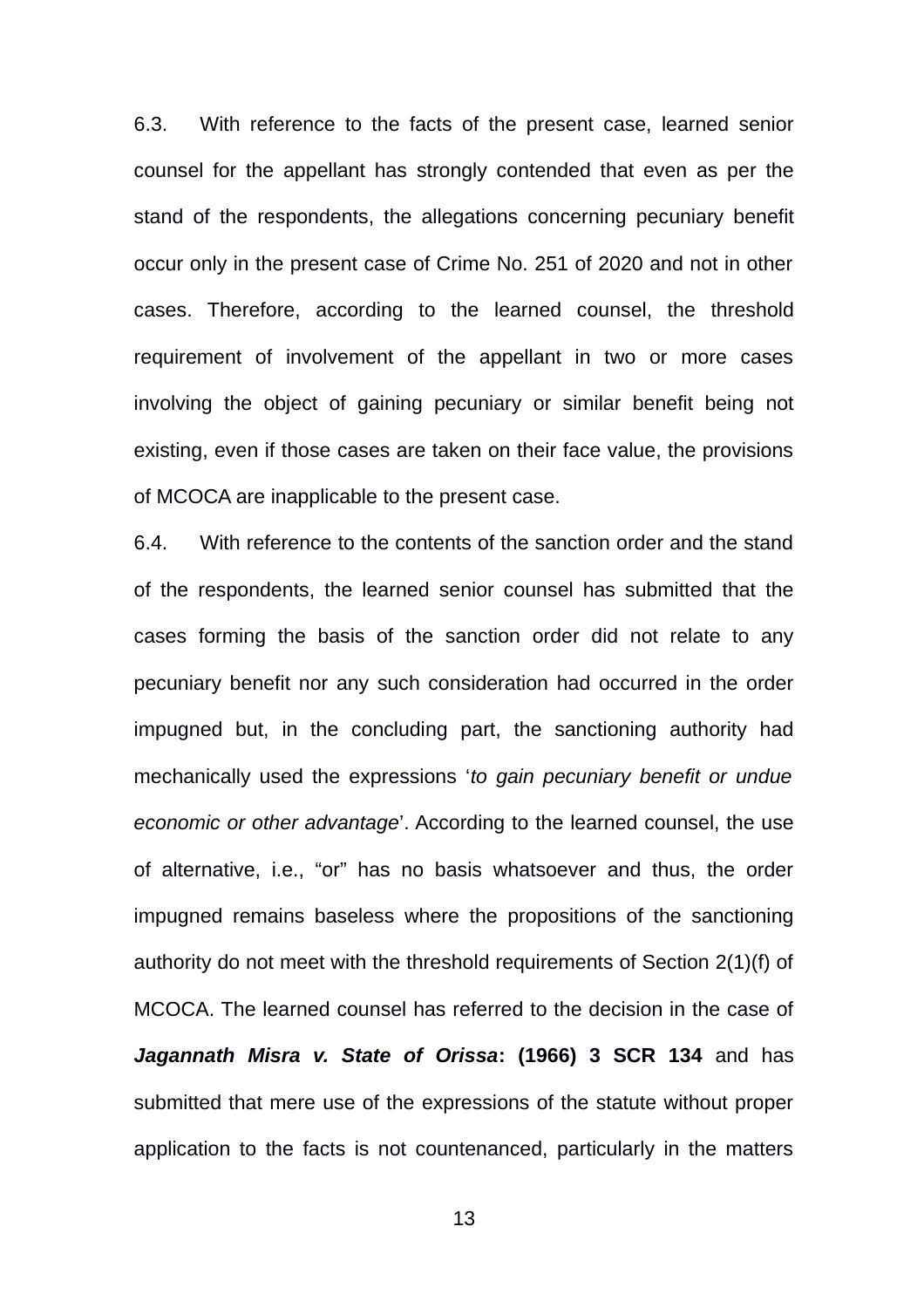where the question of liberty of a person is involved. Thus, according to the learned counsel, there being no such element of 'other advantage' and these words having been used in an arbitrary and formal manner, the prosecution is not entitled to rely upon the same. It has also been contended that, in fact, the plea of 'other advantage', as taken before this Court, is rather an afterthought and is of an attempt at improvement over the reasons recorded in the sanction order, which is entirely impermissible in view of the decision of this Court in the case of *Mohindhr Singh Gill & Anr. v. Chief Election Commissioner, New Delhi & Ors.***: (1978) 1 SCC 405**.

6.5. In other limb of submissions, the learned senior counsel has particularly referred to the cases pertaining to Crime Nos. 13 of 2012 and 482 of 2015 and has submitted that these cases could not have been considered at all for the reason that in the case relating to Crime No. 13 of 2012, the appellant was, in fact, acquitted by the Trial Court whereas in the case relating to Crime No. 482 of 2015, the proceedings were quashed by the High Court. It has been submitted that the order impugned ought to have given specific reasons for placing reliance on such cases despite acquittal and quashing. Therefore, again, learned counsel would submit that the order issuing sanction deserves to be set aside.

6.6. Learned senior counsel has further submitted that the sanctioning authority has placed reliance on the confessions recorded under Section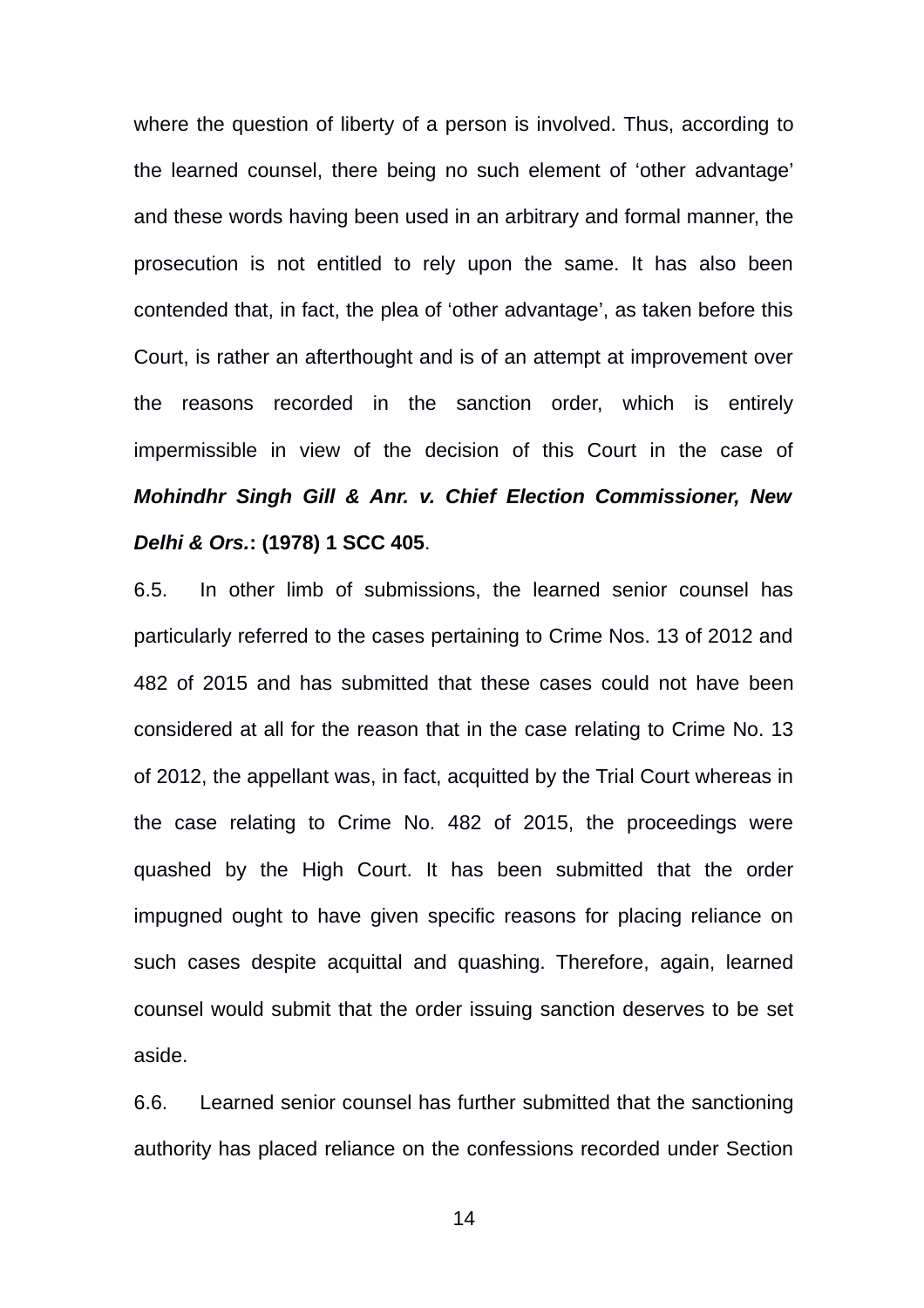18 of MCOCA and this could not have been done as self-serving exercise. In any case, according to the learned counsel, without meeting the threshold requirement of two charge-sheeted cases with the allegations applicable to MCOCA, no number of confessions in one case could be taken as sufficient. The learned counsel has submitted that any order having drastic consequences like those of application of MCOCA, if proceeding on the basis of irrelevant material, while ignoring the relevant considerations, cannot be approved and has referred to the decision of this Court in the case of *Khaja Bilal Ahmed v. State of Telangana & Ors.***: (2020) 13 SCC 632**. The learned counsel would submit that when the irrelevant material is excluded in the present case, the sanction order falls to the ground and deserves to be set aside.

6.7. As regards the allegations of the respondents that the appellant was an absconder, it has been submitted that the appellant had no intention to abscond or not to face the judicial process and he has always been available in Nagpur; and had travelled to Delhi to swear the affidavit before this Court. It has been contended that the appellant, like in other cases in the past, would fully cooperate with the investigation and with the Trial Court but the arbitrary, illegal and *mala fide* invocation of the drastic provisions of MCOCA, severely impinging the fundamental rights of the appellant, could not stand validated by the alleged absconsion of the appellant; and the State was only trying to create false prejudice and to justify its arbitrary and illegal sanctioning order.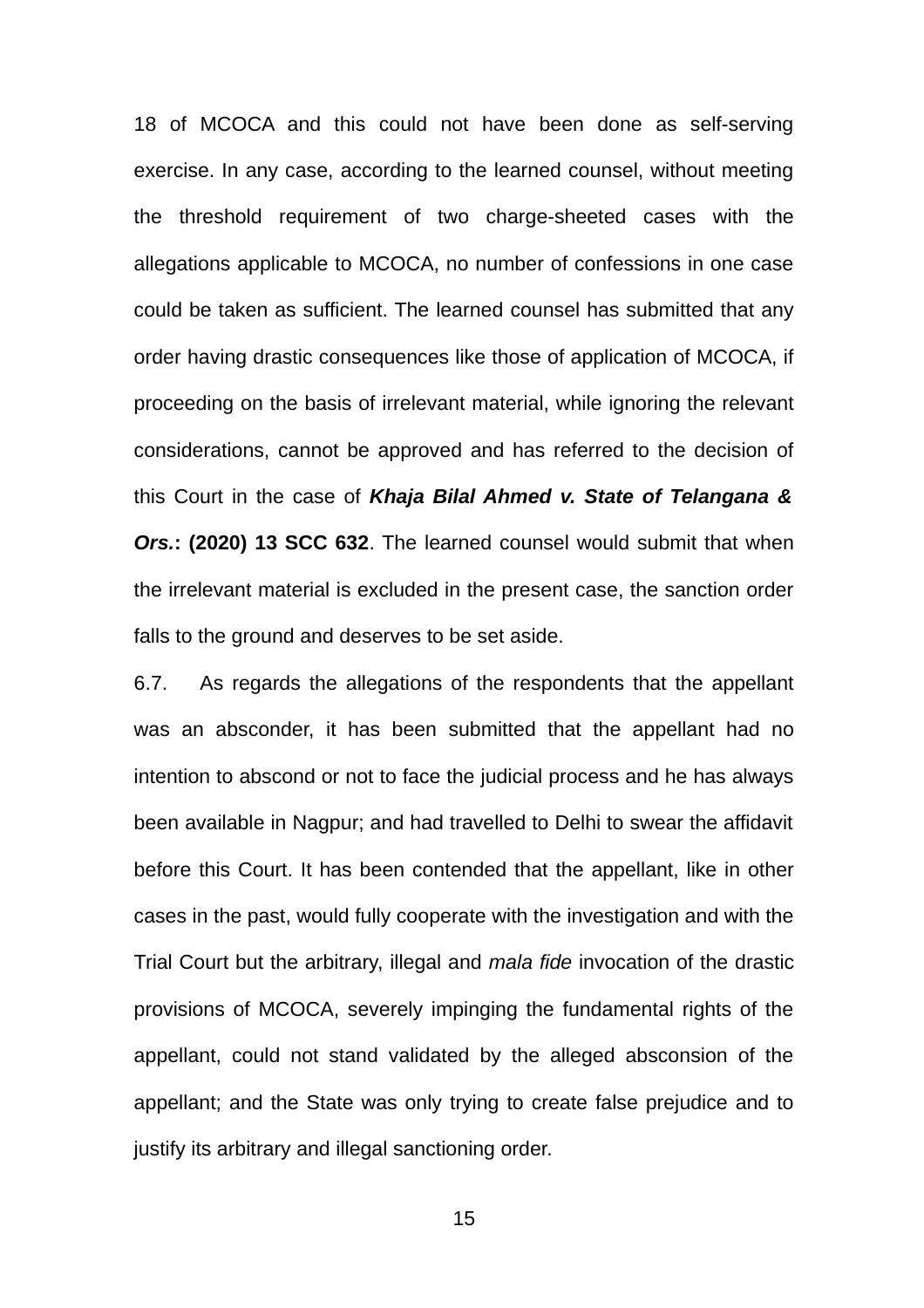7. Learned counsel for the respondent-State has countered the submissions made on behalf of the appellant and, after a detailed reference to the fact-sheet has, *inter alia*, contended as follows:

7.1. The learned counsel for the State has, in the first place, emphatically argued that the appellant is not entitled for any relief from this Court under Article 136 of the Constitution of India in view of the fact that he has been declared an absconder under Section 82 CrPC read with Section 20(3) MCOCA. Learned counsel would submit that all the submissions concerning personal liberty with the application of MCOCA deserve to be rejected when the appellant himself has chosen not to submit to the law.

7.2. Moving on to the conditions prescribed for invocation of MCOCA, the learned counsel has referred to the aforesaid three cases in Crime No. 482 of 2015 (Police Station Nandanwan), Crime No. 196 of 2016 (Police Station Sitabuldi) and Crime No. 83 of 2017 (Police Station Sitabuldi) and has submitted that the charge-sheets have been filed in all these matters and, therefore, the essential condition of more than one charge-sheet, in terms of Section 2(1)(e), has been duly met. Learned counsel would further contend that the facts about one of the crime cases having been quashed and another ending in acquittal, are not material considerations for deciding the question as to whether the appellant was indulging in 'continued unlawful activity' in terms of Section 2(1)(d) of MCOCA.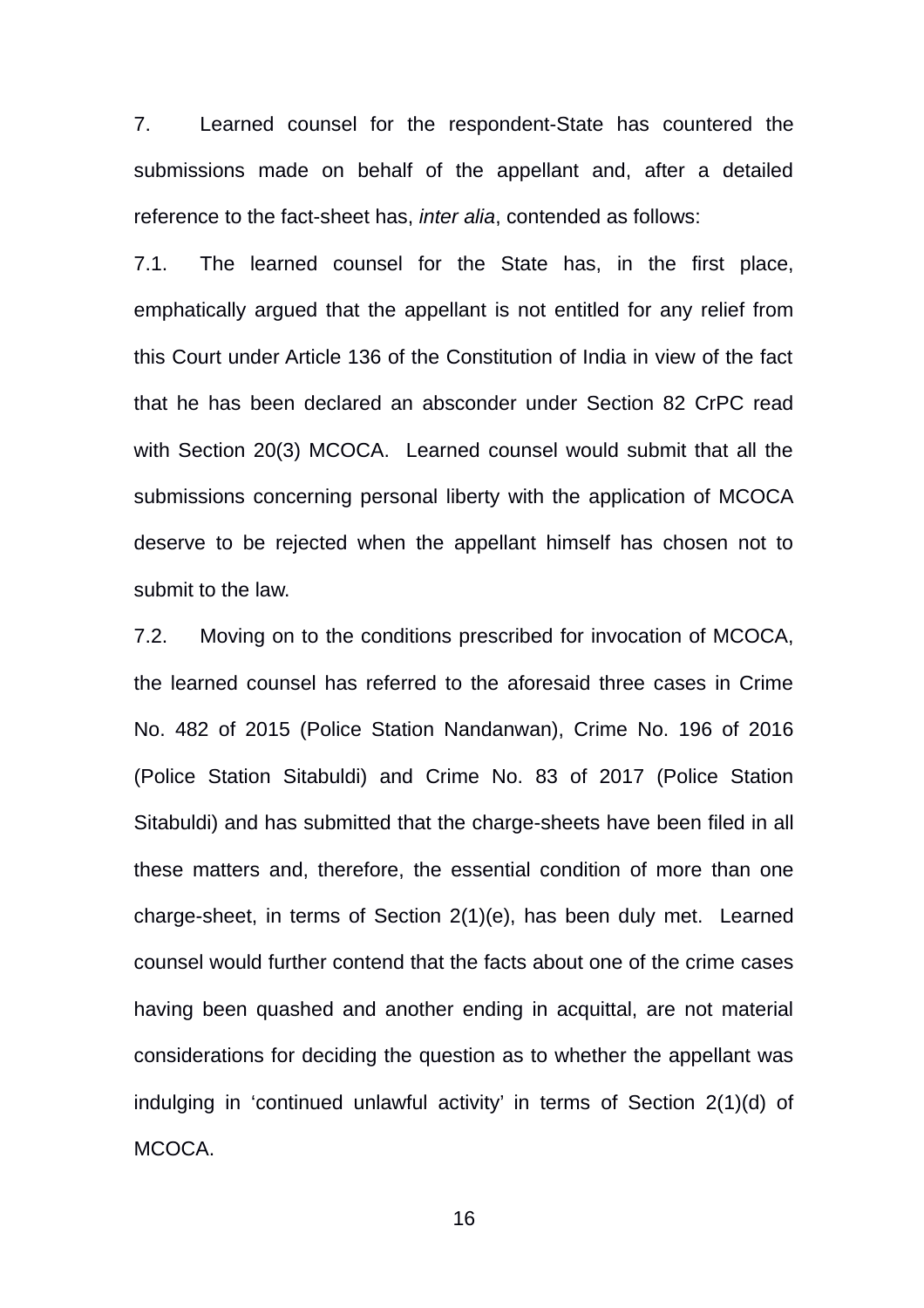7.2.1. In regard to the case ending in acquittal, learned counsel for the State has also pointed out the facts that therein, one witness turned hostile and other witnesses did not come forward; and has submitted that in fact, MCOCA seeks to curb such a menace where the offenders get a reprieve because of the witnesses not standing with the prosecution. This, according to the learned counsel, is sufficient to show that MCOCA has rightly been invoked in the present case.

7.3. The learned counsel for the State has further contended that the arguments about the appellant not being involved in the crime referable for invocation of MCOCA are not correct and the suggested interpretation on behalf of the appellant of the expression 'other advantage' is also not correct. The learned counsel for the respondent-State has referred to the decision of the Full Bench of the Bombay High Court in the case of *State of Maharashtra v. Jagan Gagansingh Nepali @ Jagya & Anr.***: (2011) SCC OnLine Bombay 1049** to submit that therein, the Bombay High Court has held that crimes of bodily offence could be the crimes committed with an intention to establish supremacy and which could lead to gains other than pecuniary benefit or advantage.

7.4. The learned counsel has also referred to the decision of this Court in the case of *State of Maharashtra v. Kamal Ahmed Mohammed Vakil Ansari & Ors.***: 2013 (12) SCC 17** to submit that the confessional statement could definitely be considered when granting sanction under Section 23(2) of MCOCA. Learned counsel would submit that the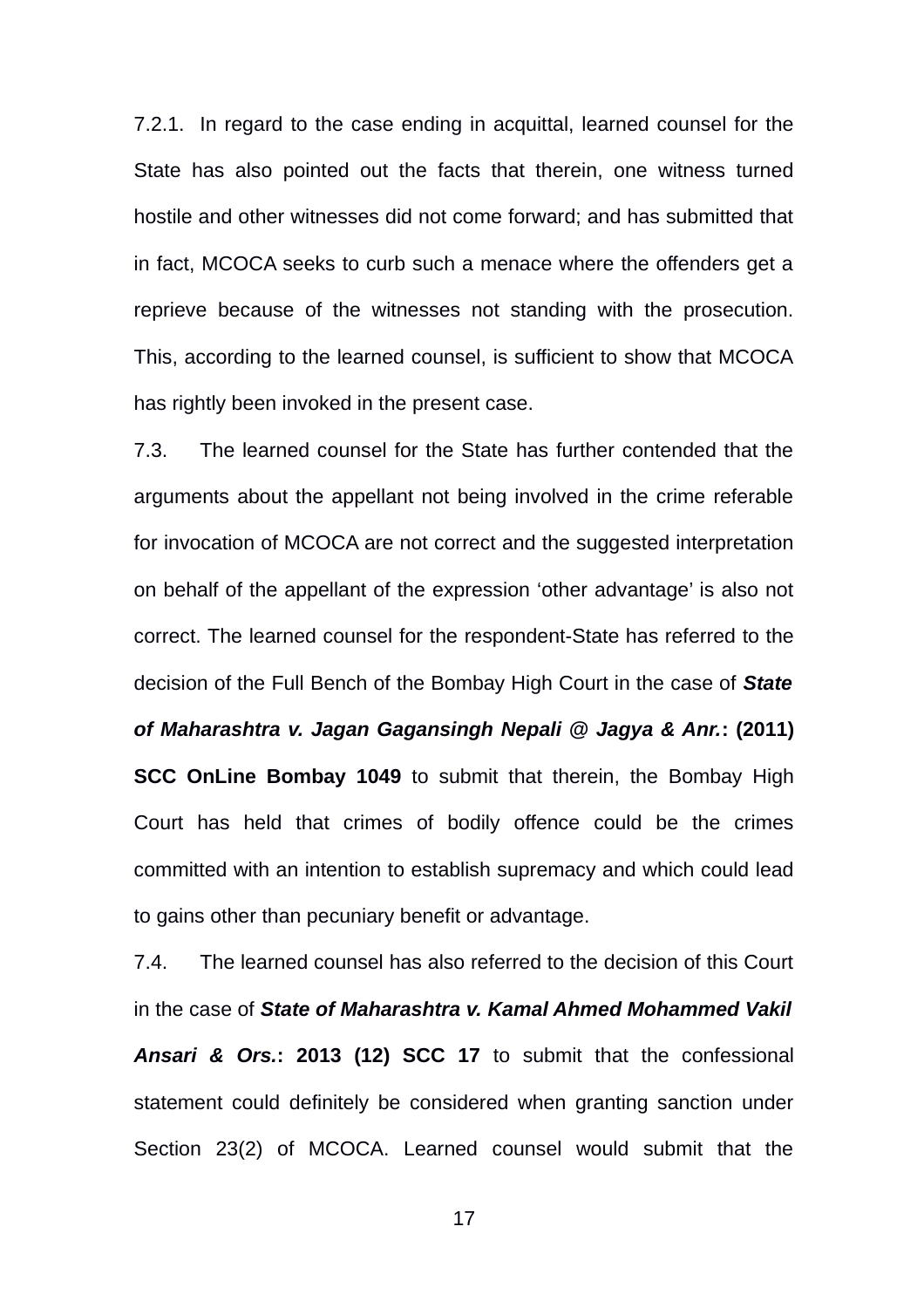confessional statements of the gang leader and other co-accused person directly disclose the role of the appellant as an active member of the 'organised crime syndicate'. Thus, in the present case, the confessional statements are limited to the confessor and to the co-accused; and their use in the sanction order cannot be faulted at. Learned counsel has also submitted that there is no prohibition in MCOCA in using the confessional statements while according sanction and, in any case, they could be pressed into service by the sanctioning authority when forming a *prime facie* view of the matter and examining the question of according sanction. The learned counsel has also added that the question of reliability of confessional statement cannot be adjudged at the stage of granting sanction and could only be decided during trial when the witnesses are examined.

7.5. The learned counsel has submitted that when the material placed before the sanctioning authority reveals presence of credible information regarding commission of an offence or organised crime, the same could always be relied upon; and has referred to the decision of this Court in the case of *Kavitha Lankesh v. State of Karnataka & Ors.***: (2021) SCC OnLine 956**.

7.6. In yet another limb of submissions, learned counsel for the State would argue that the validity of the sanction could always be determined by the Trial Court during the course of trial where the sanctioning authority could be examined with an opportunity of cross-examination to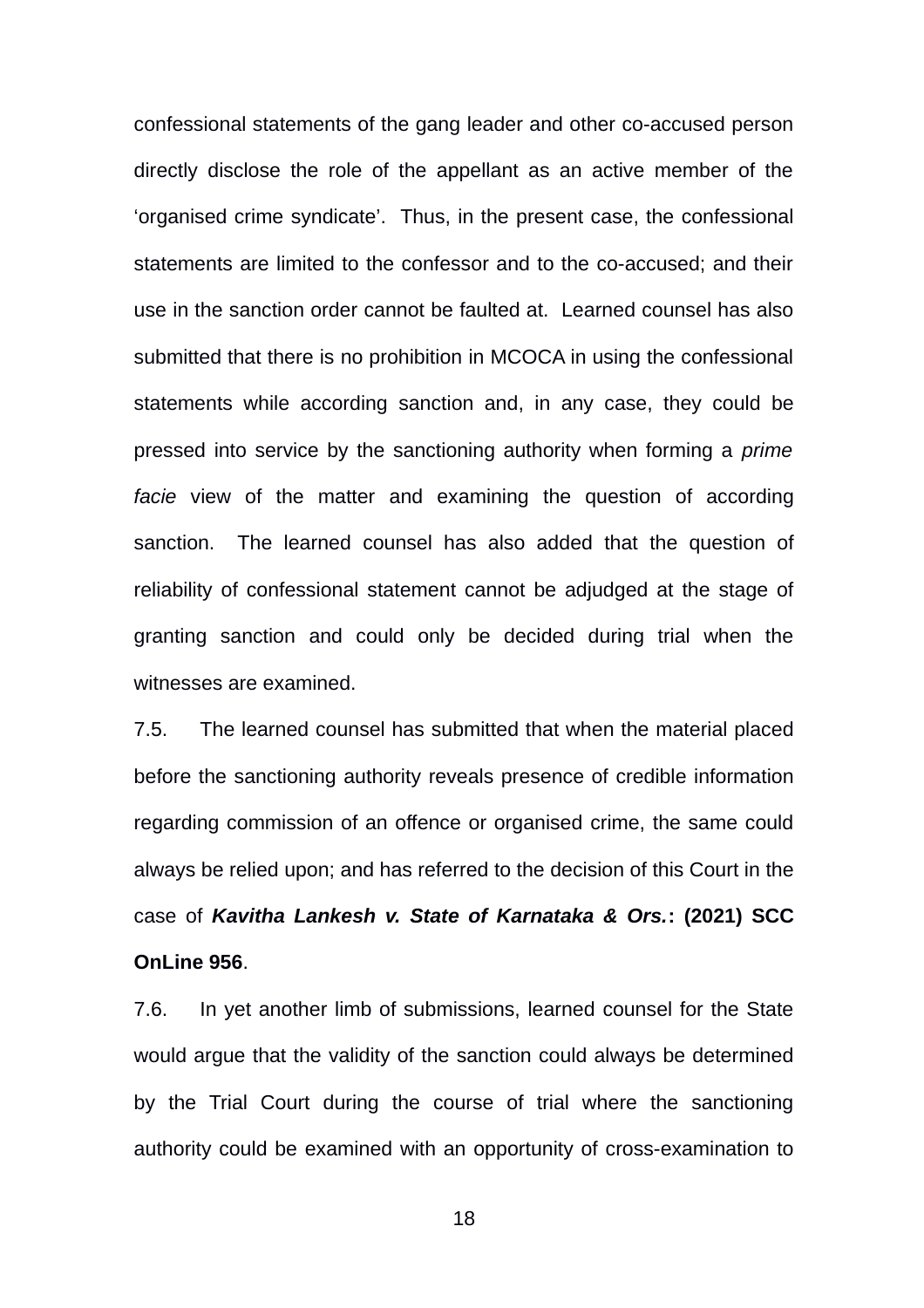the accused. Learned counsel has relied upon the decision of this Court in the case of *Vinod G. Asrani v. State of Maharashtra***: (2007) 3 SCC 633** and has contended that for this opportunity being available to the appellant during trial, no interference in the sanctioning order is called for.

8. We have given anxious consideration to the rival submissions and have examined the material placed on record with reference to the law applicable.

9. While dealing with the rival submissions, pertinent it is to take note of the Statement of Objects and Reasons as also the Preamble of the Maharashtra Control of Organised Crime Act, 1999 and the relevant provisions under reference.

9.1. The Statement of Objects and Reasons for this enactment reads as under: -

## "STATEMENT OF OBJECTS AND REASONS

Organised crime has been for quite some years now come up as a very serious threat to our society. It knows no national boundaries and is fueled by illegal wealth generated by contract, killing, extortion, smuggling in contrabands, illegal trade in narcotics kidnappings for ransom, collection of protection money and money laundering, etc. The illegal wealth and black money generated by the organised crime being very huge, it has had serious adverse effect on our economy. It was seen that the organised criminal syndicates made a common cause with terrorist gangs and foster narco terrorism which extend beyond the national boundaries. There was reason to believe that organised criminal gangs have been operating in the State and thus, there was immediate need to curb their activities.

It was also noticed that the organized criminals have been making extensive use of wire and oral communications in their criminal activities. The interception of such communications to obtain evidence of the commission of crimes or to prevent their commission would be an indispensable aid to law enforcement and the administration of justice.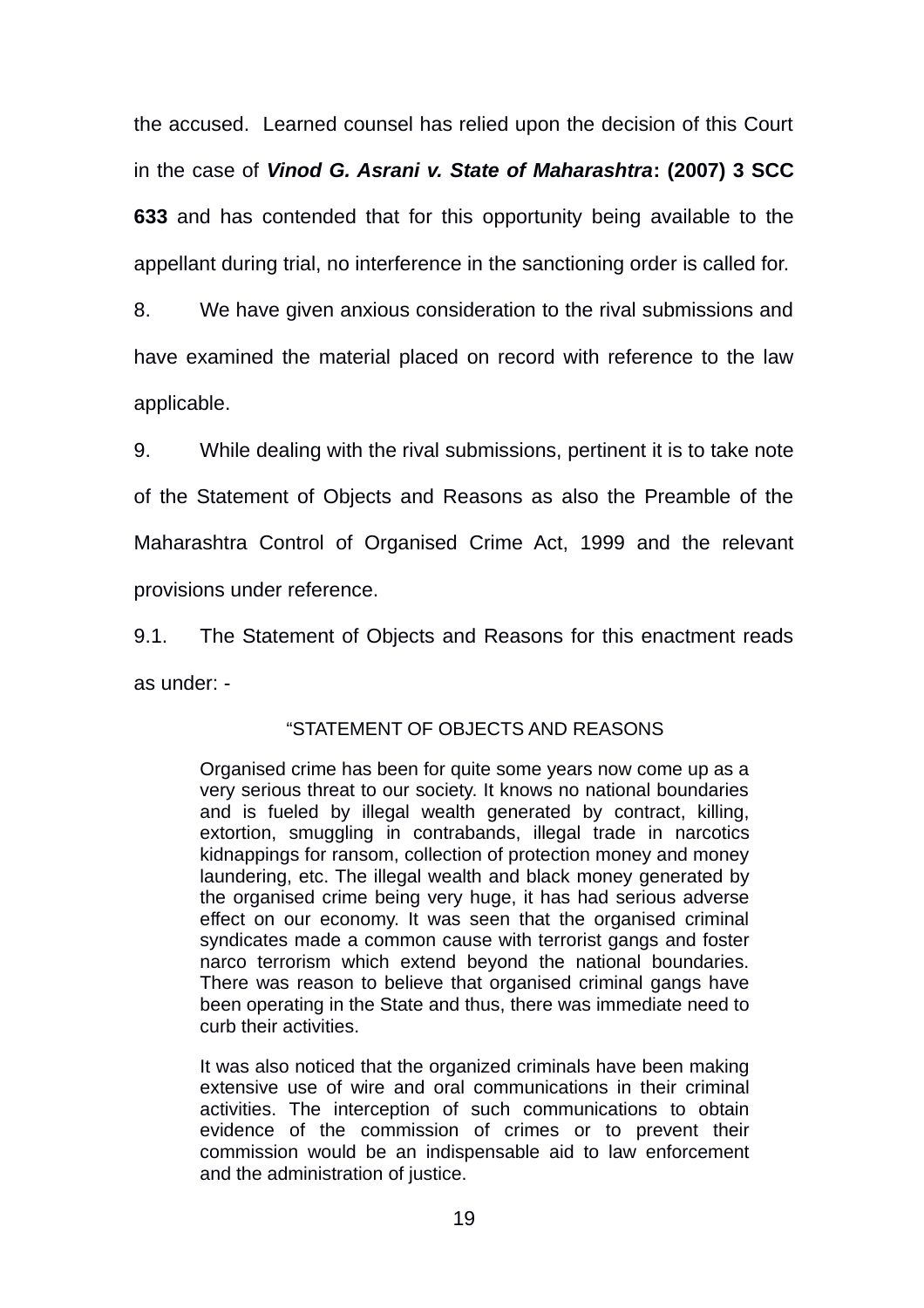2. The existing legal framework i. e. the penal and procedural laws and the adjudicatory system were found to be rather inadequate to curb or control the menace of organised crime. Government, therefore, decided to enact a special law with stringent and deterrent provisions including in certain circumstances power to intercept wire, electronic or oral communication to control the menace of the organised crime.

It is the purpose of this Act to achieve there objects."

9.2. Relevant part of the Preamble of MCOCA, that substituted its

predecessor Ordinance, reads as under: -

"An Act to make Special Provisions for Prevention and Control of Organised Crime and for coping with, Criminal Activity by Organized Crime Syndicate or Gang, and for matters connected therewith or incidental thereto."

9.3. The relevant definitions and meanings assigned to the

expressions "continuing unlawful activity", "organised crime" and

"organised crime syndicate", respectively in clauses (d), (e) and (f) of

Section 2(1) read as under: -

"**2. Definitions.** (1) In this Act, unless the context otherwise requires, - **\*\*\* \*\*\* \*\*\***

(d) "continuing unlawful activity" means an activity prohibited by law for the time being in force, which is a cognizable offence punishable with imprisonment of three years or more, undertaken either singly or jointly, as a member of an organised crime syndicate or on behalf of such syndicate in respect of which more than one charge-sheets have been filed before a competent Court within the preceding period of ten years and that Court has taken cognizance of such offence;

(e) "organised crime" means any continuing unlawful activity by an individual, singly or jointly, either as a member of an organised crime syndicate or on behalf of such syndicate, by use of violence or threat of violence or intimidation or coercion, or other unlawful means, with the objective of gaining pecuniary benefits, or gaining undue economic or other advantage for himself or any other person or promoting insurgency;

(f) "organised crime syndicate" means a group of two or more persons who, acting either singly of collectively, as a syndicate or gang indulge in activities of organised crime."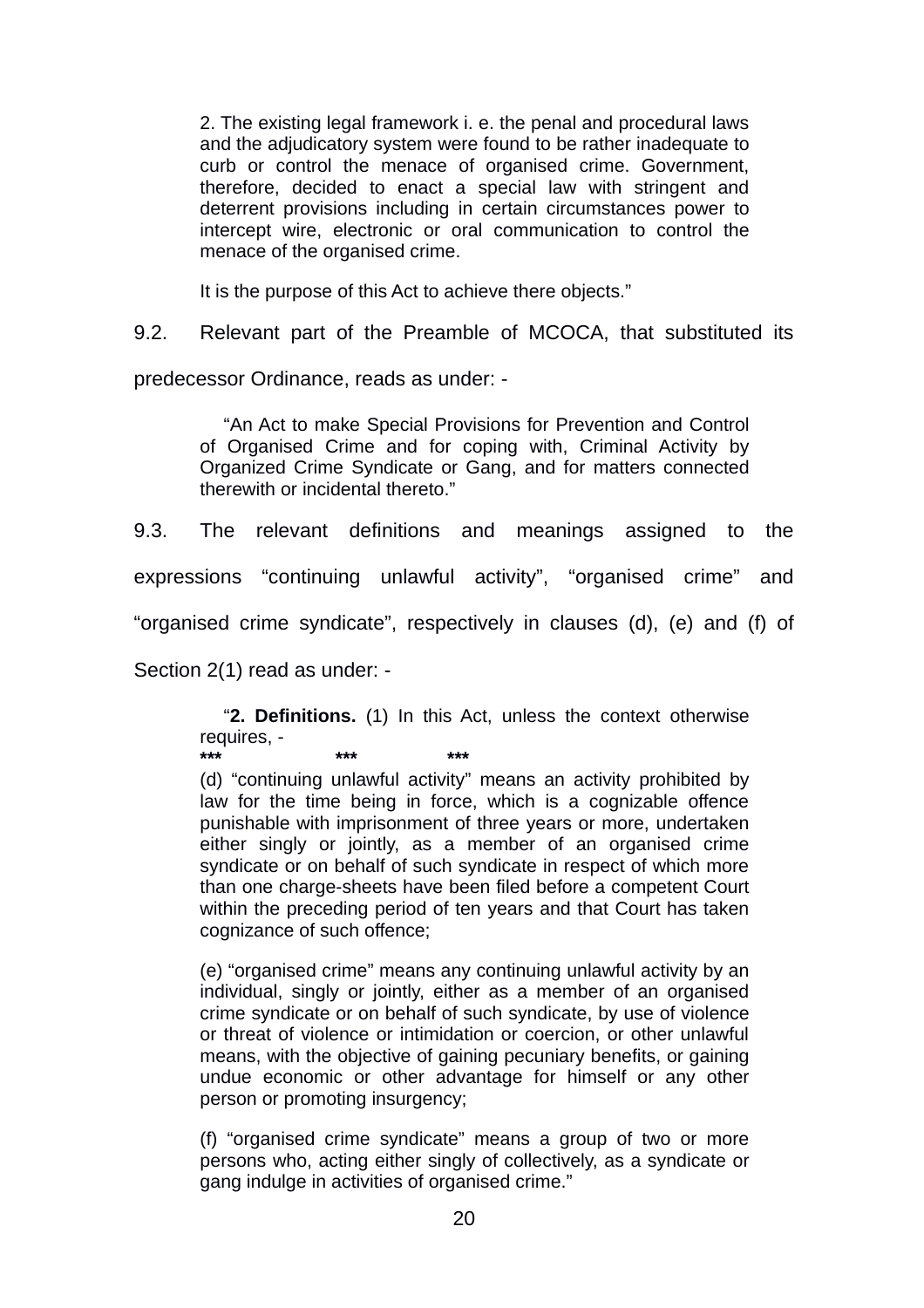9.4. Different punishments for organised crime with respect to the

nature of offence and the nature of involvement of the offender are

specified in Section 3 of MCOCA, which reads as under: -

"**3. Punishment for organised crime. -** (1) Whoever commits an offence of organised crime shall, -

(i) if such offence has resulted in the death of any person, be punishable with death or imprisonment for life and shall also be liable to a fine, subject to a minimum fine of rupees one lac;

(ii) in any other case, be punishable with imprisonment for a term which shall not be less than five years but which may extend to imprisonment for life and shall also be liable to a fine, subject to a minimum fine of rupees five lacs.

(2) Whoever conspires or attempts to commit or advocates, abets or knowingly facilitates the commission of an organised crime or any act preparatory to organised crime, shall be punishable with imprisonment for a term which shall be not less than five years but which may extend to imprisonment for life and shall also be liable to a fine, subject to a minimum fine of rupees five lacs.

(3) Whoever harbours or conceals or attempts to harbour or conceal, any member of an organised crime syndicate shall be punishable with imprisonment for a term which shall not be less than five years but which may extent to imprisonment for life, and shall also be liable to a fine, subject to a minimum fine of rupees five lacs.

(4) Any person who is a member of an organised crime syndicate shall be punishable with imprisonment for a term which shall not be less than five years but which may extend to imprisonment for life and shall also be liable to a fine, subject to a minimum fine of rupees five lacs.

(5) Whoever holds any property derived or obtained from commission of an organised crime or which has been acquired through the organised crime syndicate funds shall be punishable with a term which shall not be less than three years but which may extend to imprisonment for life and shall also be liable to fine, subject to a minimum fine of rupees two lacs."

9.5. The approval for investigation and sanction for prosecution have

been granted in terms of Section 23 of MCOCA, which reads as under: -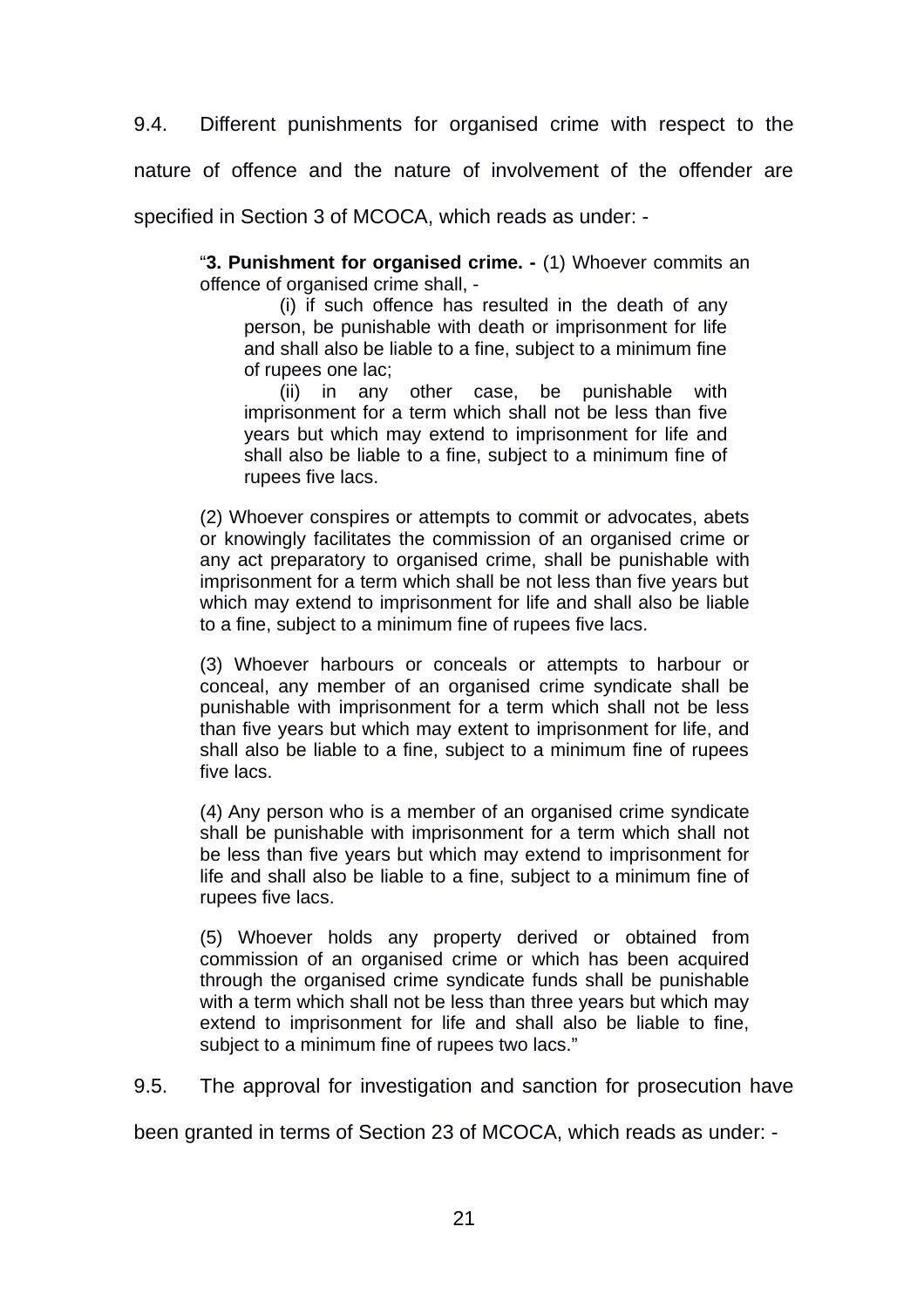**23. Cognizance of, and investigation into, an offence. -** (1) Notwithstanding anything contained in the Code, -

(a) no information about the commission of an offence of organised crime under this Act, shall be recorded by a police officer without the prior approval of the police officer not below the rank of the Deputy Inspector General of Police;

(b) no investigation of an offence under the provisions of this Act shall be carried out by a police officer below the rank of the Deputy Superintendent of Police.

(2) No Special Court shall take cognizance of any offence under this Act without the previous sanction of the police officer not below the rank of Additional Director General of Police."

10. As noticed, learned counsel for the State has emphatically argued in the very first place that the appellant has been declared as an 'absconder' in terms of Section 82 CrPC and Section 20(3) MCOCA and hence, his case deserves no consideration. The appellant's answer to this plea of the respondent has been that he had no intention to abscond or not to face the judicial process; and that the illegal and *mala fide* invocation of MCOCA, impinging upon his fundamental rights, could not stand validated by the alleged absconsion. Though we cannot ignore the submissions on behalf of the State altogether in this regard; and it remains seriously questionable if the appellant deserves indulgence under Article 136 of the Constitution of India but, in totality of the circumstances, where notices had been issued to the respondents, we have considered it proper to first examine the matter on merits; and to advert to this aspect of absconsion in the last.

11. A comprehensive look at the objects and reasons for enactment of MCOCA, its overall purpose signified in its Preamble, and the relevant definitions in Section 2 as also the punishments provided in Section 3,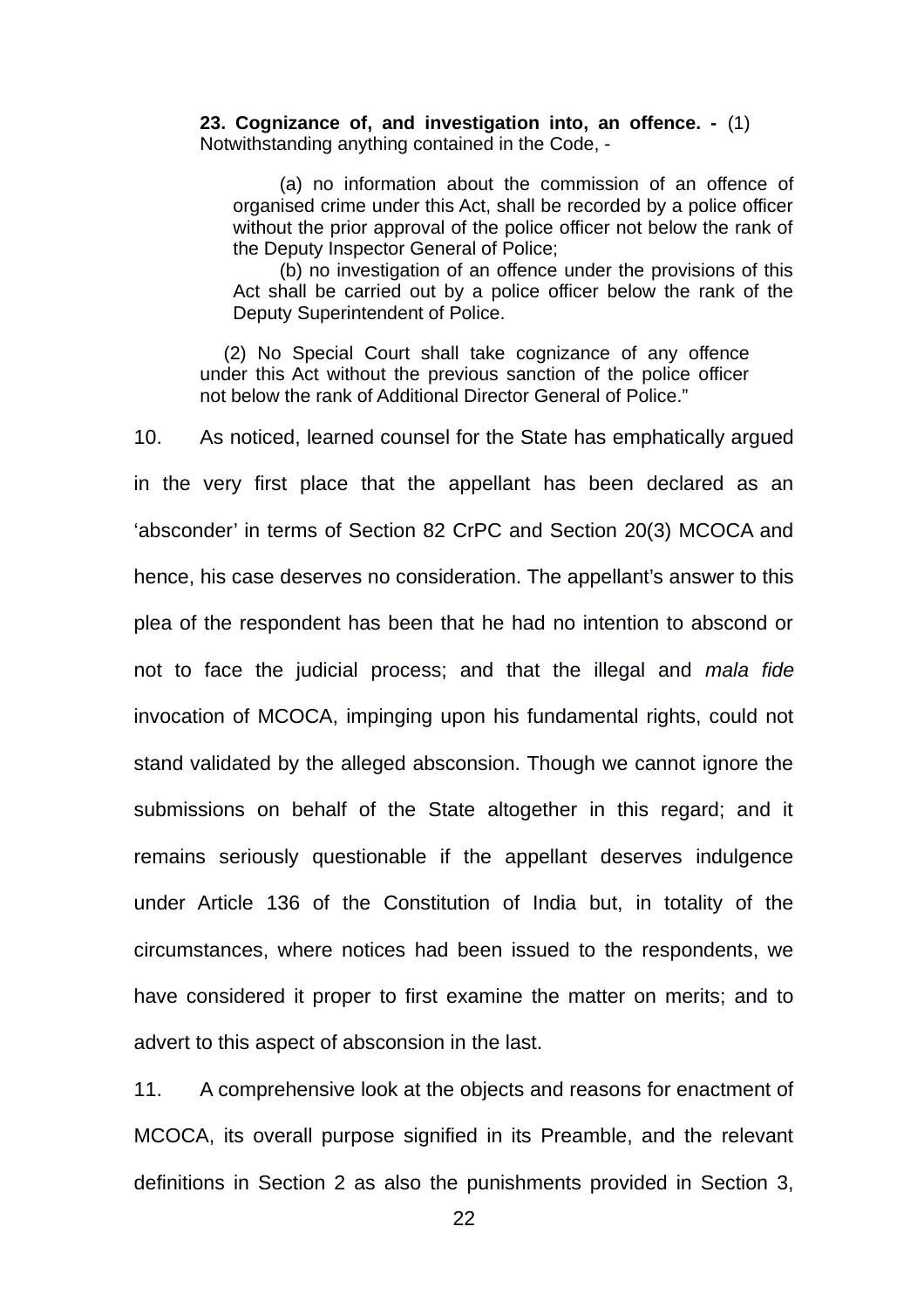leave nothing to doubt that this enactment is for making special provisions for dealing with the menace of organised crime causing serious threat to the society. No doubt, the enactment makes stringent provisions with several extraordinary measures but, the peculiar nature of the mischief sought to be tackled, i.e., of organised crime, has obviously led to such extraordinary measures, particularly when the existing legal framework was found to be rather inadequate to control the menace.

12. A long deal of arguments has been advanced before us on behalf of the appellant that looking to the drastic and serious consequences, the provisions have to be strictly construed and the authorities are bound to strictly adhere to the same. The question is as to what are the connotations of 'strict construction' by the Courts and 'strict adherence' by the authorities in the context of an enactment like MCOCA? For determination of this question, apposite it shall be to refer to the cited decisions and the applicable legal principles.

12.1. The case of *Lalit Somdatta Nagpal* (supra) was one involving questions relating to the application of MCOCA in respect of the offences alleged to have been committed under Sections 3 and 7 of the Essential Commodities Act, 1955. Having particular regard to the enactment of Essential Commodities (Special Provisions) Act, 1981, which was to remain in force for 15 years only and therein, the power to impose punishment was limited upto 2 years, this Court held that even when power of the Court to impose punishment was limited to 2 years, the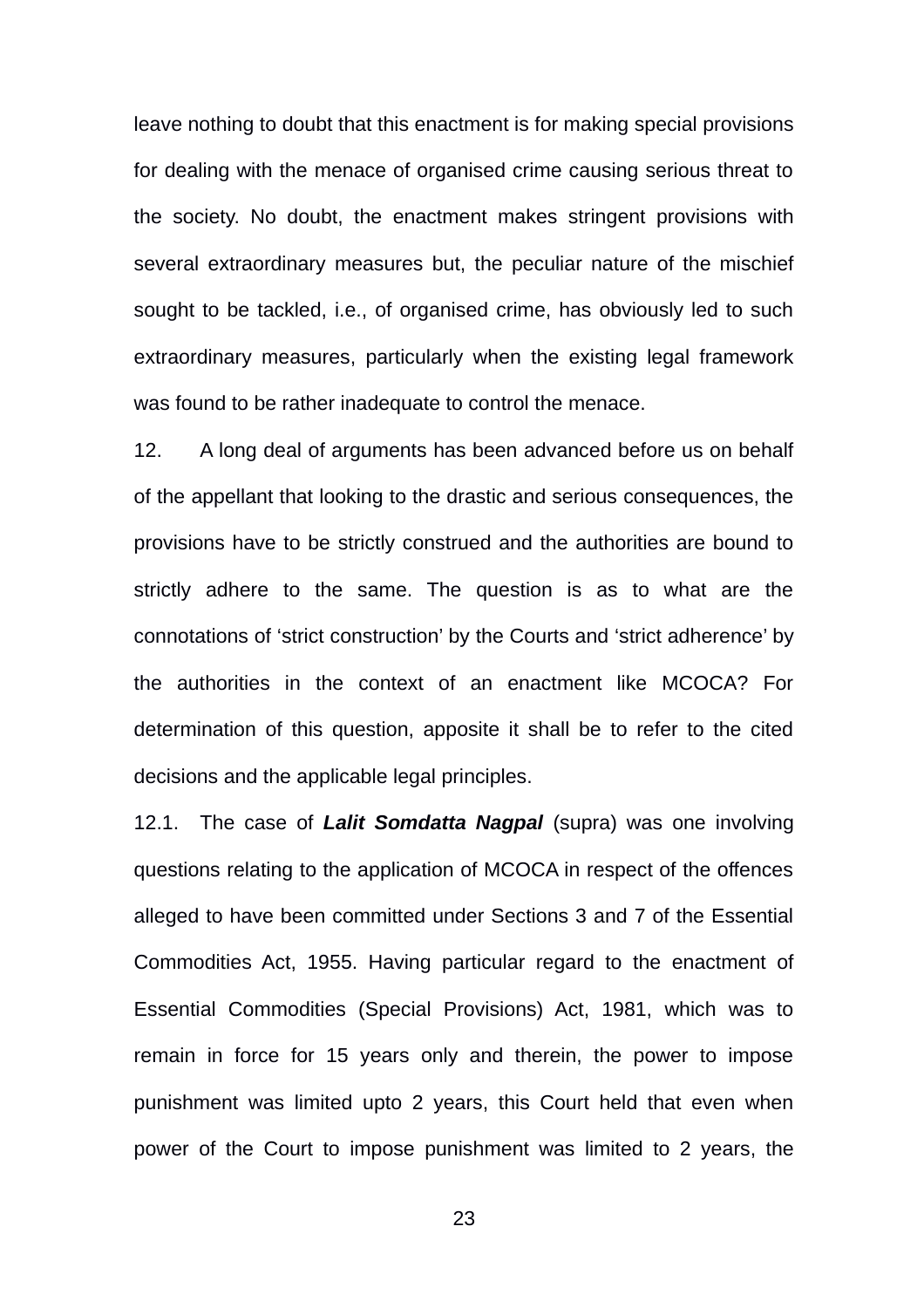offence continued to remain punishable upto a maximum period of 7 years, so as to attract the provisions of MCOCA. Having said that and having disapproved the views of the High Court, this Court, of course, agreed with the other submissions on behalf of the respondents as regards strict interpretation of the provisions and strict observance by the authorities while observing as under: -

"**62.** However, we are in agreement with the submission that having regard to the stringent provisions of MCOCA, its provisions will have to be very strictly interpreted and the authorities concerned would have to be bound down to the strict observance of the said provisions. There can be no doubt that the provisions of MCOCA have been enacted to deal with organised criminal activity in relation to offences which are likely to create terror and to endanger and unsettle the economy of the country for which stringent measures have been adopted. The provisions of MCOCA seek to deprive a citizen of his right to freedom at the very initial stage of the investigation, making it extremely difficult for him to obtain bail. Other provisions relating to the admission of evidence relating to the electronic media have also been provided for. In such a situation it is to be seen whether the investigation from its very inception has been conducted strictly in accordance with the provisions of the Act."

12.1.1. In relation to the particular fact situation concerning the individual

accused persons, this Court found that the sanction had been granted

with complete non-application of mind and hence, disapproved the same

in the following words: -

"**67.** In the instant case, though sanction had been given by the Special Inspector General of Police, Kolhapur Range, on 31-8- 2004, granting permission under Section 23(1)(*a*) of MCOCA, 1999 to apply its provisions to the alleged offences said to have been committed by Anil Nagpal, Lalit Nagpal and Vijay Nagpal, such sanction reveals complete non-application of mind as the same appears to have been given upon consideration of an enactment which is non est. Even if the subsequent approval order of 22-8- 2005 is to be taken into consideration, the organised crime referred to in the said order is with regard to the alleged violation of sales tax and excise laws, which, in our view, was not intended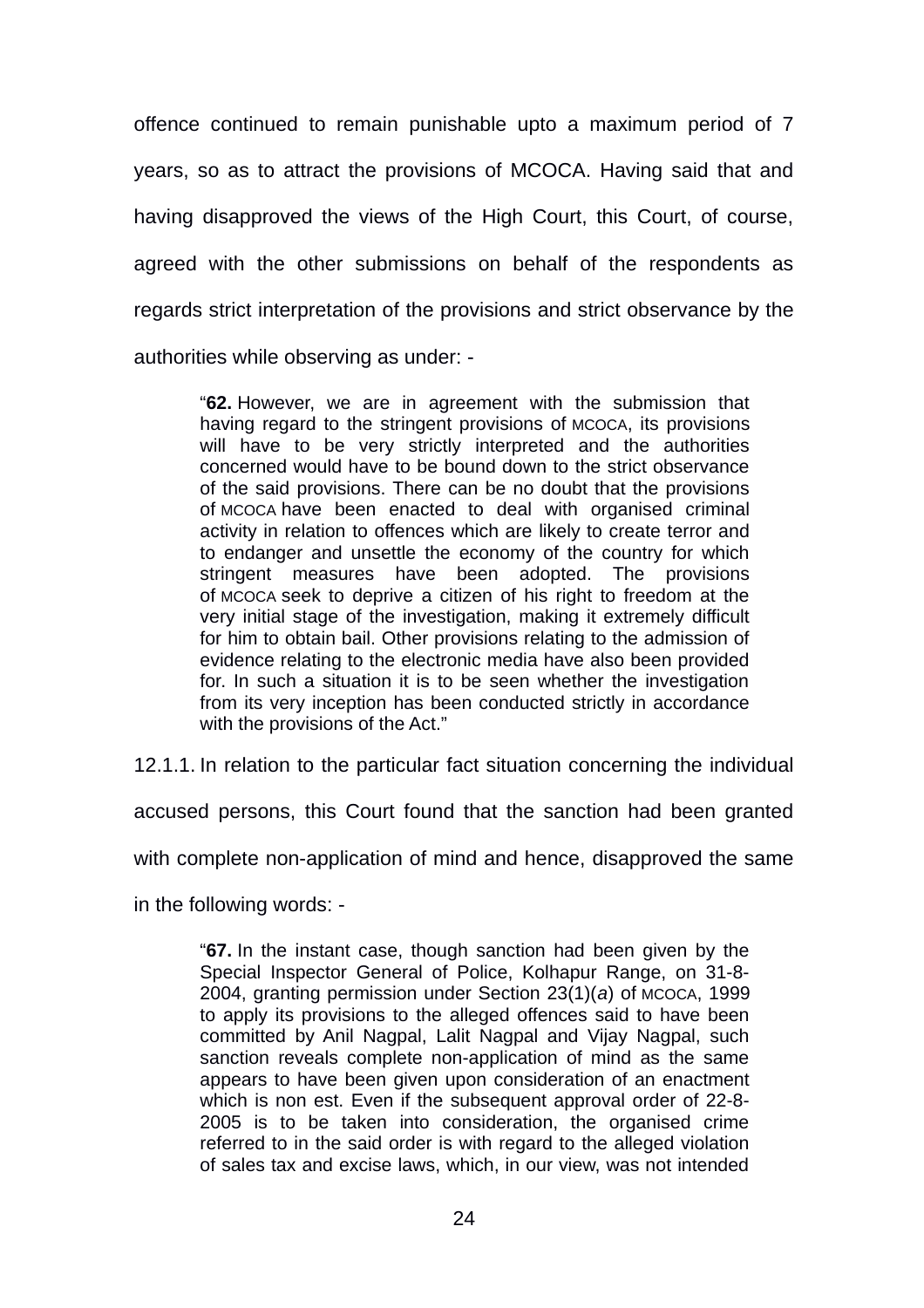to be the basis for application of the provisions of MCOCA, 1999. To apply the provisions of MCOCA something more in the nature of coercive acts and violence is required to be spelt out so as to bring the unlawful activity complained of within the definition of "organised crime" in Section 2(1)(*e*) of MCOCA.

**68.** In our view, both the sanctions which formed the very basis of the investigation have been given mechanically and are vitiated and cannot be sustained. In taking recourse to the provisions of MCOCA, 1999, which has the effect of curtailing the liberty of an individual and keeping him virtually incarcerated, a great responsibility has been cast on the authorities in ensuring that the provisions of the Act are strictly adhered to and followed, which unfortunately does not appear to have been done in the instant case."

12.2. In the case of *Ranjitsing Brahmajeetsing Sharma* (supra), during the tenure of the appellant as Commissioner of Police, Pune, fake stamp papers worth Rs. 2.91 lakhs were seized, whereupon an FIR for offences under Sections 120-B, 255, 249, 260, 263(a) and (b), 478, 472 and 474 read with Section 34 IPC was registered. Prior to that, one Abdul Karim Ladsa Telgi was arrested and proceeded against for the alleged offences of printing counterfeits stamps and forgery. The provisions of MCOCA were invoked against the said Telgi and therein, the role of the appellant was said to be of rendering help and support to the organised crime syndicate while functioning as the Commissioner of Police at different places. Therein, this Court was essentially concerned with the operation of Section 24 of MCOCA, providing for punishment of public servants failing in discharge of their duties. Taking an overall view of the matter with reference to its facts, this Court formed the *prima facie* opinion that the High Court might not have been entirely correct in coming to the conclusion that the appellant committed an offence under Sections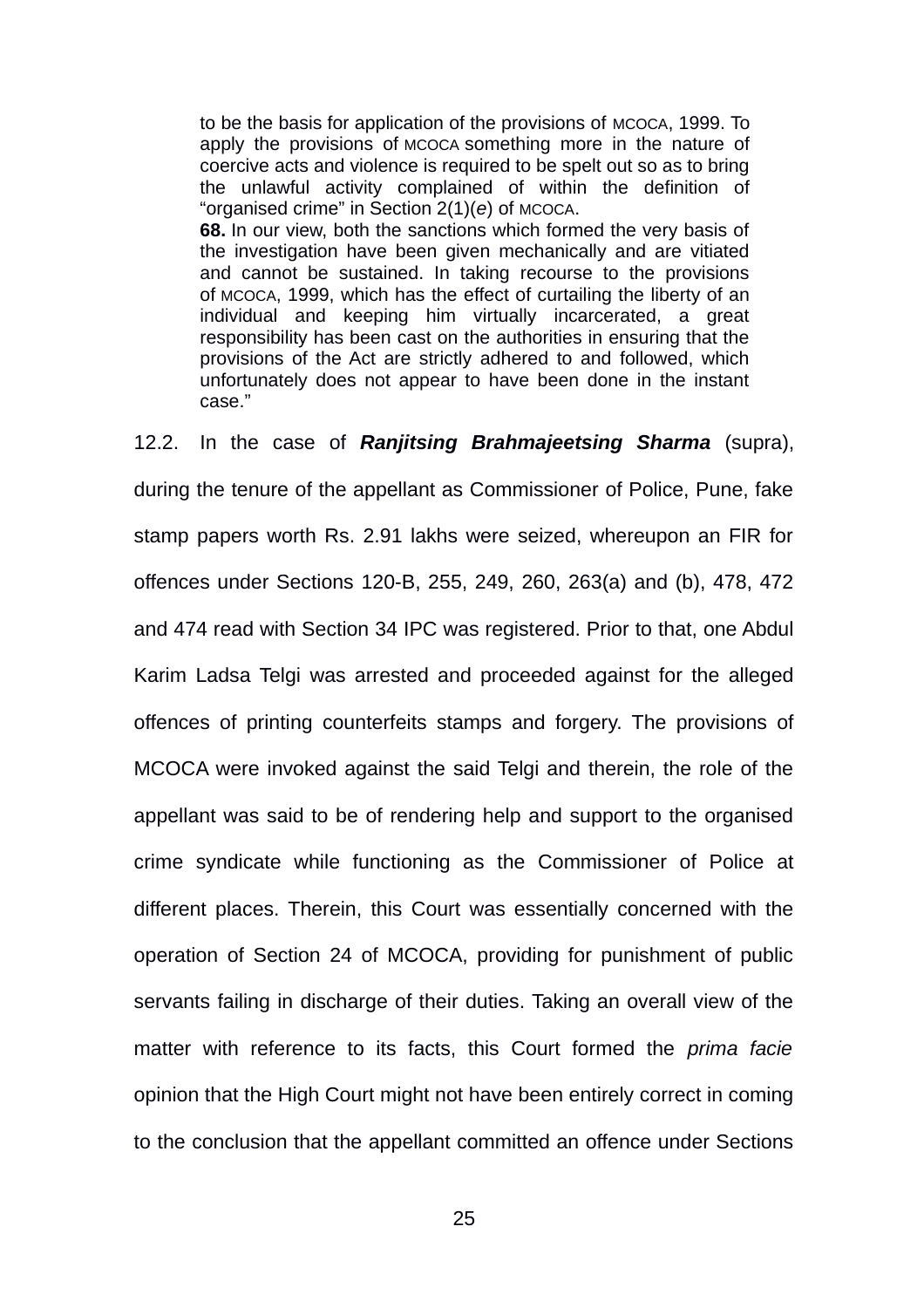3(2) as well as 24 of MCOCA and thus, the interim bail granted to the

appellant was continued.

12.2.1. In the said case, this Court referred to the objects and reasons for the enactment and the connotations of the expression "any unlawful means" in the following words: -

"**24.** The Statement of Objects and Reasons clearly states as to why the said Act had to be enacted. Thus, it will be safe to presume that the expression "any unlawful means" must refer to any such act which has a direct nexus with the commission of a crime which MCOCA seeks to prevent or control. In other words, an offence falling within the definition of organised crime and committed by an organised crime syndicate is the offence contemplated by the Statement of Objects and Reasons. There are offences and offences under the Penal Code, 1860 and other penal statutes providing for punishment of three years or more and in relation to such offences more than one charge-sheet may be filed. As we have indicated hereinbefore, only because a person cheats or commits a criminal breach of trust, more than once, the same by itself may not be sufficient to attract the provisions of MCOCA. Furthermore, mens rea is a necessary ingredient for commission of a crime under MCOCA."

12.3. It is, thus, not in doubt that the provisions of MCOCA need to be strictly construed and for their application, an unlawful activity has to fall within the periphery of organised crime. However, the question still remains as to the import of the requirement of 'strict construction' of the stringent provisions? A brief reference to the fundamental legal principles in that regard shall be apposite.

12.4. In the *Principles of Statutory Interpretation* by *Justice G.P. Singh[7](#page-25-0)* , the rule of construction applicable to a penal statute has, *inter alia*, been stated in the following terms: -

<span id="page-25-0"></span><sup>7</sup> 14th Edition p. 978.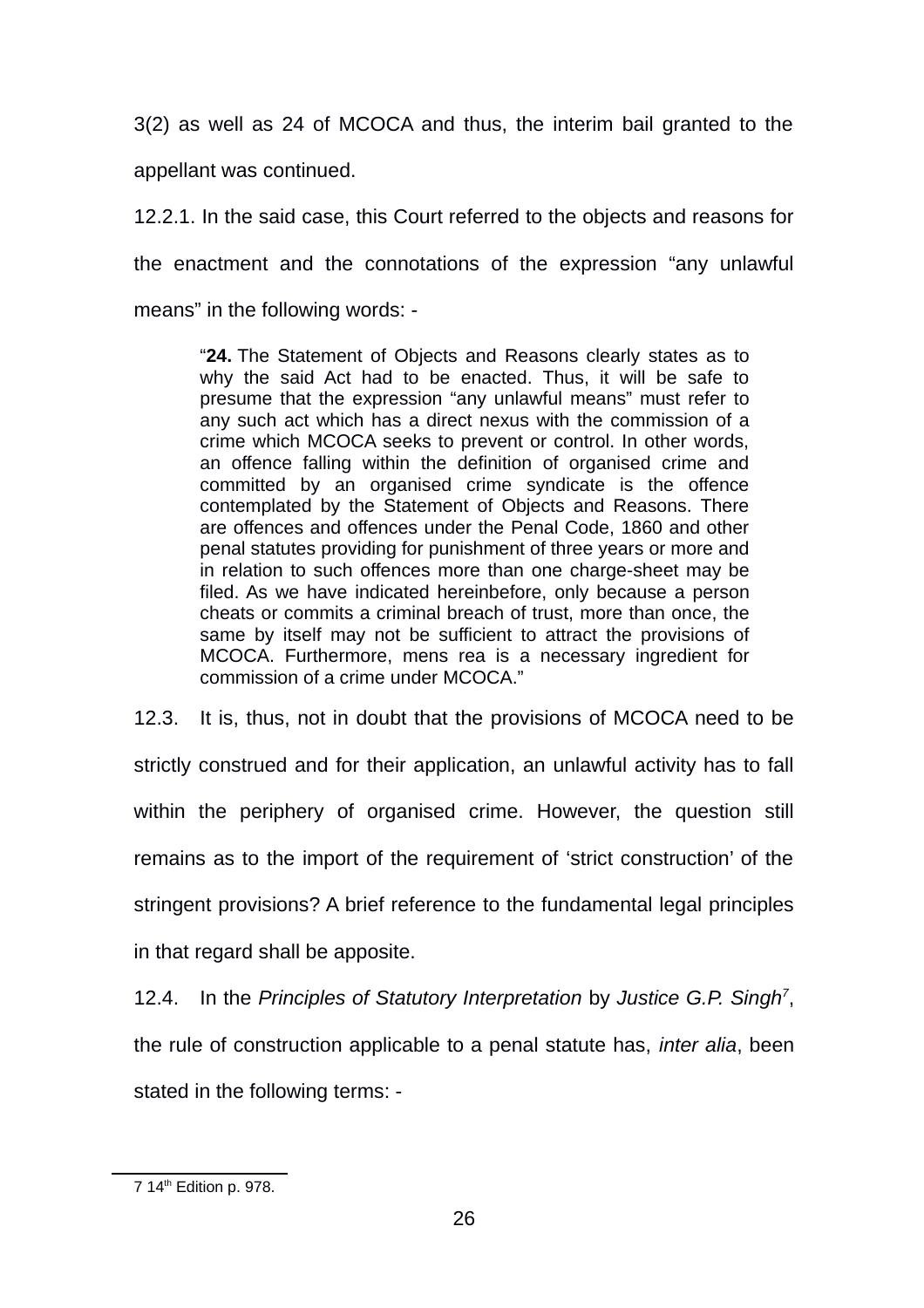"STORY, J. in agreeing to the rule in its "true and sober sense" stated the same as follows: "Penal statutes are not to be enlarged by implication or extended to cases not obviously within their words and purport. But where the words are general, and include various classes of persons, I know of no authority, which would justify the court in restricting them to one class, or in giving them the narrowest interpretation, where the mischief to be redressed by the statute is equally applicable to all of them. And where a word is used in a statute, which has various known significations, I know of no rule, that requires the court to adopt one in preference to another, simply because it is more restrained, if the objects of the statute equally apply to the largest and broadest sense of the word."

12.5. The meaning and import of the expression "strict construction"

have also been explained in *Advanced Law Lexicon* by *P. Ramanatha*

*Aiyar[8](#page-26-0)* , as follows: -

"**Strict construction.** "Strict construction of a statute is that which refuses to expand the law by implications or equitable considerations, but confines its operation to cases which are clearly within the letter of the statute, as well as within its spirit or reason, not so as to defeat the manifest purpose of the Legislature, but so as to resolve all reasonable doubts against the applicability of the statue to the particular case. WILLIAM M. LIFE et. al., *Brief Making and the Use of Law Books*, 343 (3d ed. 1914).

"Strict interpretation is an equivocal expression, for it means either literal or narrow. When a provision is ambiguous, one of its meanings may be wider than the other, and the strict (*i.e.* narrow) sense is not necessarily the strict (*i.e.* literal) sense." JOHN SALMOND, *Jurisprudence* 171 n(t) (GLANVILLE L. WILLIAMS ed., 10<sup>th</sup> ed., 1947).

"STRICT CONSTRUCTION" is that which refuses to expand the law by implications or equitable considerations, and confines its operation to cases which are clearly within the letter of the statute, as well as within its spirit or reason. When the sense of the law is manifest, and leads to nothing absurd, there can be no reason not to adopt it. Statutes exercising the power of taxation in any of its forms, or delegating the power to political sub-divisions, are to be strictly construed."

12.6. So far as the applicability of the rule of strict construction *qua*

MCOCA is concerned, it being a special penal statute, this much is clear

that no one is to be made subject to this law by implication or by

<span id="page-26-0"></span><sup>8 5&</sup>lt;sup>th</sup> Edition p. 4956.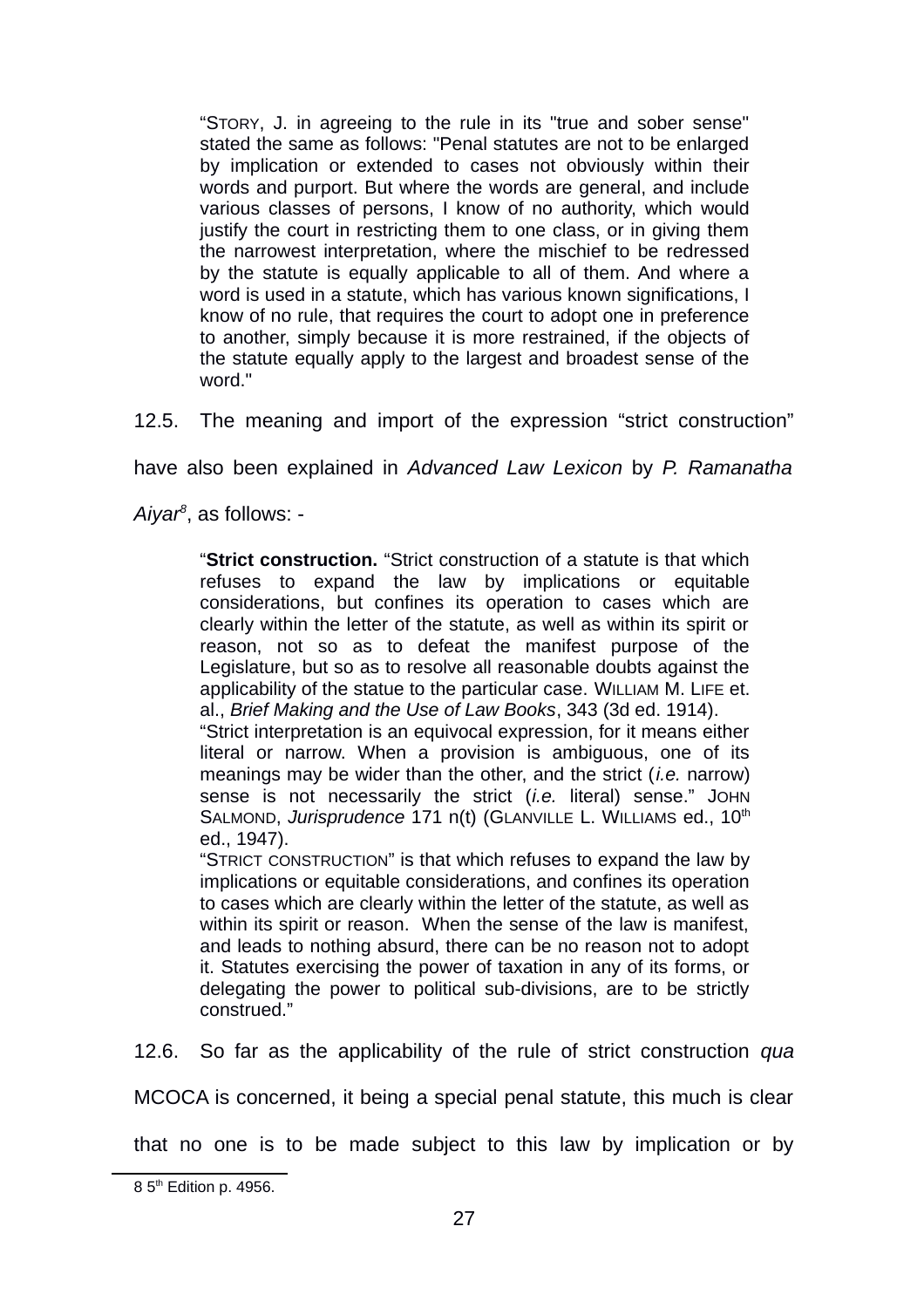presumption; and all doubts concerning its application would, ordinarily, be resolved in favour of the accused. However, the rule of strict construction cannot be applied in an impracticable manner so as to render the statute itself nugatory. In other words, the rule of strict construction of a penal statute or a special penal statute is not intended to put all the provisions in such a tight iron cast that they become practically unworkable, and thereby, the entire purpose of the law is defeated. At this juncture, we may profitably refer to a decision of this Court in the case of

*Balram Kumawat v. Union of India & Ors.***: (2003) 7 SCC 628**, that the

purpose of law is not to allow the offender to sneak out of the meshes of

law. This Court said, *inter alia*, as under: -

"**23.** Furthermore, even in relation to a penal statute any narrow and pedantic, literal and lexical construction may not always be given effect to. The law would have to be interpreted having regard to the subject-matter of the offence and the object of the law it seeks to achieve. The purpose of the law is not to allow the offender to sneak out of the meshes of law. Criminal jurisprudence does not say so."

Therein, this Court, after reference to a large number of decisions,

ultimately exposited as follows: -

"**36.** These decisions are authorities for the proposition that the rule of strict construction of a regulatory/penal statute may not be adhered to, if thereby the plain intention of Parliament to combat crimes of special nature would be defeated."

12.7. As regards application of MCOCA, what is required to be seen is

as to whether the basic and threshold requirements, as per combined

reading of clauses (d), (e) and (f) of Section 2(1) thereof, are fulfilled. If

they are not so fulfilled, mere use of the expressions of the statute in the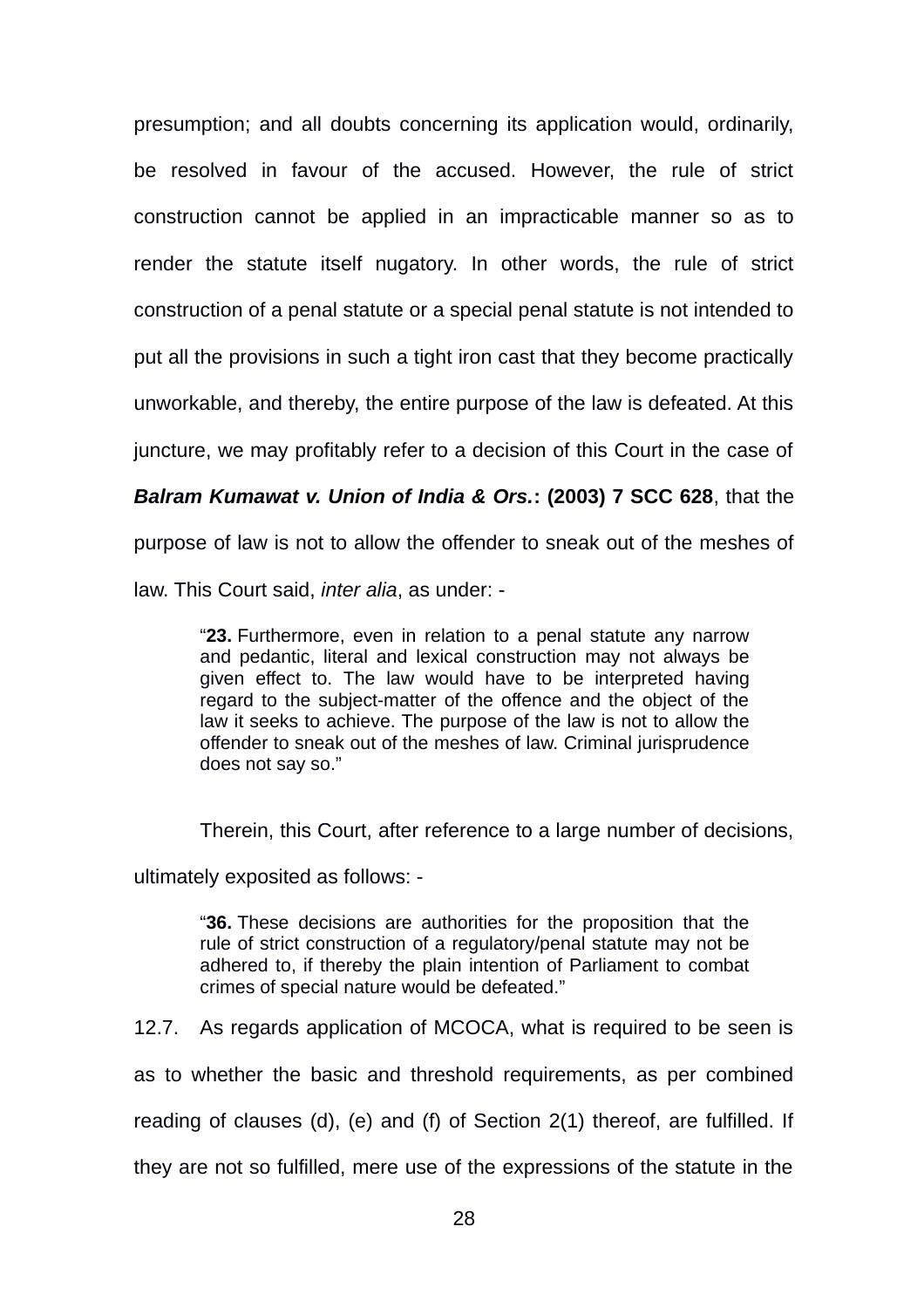sanction order would be of no effect but, on the other hand, if the requirements are fulfilled, mere want of any expression or word in a particular passage in the sanction order would not take away the substance of the matter. In other words, strict adherence by the authorities concerned to the requirements of MCOCA also cannot be stretched beyond common sense and practical requirements in terms of the letter and spirit of the statute.

12.8. In the case of *Kavitha Lankesh* (supra), this Court has exposited on the fundamentals for invocation of similar provisions of Karnataka Control of Organised Crime Act, 2000, *inter alia*, in the following words: -

"**21.** What is crucial in this provision is the factum of recording of offence of organized crime and not of recording of a crime against an offender as such. Further, the right question to be posed at this stage is : whether prior approval accorded by the competent authority under Section 24(1)(a) is valid? In that, whether there was discernible information about commission of an offence of organized crime by known and unknown persons as being members of the organized crime syndicate? Resultantly, what needed to be enquired into by the appropriate authority (in the present case, Commissioner of Police) is : whether the factum of commission of offence of organized crime by an organized crime syndicate can be culled out from the material placed before him for grant of prior approval? That alone is the question to be enquired into even by the Court at this stage. It is cardinal to observe that only after registration of FIR, investigation for the concerned offence would proceed — in which the details about the specific role and the identity of the persons involved in such offence can be unravelled and referred to in the chargesheet to be filed before the competent Court.

\*\*\* \*\*\* \*\*\* **27.** At the stage of granting prior approval under Section 24(1)(a) of the 2000 Act, therefore, the competent authority is not required to wade through the material placed by the Investigating Agency before him along with the proposal for grant of prior approval to ascertain the specific role of each accused. The competent authority has to focus essentially on the factum whether the information/material reveals the commission of a crime which is an organized crime committed by the organized crime syndicate. In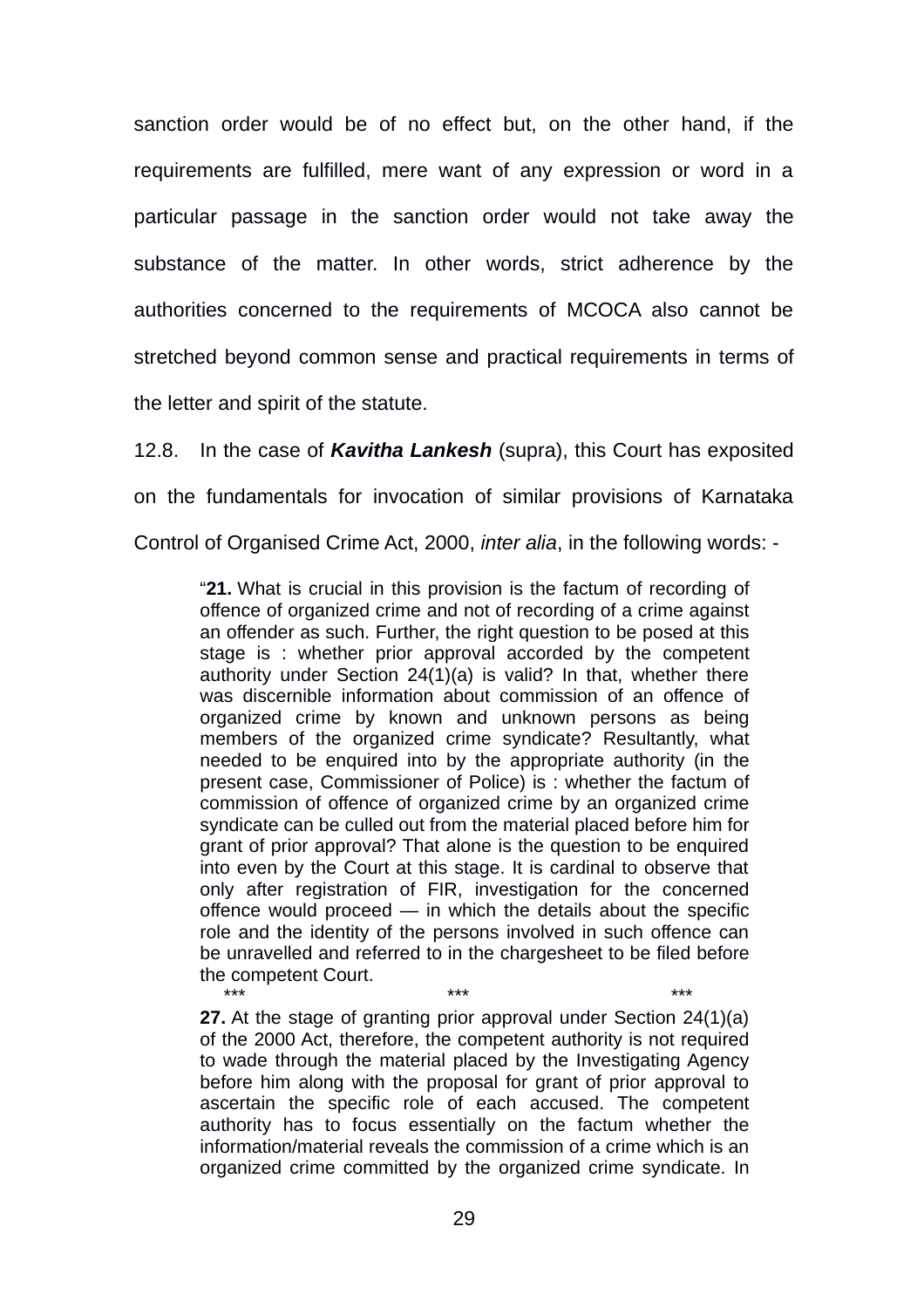that, the prior approval is qua offence and not the offender as such. As long as the incidents referred to in earlier crimes are committed by a group of persons and one common individual was involved in all the incidents, the offence under the 2000 Act can be invoked…"

13. Having taken note of the relevant principles, we may proceed with their application to the present case.

14. The main plank of the case argued on behalf of the appellant has been that the threshold requirement of his involvement in two or more cases, involving the object of gaining pecuniary or similar benefits is not existing and, therefore, even if the referred cases are taken on their face value, the provisions of MCOCA are not applicable. While examining this line of arguments, we are constrained to observe that the submissions on behalf of the appellant are rather premised on an incorrectly framed question which has, obviously, led to incorrectly framed contentions. The wrong premise of the contentions of the appellant could be noticed from the very opening paragraph in the written submissions which reads as under: -

"1.The only issue that arises for the kind consideration of this Hon'ble Court in the present matter is:

"*Whether the minimum threshold laid down in Section 2(d) of the Act viz. minimum two charge-sheeted cases with allegations of violence for pecuniary benefit has been fulfilled in the present matter?*"

Yet further, it has been submitted in paragraph 3 about the essential ingredients to invoke MCOCA as under: -

"3.By virtue of Section 2(d) read with Sections 2(e) and 2(f) of the Act, to invoke the provisions of MCOCA two chargesheets are required to have been filed with the following allegations: a. Violence; and b. The object of gaining pecuniary benefit or other similar benefit."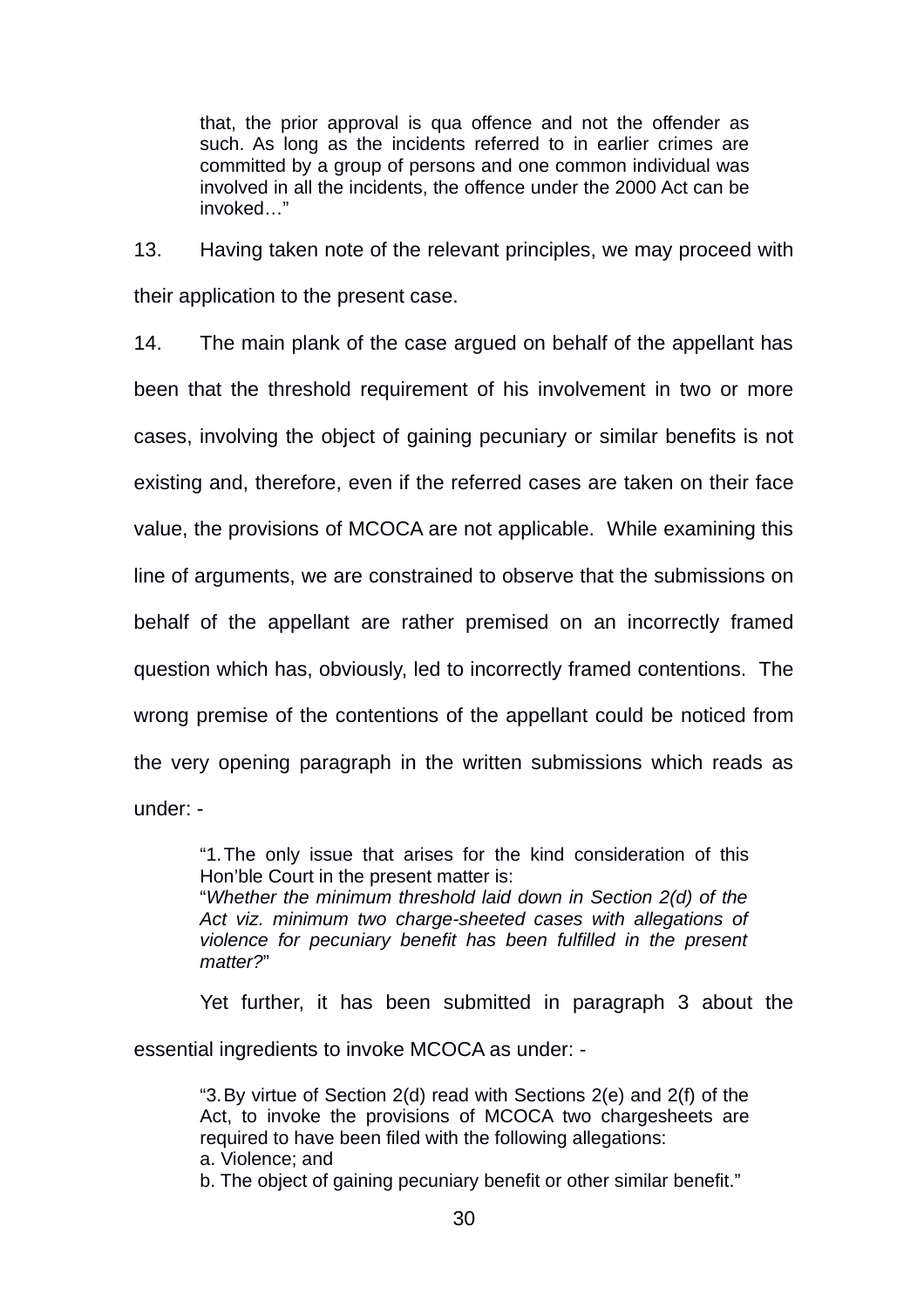Neither the question aforesaid is correct nor the suggested ingredients are in conformity with the plain provisions of the statute.

14.1. A bare look at clause (e) of Section 2(1) of MCOCA makes it clear that 'organised crime' means any unlawful activity by an individual singly or jointly, either as a member of organised crime syndicate or on behalf of such syndicate, by use of violence or threat of violence or intimidation or coercion or other unlawful means. The suggestions on behalf of the appellant to limit the activity only to the use of violence is obviously incorrect when it omits to mention the wide-ranging activities contemplated by clause (e) of Section 2(1) of MCOCA, i.e., threat or violence or intimidation or coercion or other unlawful means. Actual use of violence is not always a *sine qua non* for an activity falling within the mischief of organised crime, when undertaken by an individual singly or jointly as part of organised crime syndicate or on behalf of such syndicate. Threat of violence or even intimidation or even coercion would fall within the mischief. This apart, use of other unlawful means would also fall within the same mischief.

14.2. The second part of the requirement of the nature of activity, i.e., its objective, has also not been projected correctly on behalf of the appellant. The requirement of law is not limited to pecuniary benefits but it could also be of 'gaining undue economic or other advantage'. The frame of the proposition that the object ought to be gaining pecuniary benefit or other 'similar' benefit is not correct as it misses out the specific phraseology of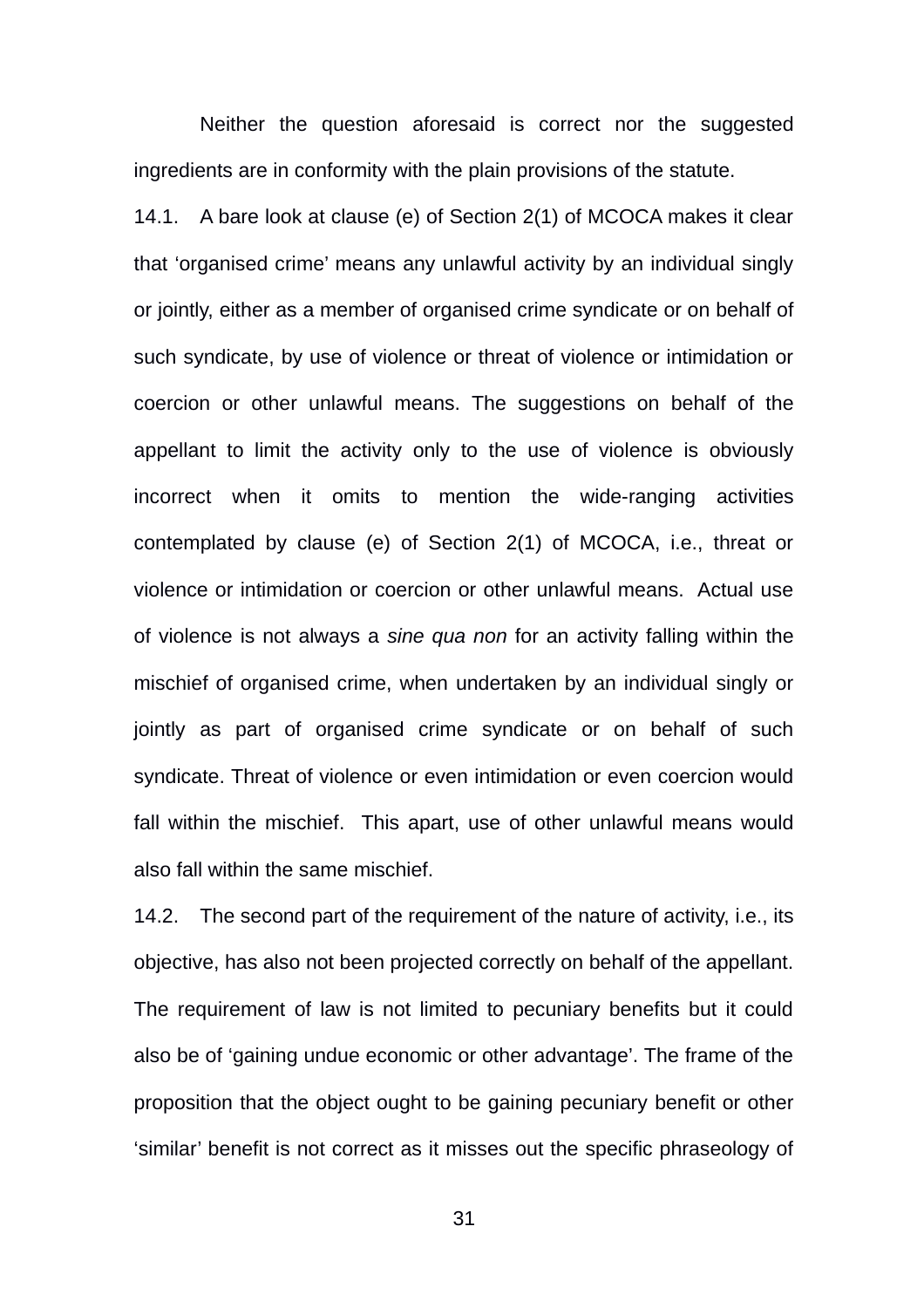the enactment which refers to undue economic or other advantage apart from pecuniary benefit.

14.3. This aspect has gone into consideration of the Full Bench of Bombay High Court in the case of *Jagan Gagansingh Nepali @ Jagya* (supra), wherein the Court examined precisely the connotations of the expression "other advantage" occurring in Section 2(1)(d) of the Act. The question formulated had been as under: -

"**2.** The question, therefore, that we are called upon to answer is "as to whether the term "other advantage" has to be read as *ejusdem generis* with the words "gaining pecuniary benefits, or gaining undue economic advantage" or whether the said term "other advantage" is required to be given a wider meaning"".

14.3.1. The Full Bench of the Bombay High Court gave the answer to the

question formulated as under: -

**"42.** For the reasons aforesaid, we answer the issue that the term "other advantage" cannot be read as *ejusdem generis* with the words "pecuniary benefits" and "undue economic".

14.3.2. While giving answer aforesaid, the High Court took note of the

principles applicable and exposited, *inter alia*, as under: -

"**31.** Applying these principles, it can be seen that the existing legal framework i.e. the penal and procedural laws and the adjudicatory system were found to be inadequate to curb or control the menace of organised crime. It was found that the organised crime had become a serious threat to the society beyond national boundaries and is fuelled by the illegal wealth achieved by contract, killing, extortion, smuggling in contrabands, illegal trade in narcotics, kidnapping for ransom, collection of protection money and money laundering etc. It was found that the illegal wealth and black money generated by the organised crime being very huge, it had serious adverse effect on the economy. It was further seen that the organised criminal syndicates made a common cause with terrorist gangs and foster narco terrorism which extend beyond the national boundaries. It was further found that the organised criminals have been making extensive use of wire and oral communications in their criminal activities. In this background, it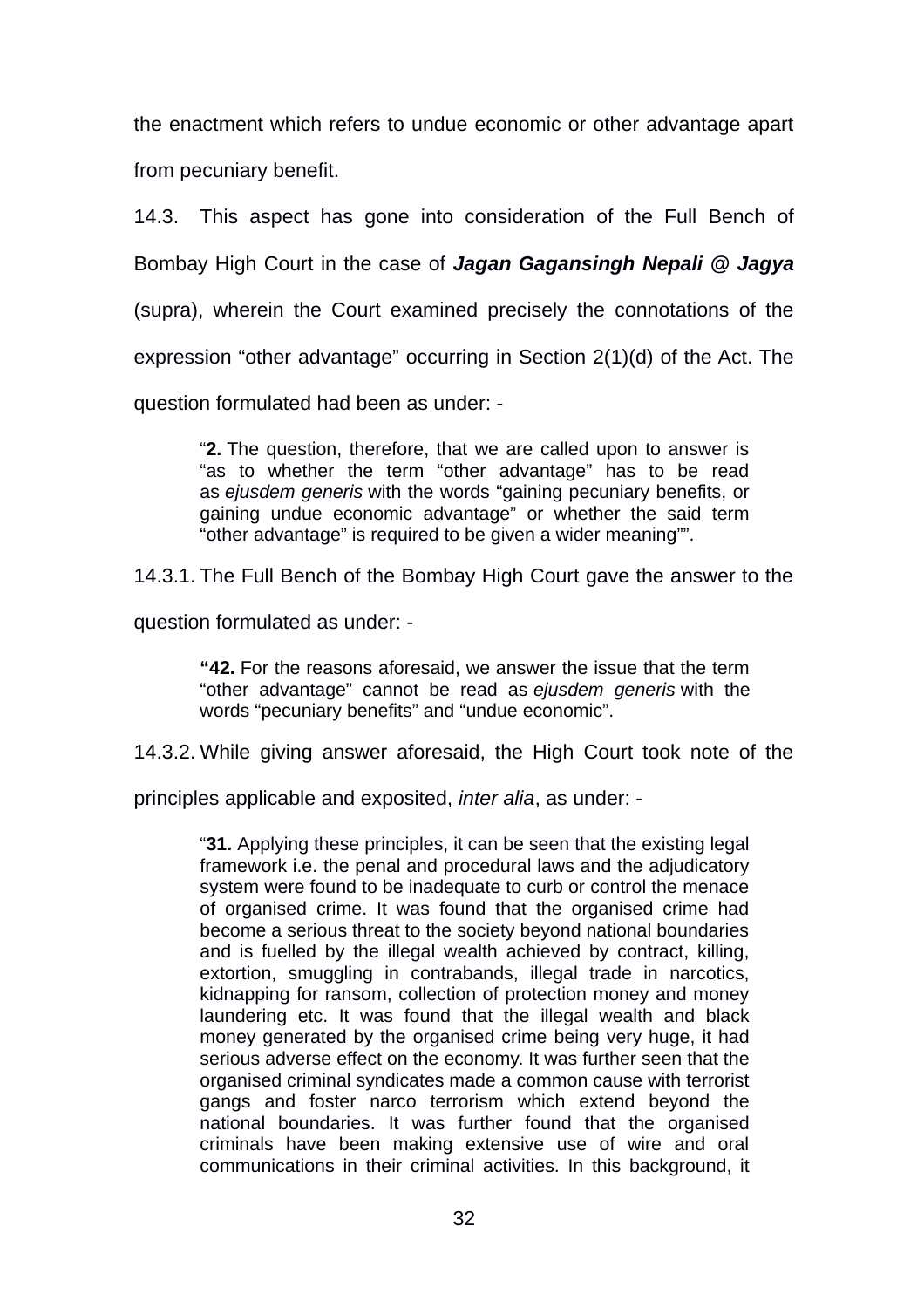was found necessary to enact a special law with stringent and deterrent provisions including in certain circumstances power to intercept wire, electronic or oral communication to control the menace of the organised crime.

**32.** The Preface would show that it was also found that the criminal activities like murders of tycoons related to film industry as well by builders, extortion of money from businessmen, abduction etc. showed that criminal gangs are active in the State. It can, thus, be seen that it was hoped that with the passing of this law, unlawful elements spreading terrorism in the society can be controlled to a great extent and it will go a long way in minimizing the feeling of fear spread in the society.

**33.** It is pertinent to note that in both Statement of Objects and Reasons and the Preface, though certain activities have been mentioned the same are followed by the term "etc". It is, thus, clear that the activities mentioned in the Statement of Objects and Reasons and the Preface are only illustrative in nature and not exhaustive. It is, thus, clear that the legislative intent is not only to curb only the activities mentioned in the Statement of Objects and Reasons or Preface but to curb various other activities of the organised crime syndicate so that unlawful elements spreading terrorism in the society can be controlled to a great extent, with an intention that the feeling of fear spread in the society is minimised.

**34.** It can, thus, clearly be seen that the purpose behind enacting the MCOCA was to curb the activities of the organised crime syndicates or gangs. The perusal of the Preamble and the Statement of Objects and Reasons and Preface, in our considered view, does not lead to any narrower meaning that MCOCA has been enacted only for the purpose of curbing activities which involve pecuniary gains or undue economic advantages. The mischief which is sought to be cured by enactment of MCOCA is to curb and control menace of organised crime. The law has been enacted with the hope that the elements spread by the organised crime in the Society can be controlled to a great extent and for minimizing the fear spread in the society. If a narrower meaning as sought to be placed is accepted, it will frustrate the object rather than curing the mischief for which the Act has been enacted.

**35.** For appreciating this issue, it would also be relevant to refer to sub-section (4) of section 3 of MCOCA. It can be seen that the said provision also provides for punishment only by virtue of a person being a member of the organised crime syndicate. If the contention advanced by the respondents is to be accepted, subsection (4) of section 3 will be rendered redundant. We are also of the considered view that there could be various "unlawful continuing activities" by a member of "organised crime syndicate" or by any person on behalf of such a syndicate which can be for the advantages other than economic or pecuniary..."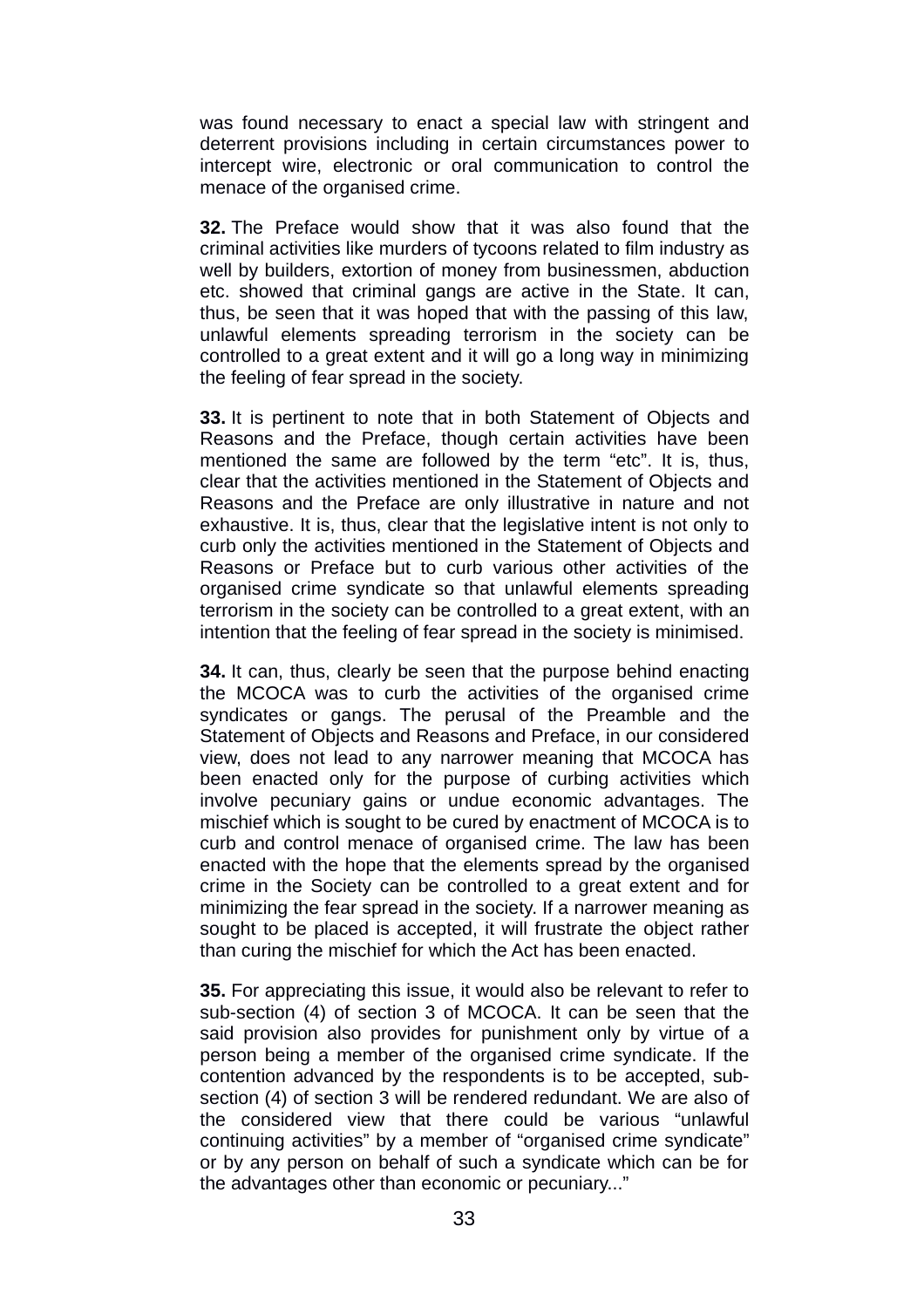14.4. We have no hesitation in endorsing the views of Full Bench decision of Bombay High Court in the case of *Jagan Gagansingh Nepali @ Jagya* (supra). Looking to the object and purpose of this enactment, the expression 'other advantage' cannot be read in a restrictive manner and is required to be given its full effect. The High Court has rightly said that there could be advantage to a person committing a crime which may not be directly leading to pecuniary advantage or benefit but could be of getting a strong hold or supremacy in the society or even in the syndicate itself. As noticed above, the purpose of this enactment is to be kept in view while interpreting any expression therein and in the name of strict construction, its spirit and object cannot be whittled down.

15. A chart has been placed before us on behalf of the appellant in relation to the aforesaid seven cases with certain comments. As regards the case at Serial No. 1, it is submitted that no pecuniary benefit or undue economic gain was alleged in the matter where it was alleged that during house search, the police found a sword from the house of Keval Patel and the appellant was staying there as a tenant. As regards the case at Serial No. 2, it is submitted that the allegation against the appellant had been of giving blow with knife to the complainant due to previous enmity and quarrel on account of friendship with a girl. Again, it is submitted that none of the members of the alleged crime syndicate are accused persons and no pecuniary benefit or other advantage is alleged. The said case resulted in acquittal with one witness turning hostile and other witnesses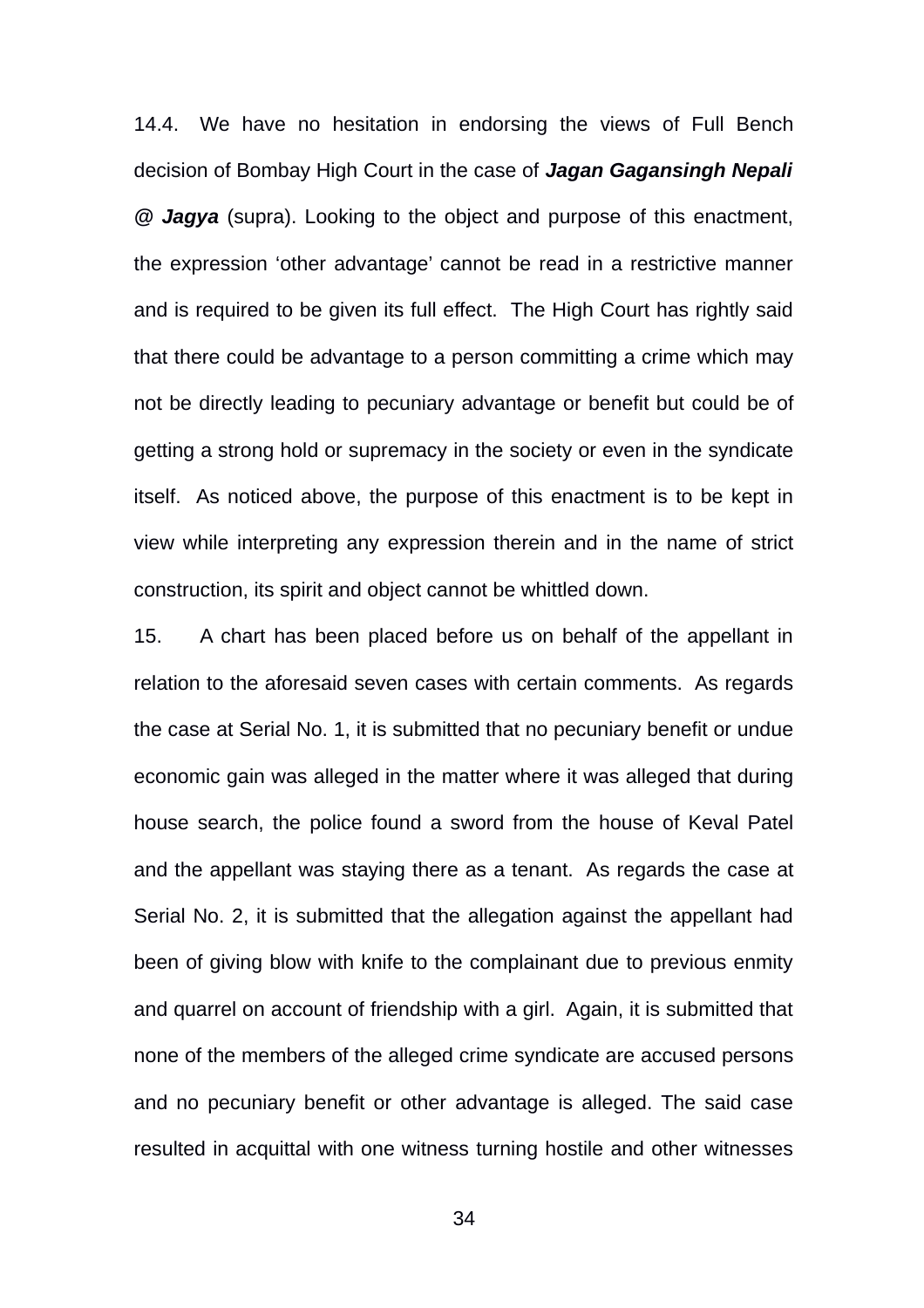not turning up. As regards the case at Serial No. 3, it is contended that this was the first joint offence with the accused Roshan Sheikh and in fact, it had been the matter of cross FIRs; and the same were quashed by the High Court on 13.04.2016. It is submitted that it had been a matter of clash between two groups of people and no elements of pecuniary benefit or undue economic gain or other advantage was alleged. As regards the case at Serial No. 4, it is submitted that the incident took place in a bar because of some argument between the waiter and the customer and no such element of pecuniary benefit or undue economic gain or other advantage is shown. As regards the case at Serial No. 5, it is submitted that this has also been a matter of counter FIRs where first FIR was lodged by Sameer Sharma and the appellant is an eye-witness therein; and no pecuniary benefit or undue economic gain or other advantage to the accused is shown in this crime. As regards the case at serial No. 6, it is submitted that the charge-sheet does not disclose any act committed by any syndicate, or any crime for pecuniary gain; that during investigation, offences under Section 3/25 of Arms Act was deleted; and taking this case also into account was not correct.

15.1. The common thread of "violence" or "threat of violence" or "unlawful means" running through all of these cases is not a matter requiring any analysis, for the same being apparent on the face of record. Significantly, the aforesaid had not been the cases involving the appellant singularly; and more significantly, the alleged team leader Roshan Sheikh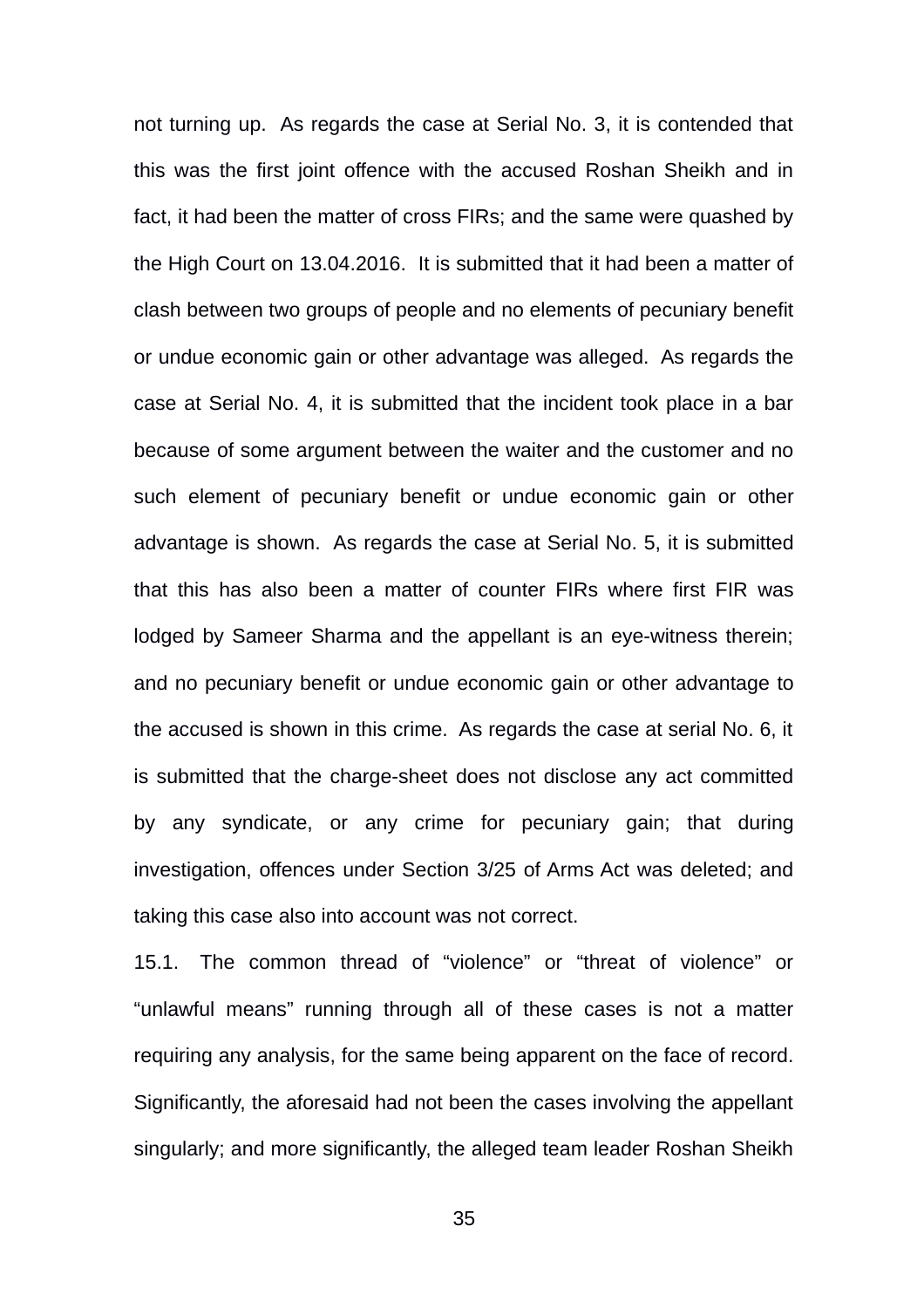is the co-accused in at least three previous cases. This is apart from the recurrence of other co-accused persons in one case or the other. It has rightly been pointed out on behalf of the respondent-State that in order to attract MCOCA, every previous case need not be of the object of gaining pecuniary benefit alone. The cases in question, apart from involving the offences against human body and property, also include variety of other offences including those of rioting while armed with deadly weapons; causing insult to provoke breach of peace; and criminal intimidation. They also include the offence under the Arms Act. In all the referred cases, use of violence has specifically been alleged.

15.2. The crime chart aforesaid, the nature of activities and the persons involved leave nothing to doubt that the involvement of the appellant in such crimes and unlawful activities which are aimed at gaining pecuniary advantages or of gaining supremacy and thereby, leading to other unwarranted advantages is clearly made out.

 16. The criticism of the impugned sanction order dated 05.11.2020, that it had been of mere repetition of the expression of statute, is also difficult to be accepted. The High Court, in the impugned order, has rightly observed that the said order is required to be viewed in its totality, and its substance cannot be ignored by isolated reference to a particular line or expression. We have reproduced the relevant contents of the order dated 05.11.2020 particularly those concerning the present appellant; and we have not an iota of doubt that firstly, the approving authority, and then, the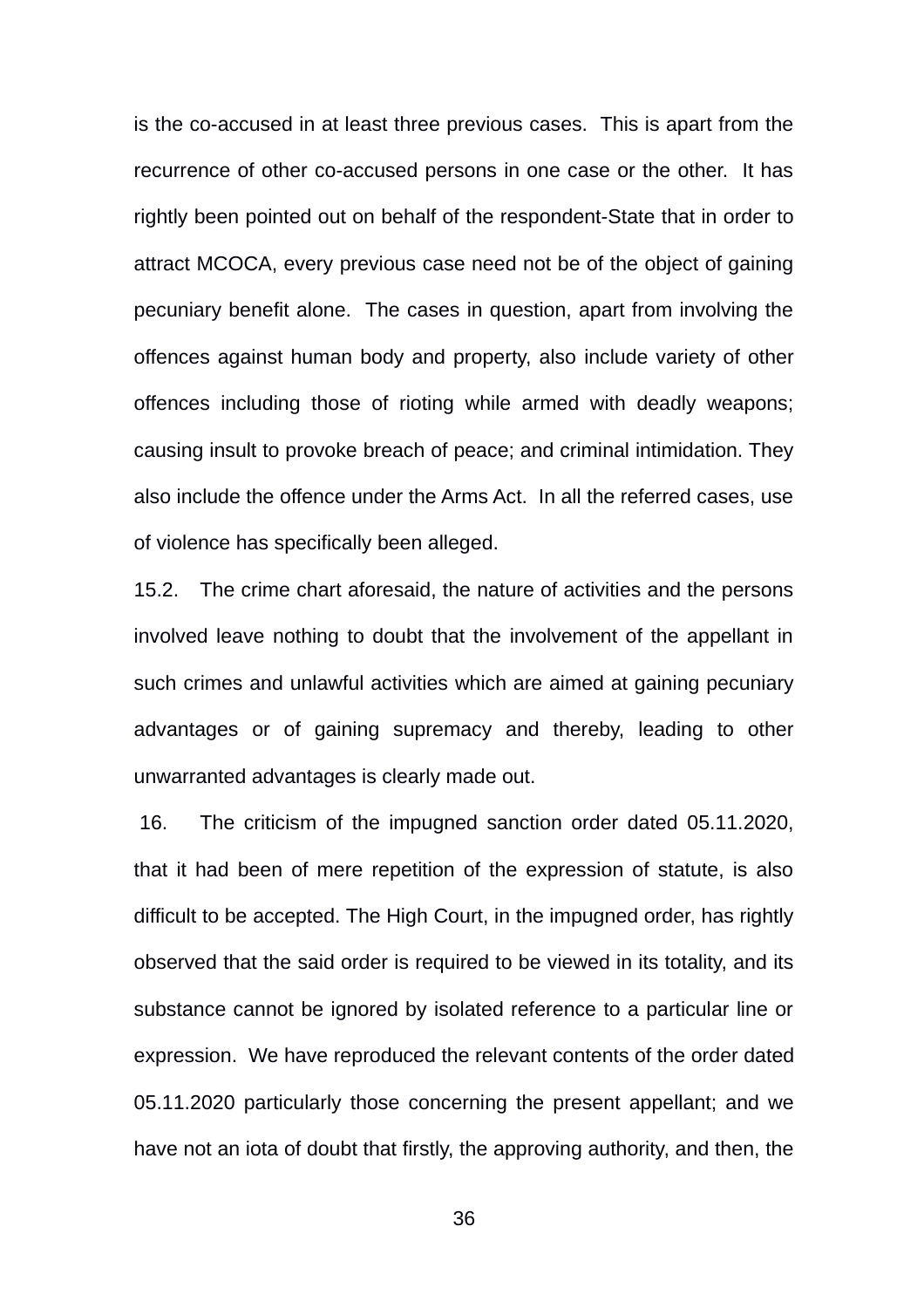sanctioning authority, were conscious of the requirement of law and indeed examined the matter only with reference to such requirement; and issued the orders in question only after arriving at the requisite satisfaction. It has rightly been pointed out on behalf of the respondent that in such matters, the competent authority has to focus essentially on the factum whether the material in question reveals the commission of crime, which is an organised crime, committed by the organised crime syndicate.

16.1. In view of above, reference to the decision of this Court in *Jagannath Misra* (supra), which essentially related to a matter of preventive detention, hardly makes out any case for interference. The question of arriving at satisfaction has been dealt with by this Court in the following: -

"Now we have pointed out that the order of detention in this case refers to six out of eight possible grounds on which a person can be detained under Section 3(2)(15). Of these eight grounds under Section 3(2)(15) one refers to foreigners *i.e.,* of being of hostile origin. Therefore in the present case the order really mentions six out of seven possible grounds which can apply to an Indian whose detention is ordered under Section 3(2)(15). We do not say that it is not possible to detain a citizen on six out of seven possible grounds under Section 3(2)(15); but if that is done it is necessary that the authority detaining a citizen should be satisfied about each one of the grounds that the detention is necessary thereon. But if it appears that though the order of detention mentions a large number of grounds the authority concerned did not apply its mind to all those grounds before passing the order, there can in our opinion be no doubt in such a case that the order was passed without applying the mind of the authority concerned to the real necessity of detention. In the present case as we have already pointed out six grounds out of possible seven grounds on which a citizen can be detained have been mentioned in the order; but in the affidavit of the Minister we find mention of only two of those grounds, namely, safety of India (which may be assumed to be the same as public safety) and the maintenance of public order.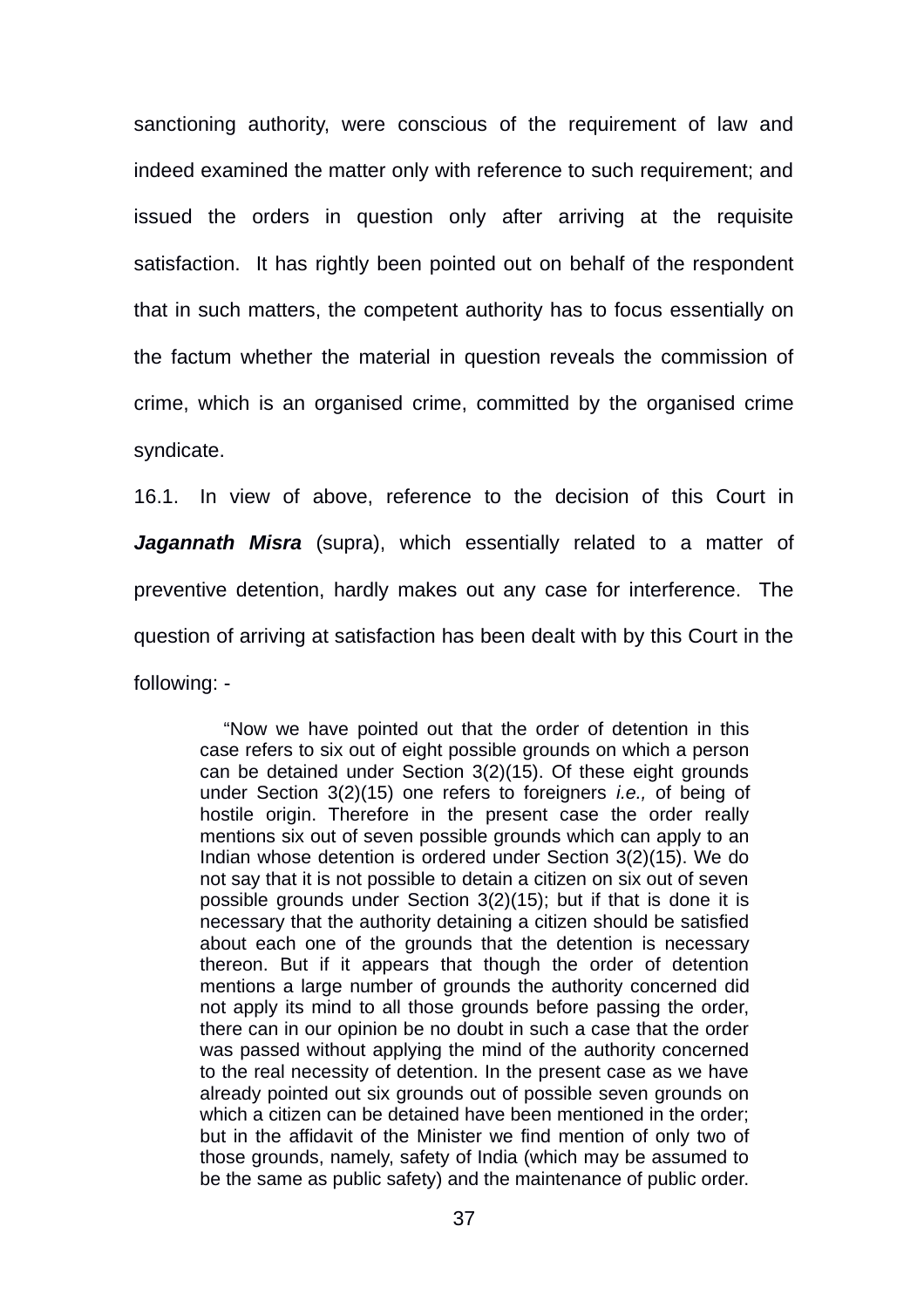In these circumstances there can be little doubt that the authority concerned did not apply its mind properly before the order in question was passed in the present case. Such discrepancy between the grounds mentioned in the order and the grounds stated in the affidavit of the authority concerned can only show an amount of casualness in passing the order of detention against the provisions of Section 44 of the Act. This casualness also shows that the mind of the authority concerned was really not applied to the question of detention of the petitioner in the present case. In this view of the matter we are of opinion that the petitioner is entitled to release as the order by which he was detained is no order under the Rules for it was passed without the application of the mind of the authority concerned.

There is another aspect of the order which leads to the same conclusion and unmistakably shows casualness in the making of the order. Where a number of grounds are the basis of a detention order, we would expect the various grounds to be joined by the conjunctive "and" and the use of the disjunctive "or" in such a case makes no sense. In the present order however we find that the disjunctive "or" has been used, showing that the order is more or less a copy of Section 3(2)(15) without any application of the mind of the authority concerned to the grounds which apply in the present case."

16.2. In the said case, where there was discrepancy in the detention order and the affidavit of the Minister as regard the grounds of detention, this Court found that the authority concerned did not apply its mind properly. In the present case, on the contrary, the meticulously drawn sanction order dated 05.11.2020 leaves nothing to doubt that the sanctioning authority had indeed applied its mind to all the material and relevant aspects. Therefore, this contention on behalf of the appellant must fail.

17. A long deal of arguments on behalf of appellant before us had also been about the sanctioning authority purportedly taking the irrelevant factors into account and for that matter, acquittal in relation to Crime No. 13 of 2012 and of quashing the proceedings in Crime No. 482 of 2015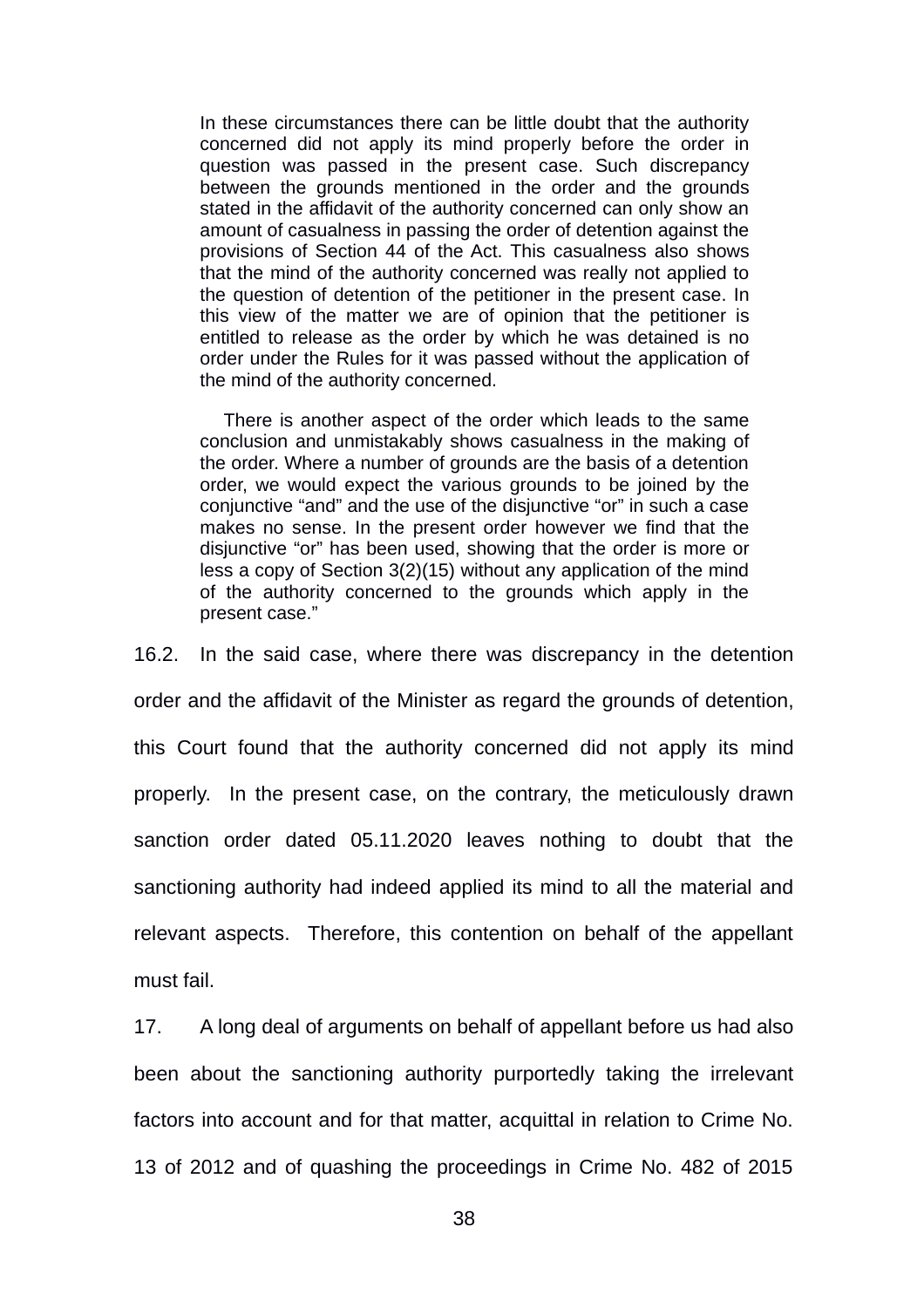have been referred. In our view, this line of arguments also remains bereft of substance.

17.1. The threshold requirement in terms of clause (d) of MCOCA is that of the activity/activities undertaken by the accused persons either singly or jointly, as a member of an organized crime syndicate, which involves a cognizable offence punishable with imprisonment of 3 years or more and in respect of which, more than one charge-sheets have been filed before the competent Court within 10 years and cognizance had been taken.

17.2. Crime No. 13 of 2012 was registered on 11.01.2012 and involved two accused persons including the appellant and related to the offence under Section 307 IPC read with Section 34 IPC. Thus, the prescribed period and nature of offence with reference to prescribed punishment were met. Cognizance had also been taken in the said case and that is how it went to trial. The prosecution therein could examine only one person as the alleged eye-witness but, he turned hostile and did not support the case of the prosecution. The prosecution failed to examine the other witnesses including the complainant and the injured and even the non-bailable warrant issued in their relation were returned unserved with the report that they were not traceable. Thus, the prosecution failed to substantiate the charges. We shall comment on the said nature of acquittal a little later but, relevant it is to observe for the present purpose that the said case answers to all the requirements of clause (d) of Section 2(1) of MCOCA.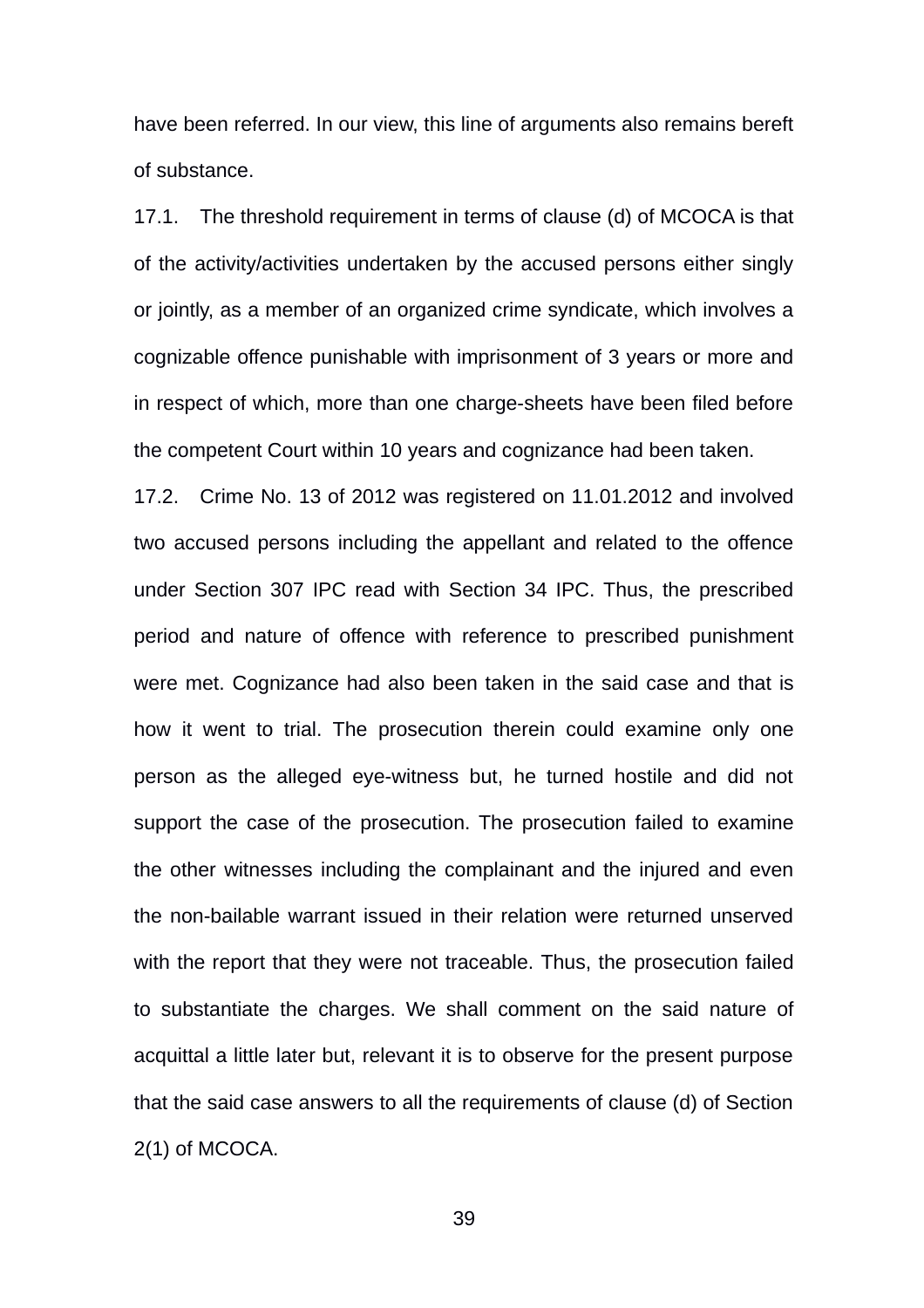17.3. As regards the other case, being Crime No. 482 of 2015 dated 20.12.2015, the offences had been of Sections 143, 147, 148, 149, 294, 324, 325 IPC. The co-accused person of the previously referred Crime No. 13 of 2012 was the co-accused person in this case too, apart from the other co-accused persons, including Roshan Sheikh, said to be the team leader. The said case also answers to all the requirements of clause (d) of Section 2(1) of MCOCA. In the said case, there had been a cross FIR in Crime No. 481 of 2015 and it appears that there was a settlement for which, the High Court, by its order dated 13.04.2016, considered it appropriate to quash the proceedings. We would refer to the implications of such quashing of proceedings also a little later. Suffice it to notice for the present purpose that the said case too answers to all the requirements of clause (d) of Section 2(1) of MCOCA.

17.4. There is no dispute to the fact that at least two more cases, being of Crime No. 196 of 2016 and of Crime No. 83 of 2017, both of Sitabuldi Police Station, are also pending wherein charge-sheets have been filed and they include varying offences, including those of Sections 148 and 326 IPC, clearly meeting with all the essential requirements. In both these cases, the appellant is an accused person alongwith a few common coaccused persons, including the alleged team leader Roshan Sheikh. It is not the case of the appellant that cognizance had not been taken in those cases.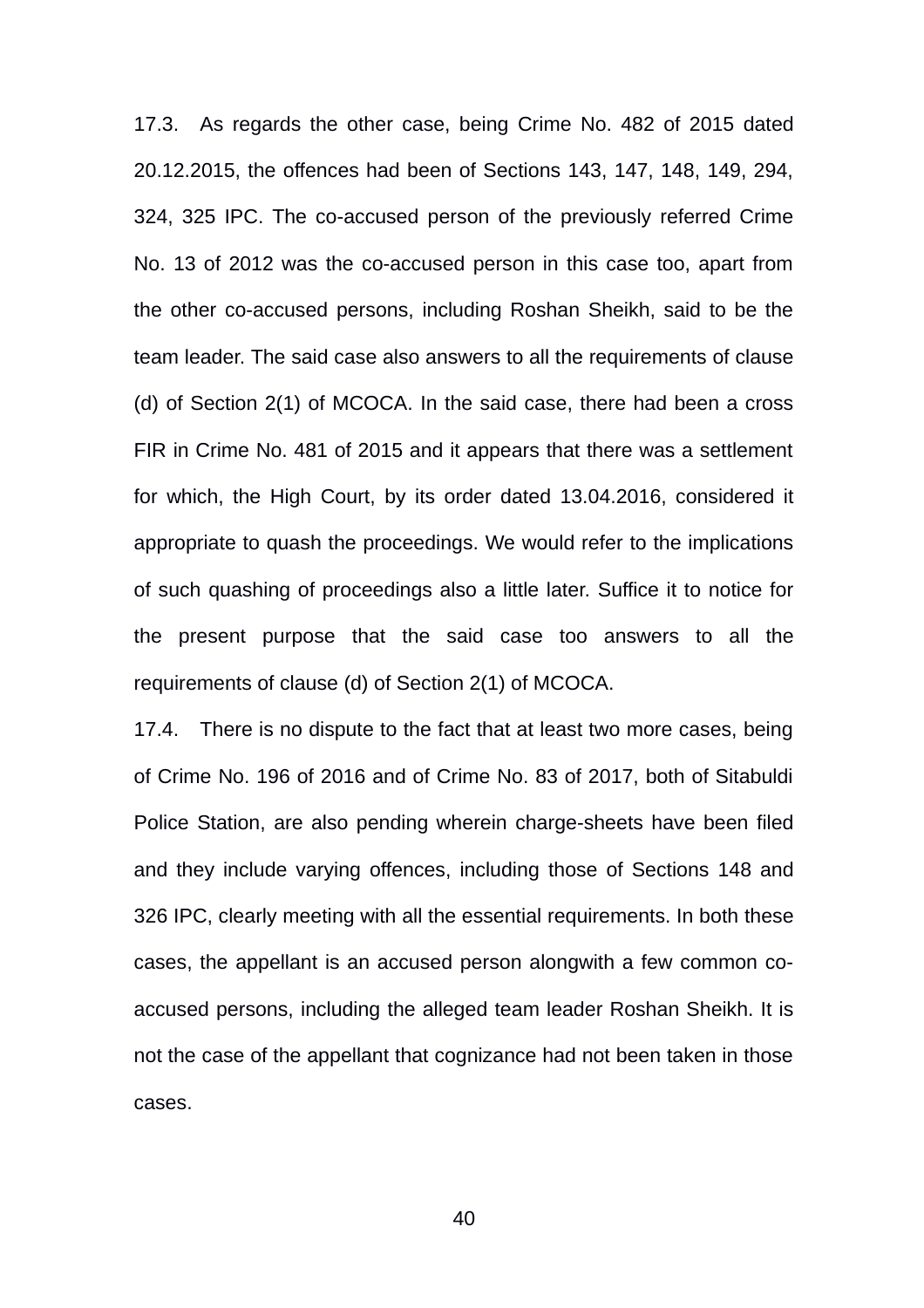17.5. The submissions about taking irrelevant factors into account with reference to the said two cases resulting in acquittal and discharge must fail for the simple reason that for the purpose of clause (d) of Section 2(1) of MCOCA, the result of a particular matter is not decisive of the question as to whether the activity in question answers to the description of 'continuing unlawful activity' or not. These had not been offences committed single-handed by the appellant and charge-sheets were indeed filed therein. The matter of settlement because of cross-cases or a matter of acquittal because of the witnesses not turning up, could hardly be of any relevance so far as clause (d) of Section 2(1) of MCOCA is concerned. Therefore, it cannot be said that any irrelevant matter has been taken into consideration by the sanctioning authority. The case of *Khaja Bilal Ahmed* (supra) as relied upon on behalf of the appellant, even otherwise, has no direct application for being related to a preventive detention matter. In any case, there is no quarrel with the proposition therein that for a detaining authority, it is incumbent that its satisfaction must not be based on irrelevant or invalid grounds but, we are clearly of the view that in the present case, the authority cannot be said to have proceeded on any irrelevant consideration. What is significant and pertinent for the purpose of Section 2(1)(d) is the involvement of the person concerned in the referred activity and filing of charge-sheet and taking of cognizance in the offence as predicated. Acquittal or discharge is of no significance.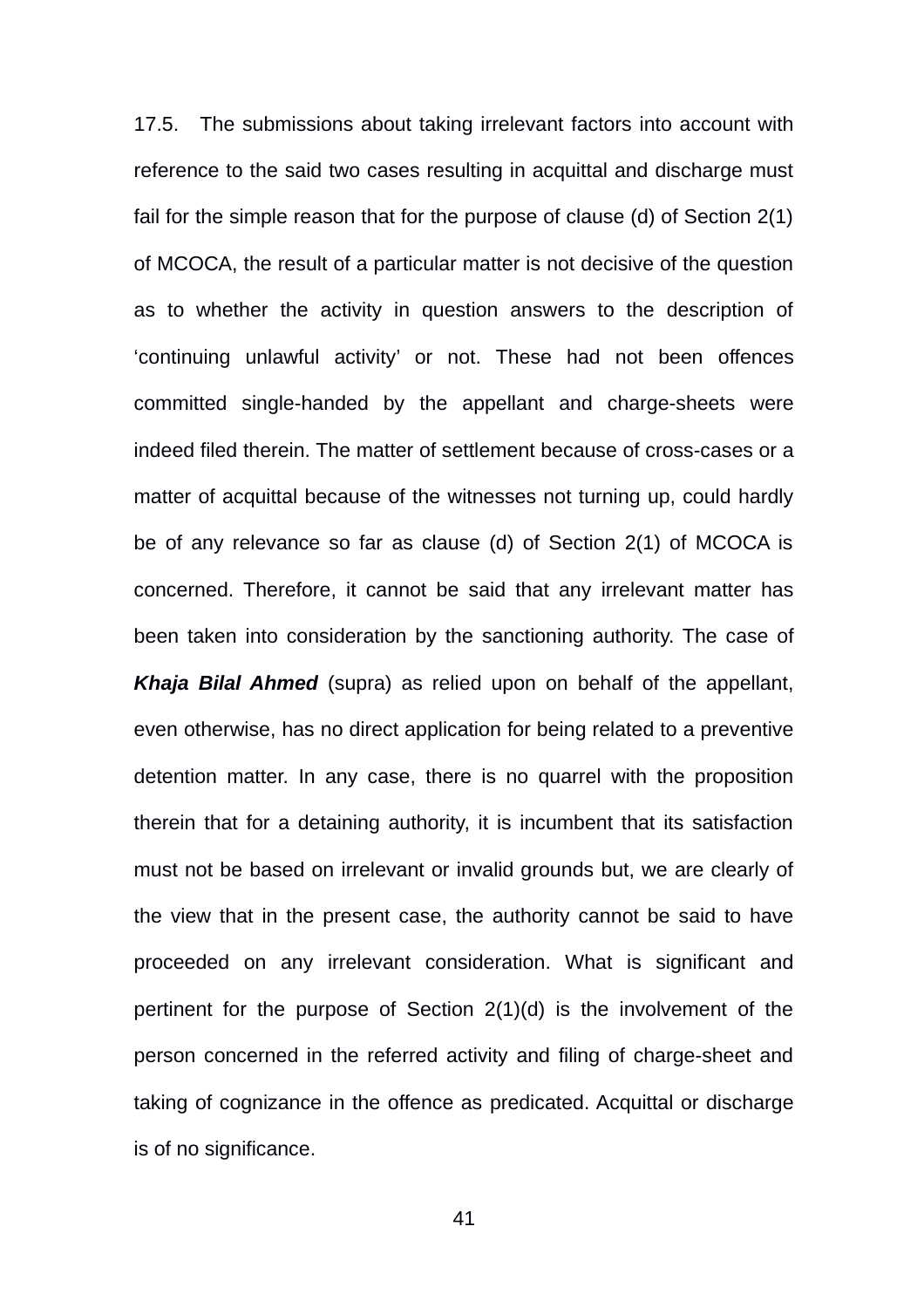18. As regards the use of confessional statement by the sanctioning authority, we are unable to find any fault therein. In the first place, noticeable it is that the confessional statements of the co-accused persons, including the alleged team leader, have not been used by the sanctioning authority as the only basis of the sanction order. Those have been referred as the part of evidence collected in the present offence, which included various other pieces of evidence, i.e., mobile phones, vehicles, pen drive, weapons etc. In any case, the value attached to the confessional statement, while overriding the provisions of CrPC and the Evidence Act in terms of Section 18 of MCOCA, cannot be gainsaid and cannot be ignored. This Court has, in the case of *Kamal Ahmed Mohammed Vakil Ansari* (supra), observed and held, *inter alia*, as under: -

"**71.** Section 18 of MCOCA through a non obstante clause overrides the mandate contained in Sections 25 and 26 of the Evidence Act, by rendering a confession as admissible, even if it is made to a police officer (not below the rank of Deputy Commissioner of Police). Therefore, even though Sections 25 and 26 of the Evidence Act render inadmissible confessional statements made to a police officer, or while in police custody, Section 18 of MCOCA overrides the said provisions and bestows admissibility to such confessional statements, as would fall within the purview of Section 18 of MCOCA.

**72.** It is however relevant to mention that Section 18 of MCOCA makes such confessional statements admissible only for "the trial of such person, or co-accused, abettor or conspirator". Since Section 18 of MCOCA is an exception to the rule laid down in Sections 25 and 26 of the Evidence Act, the same will have to be interpreted strictly, and for the limited purpose contemplated thereunder. The admissibility of a confessional statement would clearly be taken as overriding Sections 25 and 26 of the Evidence Act for purposes of admissibility, but must mandatorily be limited to the accused confessor himself, and to a co-accused (abettor or conspirator)."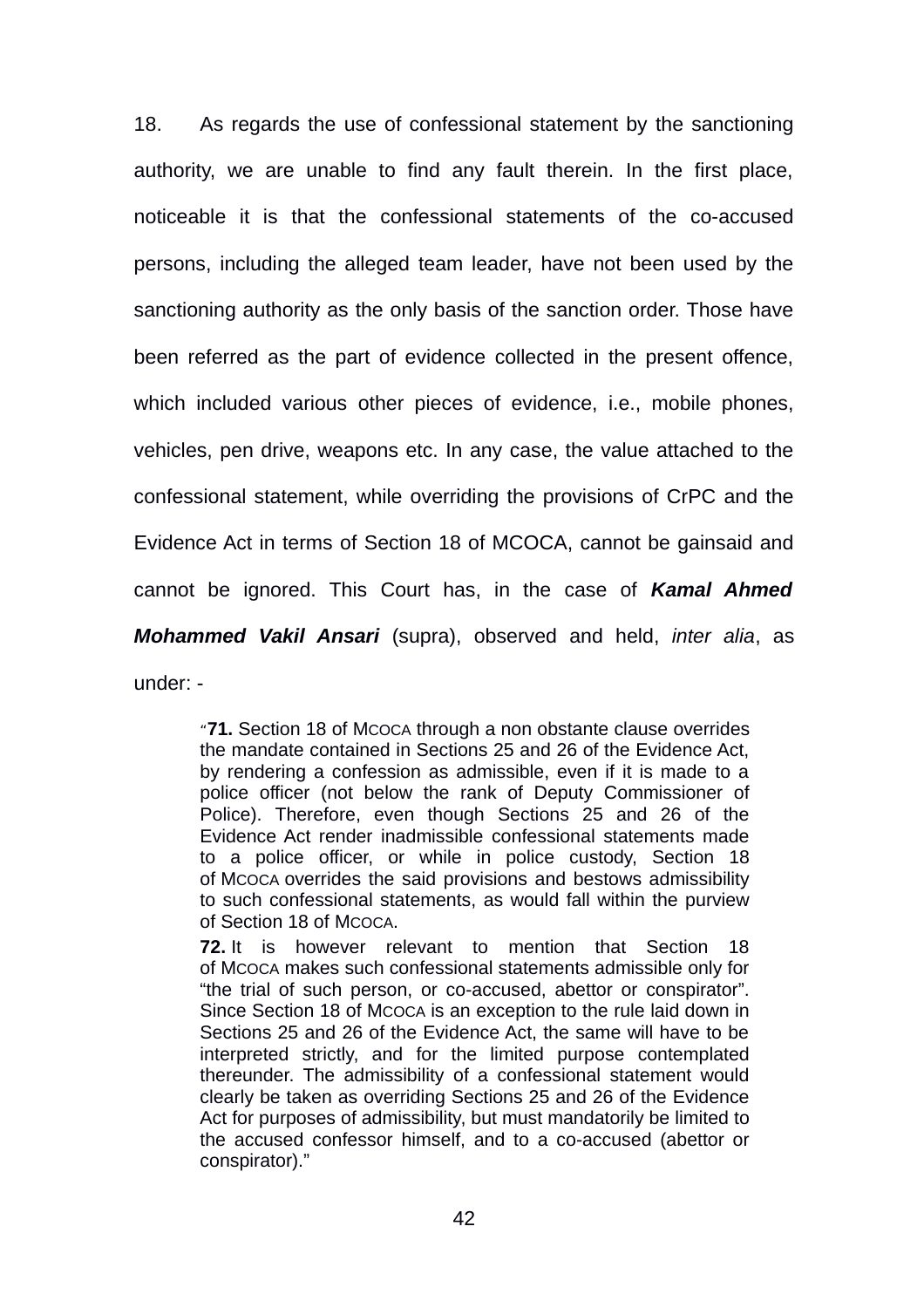18.1. The reference in the confessional statements of the two coaccused persons in relation to the appellant is not a factor entirely irrelevant for the appellant being a co-accused person with them. The detailed discussion by the sanctioning authority to the substantial pieces of evidence collected in the matter rather fortifies the conclusion that the sanctioning authority has meticulously applied its mind to all the relevant factors and has taken an overall view of the matter before forming the final opinion in favour of granting the sanction. The contention in that regard also fails.

18.2. The learned counsel for the State has fairly and rightly indicated. with reference to the decision of this Court in the case of *Vinod G. Asrani* (supra), that the validity of sanction could always be determined by the Trial Court during the course of trial where sanctioning authority could be examined and the appellant will have sufficient opportunity to contest the same, including that of cross-examining the sanctioning authority. In fact, the High Court has also taken care in its impugned order to make it clear that the observations were only *prima facie* and nothing in the order would influence or prejudice the trial or pre-empt any legitimate defence of the appellant. In *Vinod G. Asrani* (supra), this Court has observed and held as under: -

"**9.** …The scheme under Section 23 of MCOCA is similar and Section 23(1)(*a*) provides a safeguard that no investigation into an offence under MCOCA should be commenced without the approval of the authorities concerned. Once such approval is obtained, an investigation is commenced. Those who are subsequently found to be involved in the commission of the organised crime can very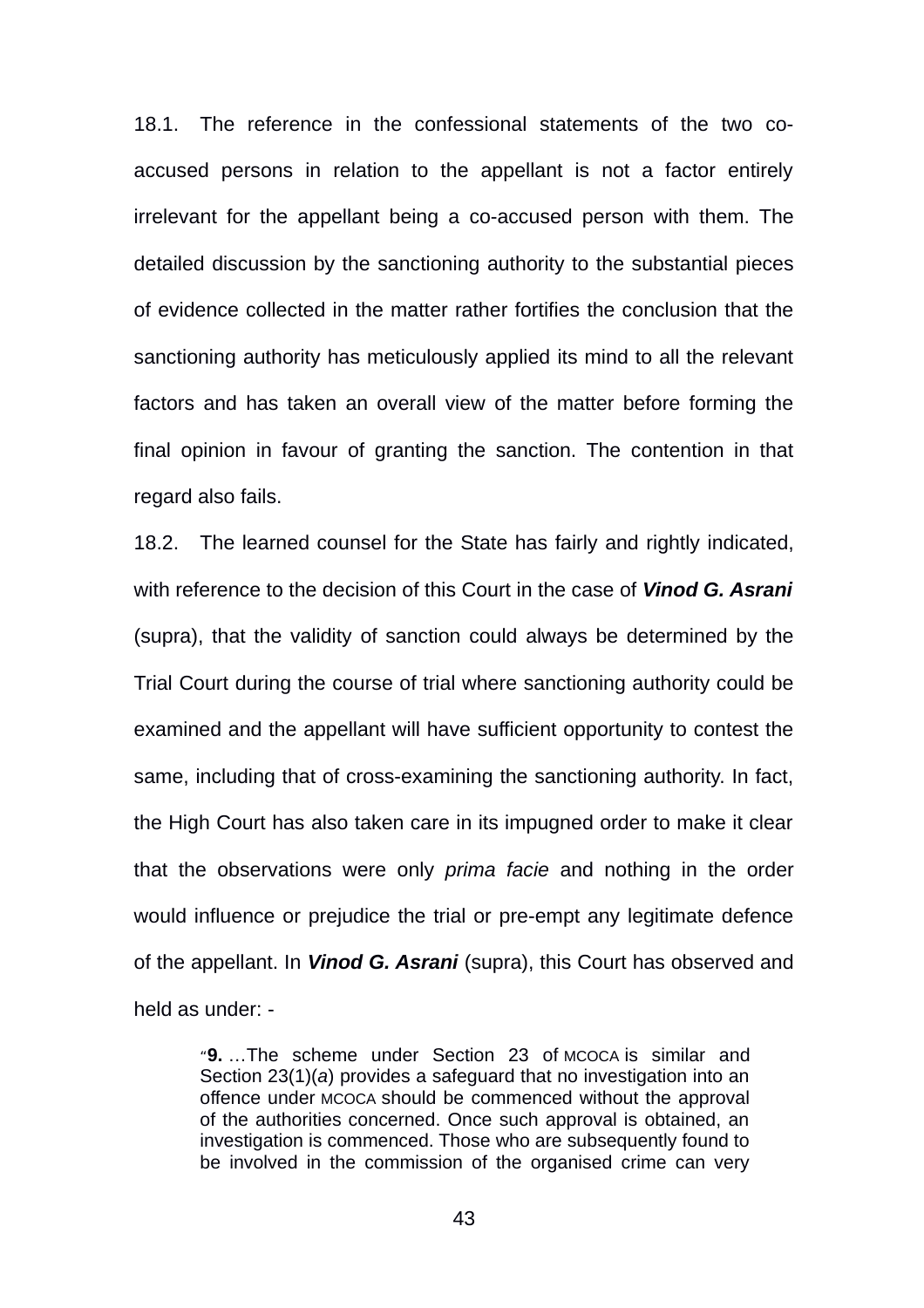well be proceeded against once sanction is obtained against them under Section 23(2) of MCOCA.

**10.** As to whether any offence has at all been made out against the petitioner for prosecution under MCOCA, the High Court has rightly pointed out that the accused will have sufficient opportunity to contest the same before the Special Court."

18.3. For what has been discussed hereinabove, this appeal must fail on merits.

19. Having said so, we deem it appropriate to revert to the two aspects of the matter which we had partly left for discussion at a later stage: one being of acquittal and discharge in the respective criminal cases; and second being the effect of the fact that the appellant has been declared as an 'absconder'.

20. As noticed, in the case relating to Crime No. 13 of 2012, the appellant and the co-accused person were acquitted by the Trial Court for the only private witnesses examined in the matter turning hostile and all other witnesses including the complainant and the injured person not turning up at all. The enactment in question, i.e., MCOCA, essentially intends to deal with the criminal activities by an organised crime syndicate or gangs; and protection of witnesses is also one of the avowed objectives of this enactment. It has rightly been contended on behalf of the respondents that MCOCA seeks to curb such menace, where a criminal case cannot be taken to its logical conclusion because of the witnesses either turning hostile or not turning up at all. The provision for witness protection, as contained in Section 19 of MCOCA is one of those steps. Having examined the judgment of the Sessions Court dated

 $\Delta\Delta$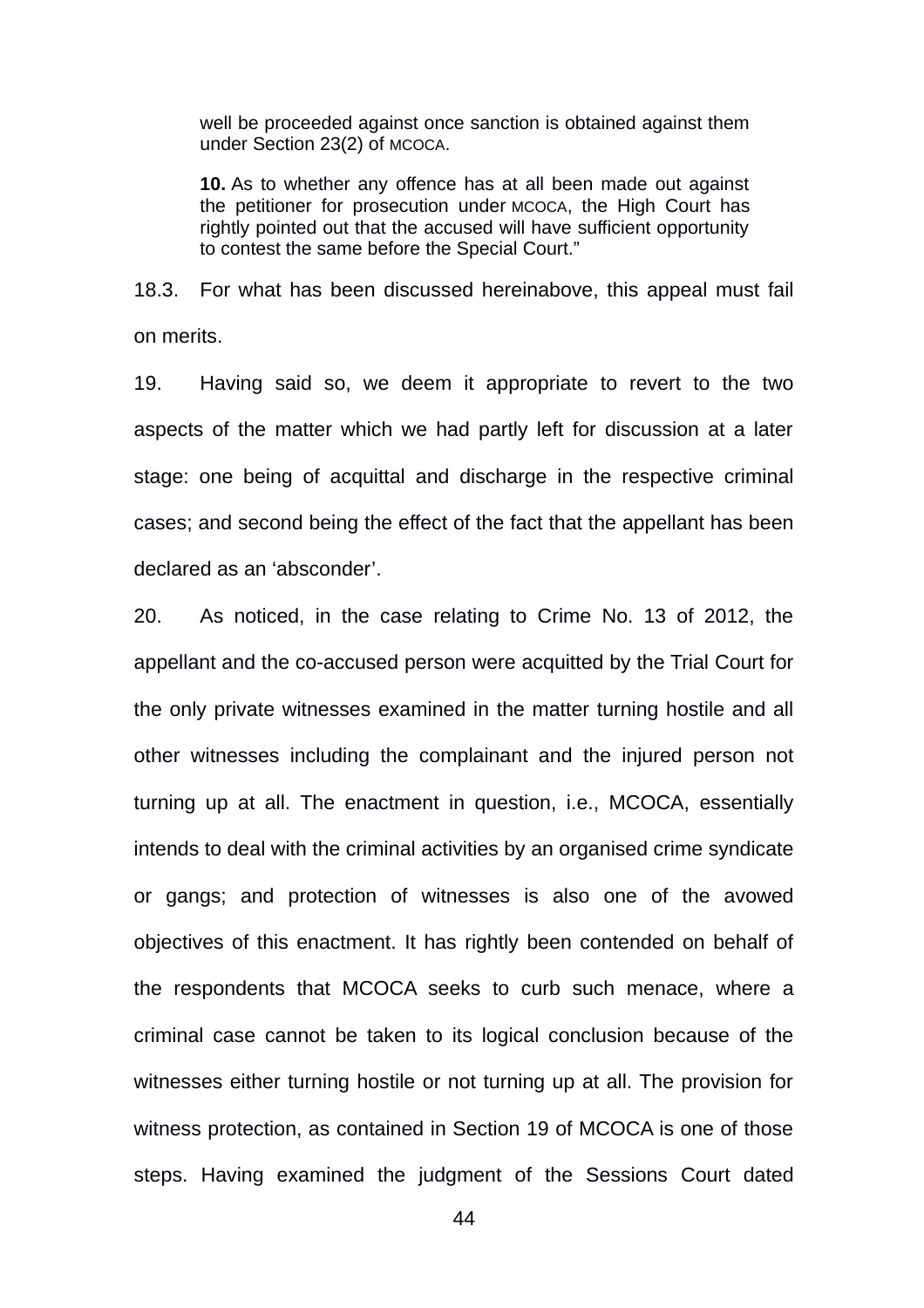09.05.2017, as placed on record on behalf of the appellant, we could only say that the very reason of acquittal in the said case rather fortifies the requirements of invocation of MCOCA against the appellant, of course, when other requirements of Sections 2(1)(d), (e) and (f) are fulfilled. They are indeed fulfilled, as noticed above.

21. As regards the implication of proclamation having been issued against the appellant, we have no hesitation in making it clear that any person, who is declared as an 'absconder' and remains out of reach of the investigating agency and thereby stands directly at conflict with law, ordinarily, deserves no concession or indulgence. By way of reference, we may observe that in relation to the indulgence of pre-arrest bail in terms of Section 438 CrPC, this Court has repeatedly said that when an accused is absconding and is declared as proclaimed offender, there is no question of giving him the benefit of Section 438 CrPC.<sup>[9](#page-44-0)</sup> What has been observed and said in relation to Section 438 CrPC applies with more vigour to the extraordinary jurisdiction of this Court under Article 136 of the Constitution of India. The submissions on behalf of the appellant for consideration of his case because of application of stringent provisions impinging his fundamental rights does not take away the impact of the blameworthy conduct of the appellant. Any claim towards fundamental rights also cannot be justifiably made without the person concerned himself adhering to and submitting to the process of law.

<span id="page-44-0"></span><sup>9</sup> For example, *Prem Shankar Prasad v. State of Bihar and Anr.***: (2021) SCC OnLine SC 955**.